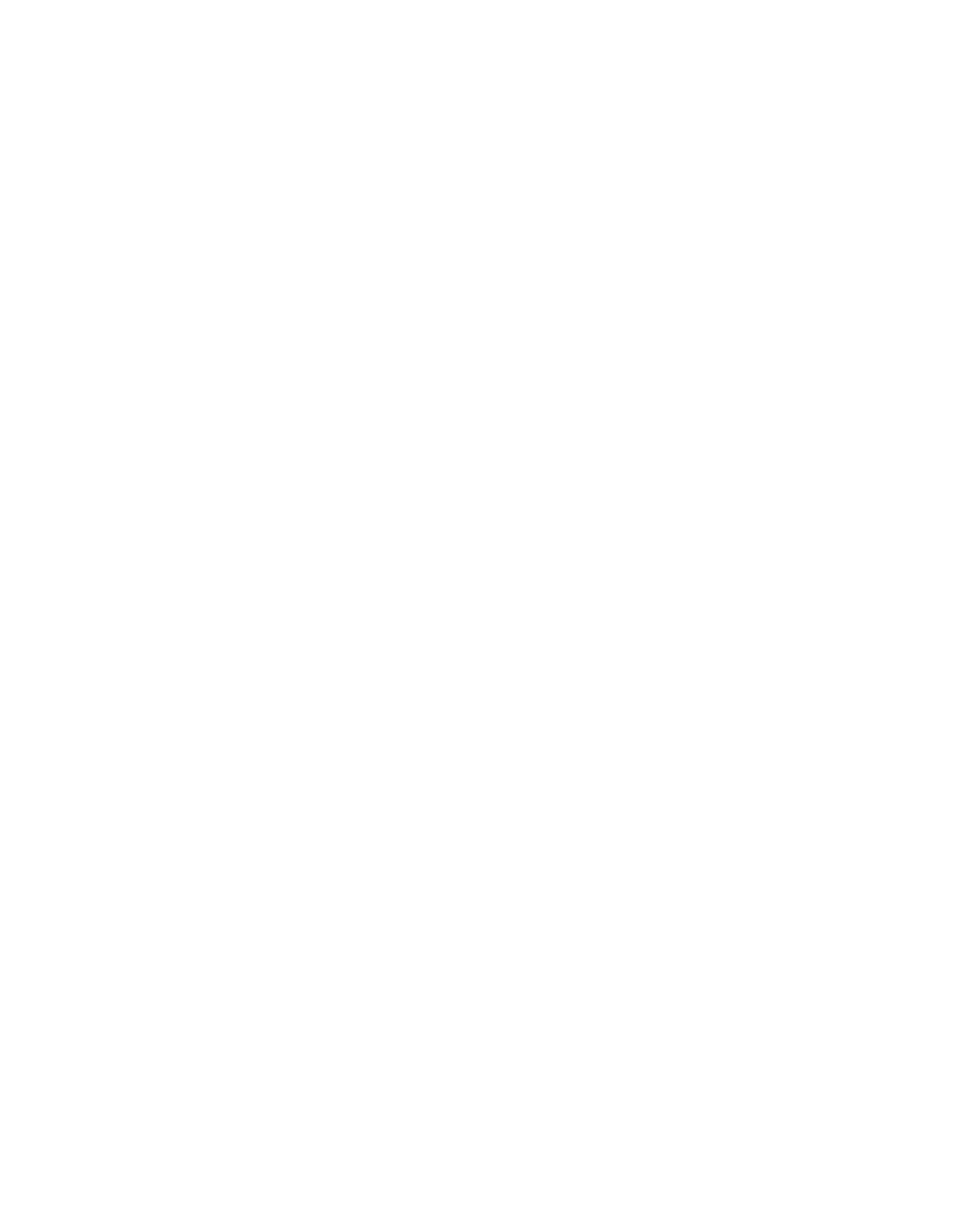## INTERNATIONAL MONETARY FUND

## REPUBLIC OF AZERBAIJAN

## **Statistical Appendix**

## Prepared by the Azerbaijan Mission Team

### Approved by Middle East and Central Asia Department

## May 8, 2008

#### Contents Page

| 1.  |                                                                                |     |
|-----|--------------------------------------------------------------------------------|-----|
| 2.  |                                                                                |     |
| 3.  |                                                                                |     |
| 4.  |                                                                                |     |
| 5.  |                                                                                |     |
| 6.  |                                                                                |     |
| 7.  |                                                                                |     |
| 8.  |                                                                                |     |
| 9.  |                                                                                |     |
| 10. |                                                                                |     |
| 11. |                                                                                |     |
| 12. |                                                                                |     |
| 13. |                                                                                |     |
| 14. |                                                                                |     |
| 15. |                                                                                |     |
| 16. |                                                                                |     |
| 17. |                                                                                |     |
| 18. |                                                                                |     |
| 19. | Volumes and Interest Rates in National Bank's Money Market                     |     |
|     |                                                                                |     |
| 20. |                                                                                |     |
| 21. |                                                                                |     |
| 22. |                                                                                |     |
| 23. |                                                                                |     |
| 24. |                                                                                |     |
| 25. | Collection Rates of Azerigas for Gas Supplied to Various Consumers, 2003-07 27 |     |
| 26. | Collection Rates of Azerenergy for Electricity Supplied to Various             |     |
|     |                                                                                | .28 |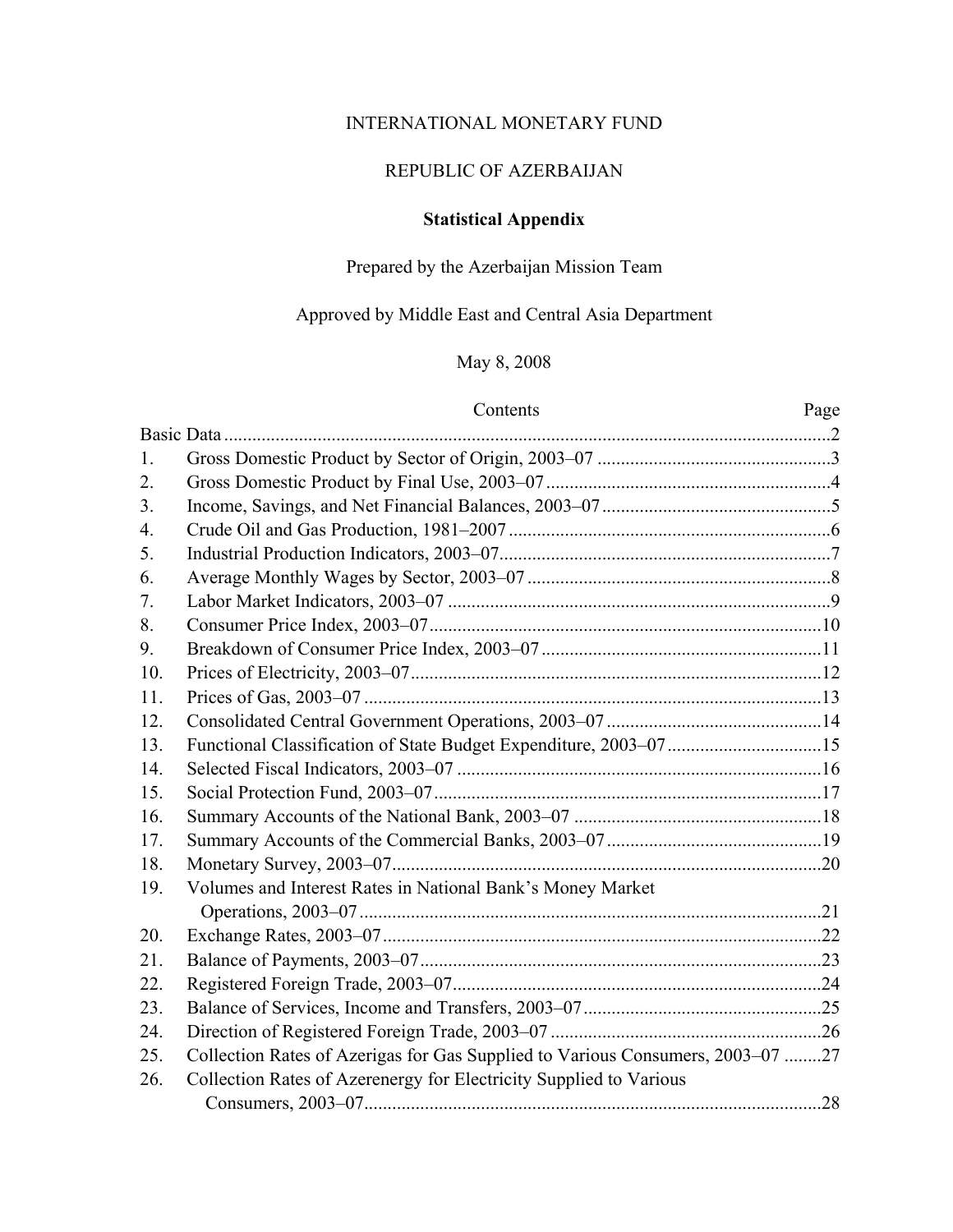| Social and demographic indicators (2007)<br>Area (in sq. km)    | 86,600 |  |
|-----------------------------------------------------------------|--------|--|
| Population (in thousands)                                       | 8.630  |  |
| Percent urban                                                   | 51.5   |  |
| Percent rural                                                   | 48.5   |  |
| Population growth rate (in percent)                             | 1.1    |  |
| Life expectancy at birth (in years)                             | 724    |  |
| Infant mortality rate (per 1,000 population)                    | 10.2   |  |
| Physicians (per 1,000 population)                               | 3.8    |  |
| GDP per capita (in U.S. dollars, at average 2006 exchange rate) | 3,663  |  |

|                                                                                 | 2003     | 2004     | 2005    | 2006    | 2007    |
|---------------------------------------------------------------------------------|----------|----------|---------|---------|---------|
| Structure of GDP (in percent of total)                                          |          |          |         |         |         |
| Industry and construction                                                       | 48.5     | 50.8     | 58.8    | 65.0    | 68.4    |
| Of which: oil and gas sector                                                    | 30.1     | 31.3     | 44.1    | 53.8    | 58.6    |
| Agriculture                                                                     | 12.4     | 11.0     | 9.1     | 7.1     | 5.8     |
| Other                                                                           | 39.0     | 38.2     | 32.1    | 28.0    | 25.8    |
| Output and employment                                                           |          |          |         |         |         |
| GDP (in millions of manats)                                                     | 7,147    | 8,530    | 12,523  | 18,746  | 26,884  |
| Real GDP (percentage change)                                                    | 10.5     | 10.4     | 24.3    | 30.5    | 23.4    |
| Employment (percentage change)                                                  | 0.6      | 1.6      | 1.1     | 3.2     | 1.0     |
| Prices and wages (percentage change)                                            |          |          |         |         |         |
| Consumer price inflation                                                        |          |          |         |         |         |
| Average                                                                         | 2.2      | 6.7      | 9.7     | 8.4     | 16.6    |
| End of Period                                                                   | 3.6      | 10.4     | 5.5     | 11.4    | 19.5    |
| Average nominal manat wage                                                      | 22.7     | 28.4     | 18.6    | 19.8    | 51.5    |
| Real manat wage                                                                 | 20.0     | 20.3     | 8.1     | 10.6    | 29.9    |
| Average nominal dollar wage                                                     | 21.4     | 28.4     | 23.3    | 26.6    | 57.9    |
| External sector 1/                                                              |          |          |         |         |         |
| Exports of goods (in millions of U.S. dollars)                                  | 2.625    | 3,743    | 7,649   | 13,015  | 21,230  |
| Imports of goods (in millions of U.S. dollars)                                  | 2,723    | 3,582    | 4,350   | 5,269   | 6,010   |
| Current account balance (in millions of U.S. dollars)                           | $-2,021$ | $-2,589$ | 167     | 3,708   | 9,010   |
| (In percent of GDP)                                                             | $-27.8$  | $-29.8$  | 1.3     | 17.7    | 28.8    |
| Consolidated central government (in percent of GDP, unless otherwise specified) |          |          |         |         |         |
| Total revenue and grants 2/                                                     | 26.8     | 26.8     | 25.1    | 28.0    | 29.6    |
| Total expenditure (including net lending) 2/                                    | 28.5     | 25.9     | 22.7    | 27.4    | 27.4    |
| Fiscal balance (- deficit) 3/                                                   | $-0.8$   | 1.0      | 2.6     | $-0.2$  | 2.4     |
| Non-oil primary balance (in percent of non-oil GDP)                             | $-17.0$  | $-12.9$  | $-12.6$ | $-31.1$ | $-32.1$ |
| <b>Financial markets</b>                                                        |          |          |         |         |         |
| Manat reserve money, end of period (percentage change)                          | 23.7     | 38.2     | 7.5     | 132.6   | 101.4   |
| Manat broad money, end of period (percentage change)                            | 28.0     | 31.9     | 15.8    | 168.3   | 107.3   |
| Velocity of total broad money (M3) 4/                                           | 7.7      | 6.3      | 5.2     | 4.8     | 3.5     |
| Exchange rate (manat/US\$)                                                      |          |          |         |         |         |
| End of period                                                                   | 0.98     | 0.98     | 0.92    | 0.87    | 0.85    |
| Period average                                                                  | 0.98     | 0.98     | 0.95    | 0.90    | 0.86    |

Sources: Azerbaijan State Statistics Committee; Azerbaijan National Bank; Ministry of Finance; and Fund staff estimates.

1/ Data for 2007 are based on ANB and Fund staff estimates.

2/ Includes tax credits to SOCAR for energy-related subsidies.

3/ Calculated from below the line data (including statistical discrepancy).

4/ Defined as gross domestic demand (excluding oil sector-related imports) divided by average broad money.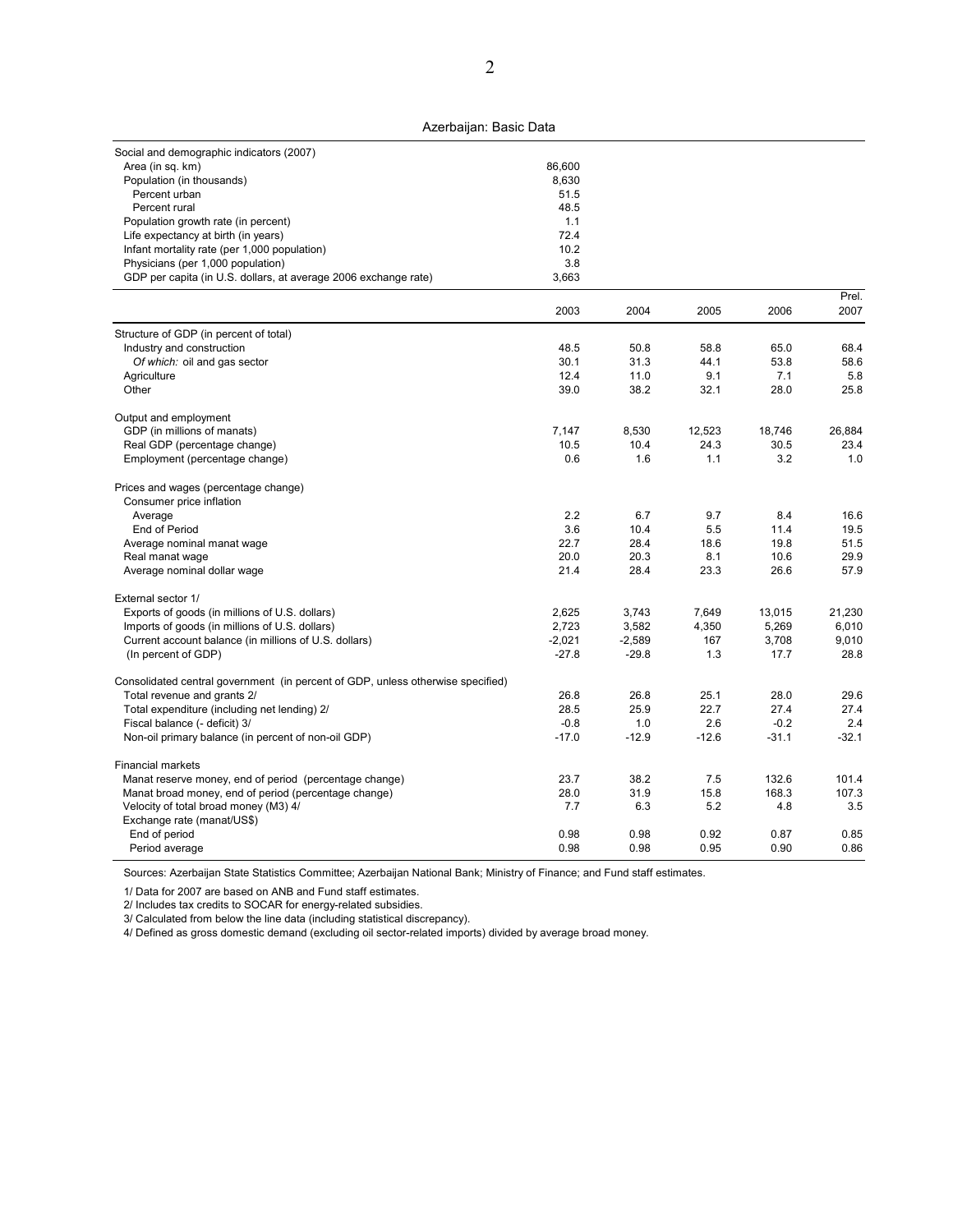|                                                 | 2003  | 2004  | 2005                    | 2006   | Prel.<br>2007 |
|-------------------------------------------------|-------|-------|-------------------------|--------|---------------|
|                                                 |       |       | (In millions of manats) |        |               |
| Gross Domestic Product at current market prices | 7,147 | 8,530 | 12,523                  | 18,746 | 26,884        |
| Taxes on goods and services                     | 582   | 643   | 974                     | 1,058  | 1,840         |
| Subsidies on goods and services                 | 32    | 27    | 28                      | 33     | $\cdots$      |
| Gross Domestic Product at factor cost           | 6,597 | 7.915 | 11,576                  | 17,722 | 25,044        |
| Industry                                        | 2,667 | 3,269 | 6,190                   | 10,732 | 16,583        |
| Extraction                                      | 1,968 | 2,477 | 5,284                   | 9,534  | 15,014        |
| Of which: oil and gas extraction                | 1.965 | 2.470 | 5.278                   | 9.526  | 15,000        |
| Processing                                      | 617   | 707   | 813                     | 1.082  | 1.348         |
| Of which: oil and gas processing                | 185   | 202   | 243                     | 566    | 753           |
| Electricity, gas and water supply               | 82    | 86    | 94                      | 116    | 221           |
| Agriculture                                     | 888   | 937   | 1,146                   | 1.329  | 1,565         |
| Construction                                    | 802   | 1.062 | 1.172                   | 1.446  | 1,802         |
| Transportation                                  | 563   | 614   | 671                     | 872    | 1.055         |
| Communication                                   | 151   | 199   | 262                     | 371    | 471           |
| Trade                                           | 540   | 656   | 832                     | 1.107  | 1,485         |
| Social services                                 | 986   | 1,178 | 1,305                   | 1,866  | 2,085         |

Table 1. Azerbaijan: Gross Domestic Product by Sector of Origin, 2003–07

Sources: Azerbaijan State Statistics Committee; and Fund staff estimates.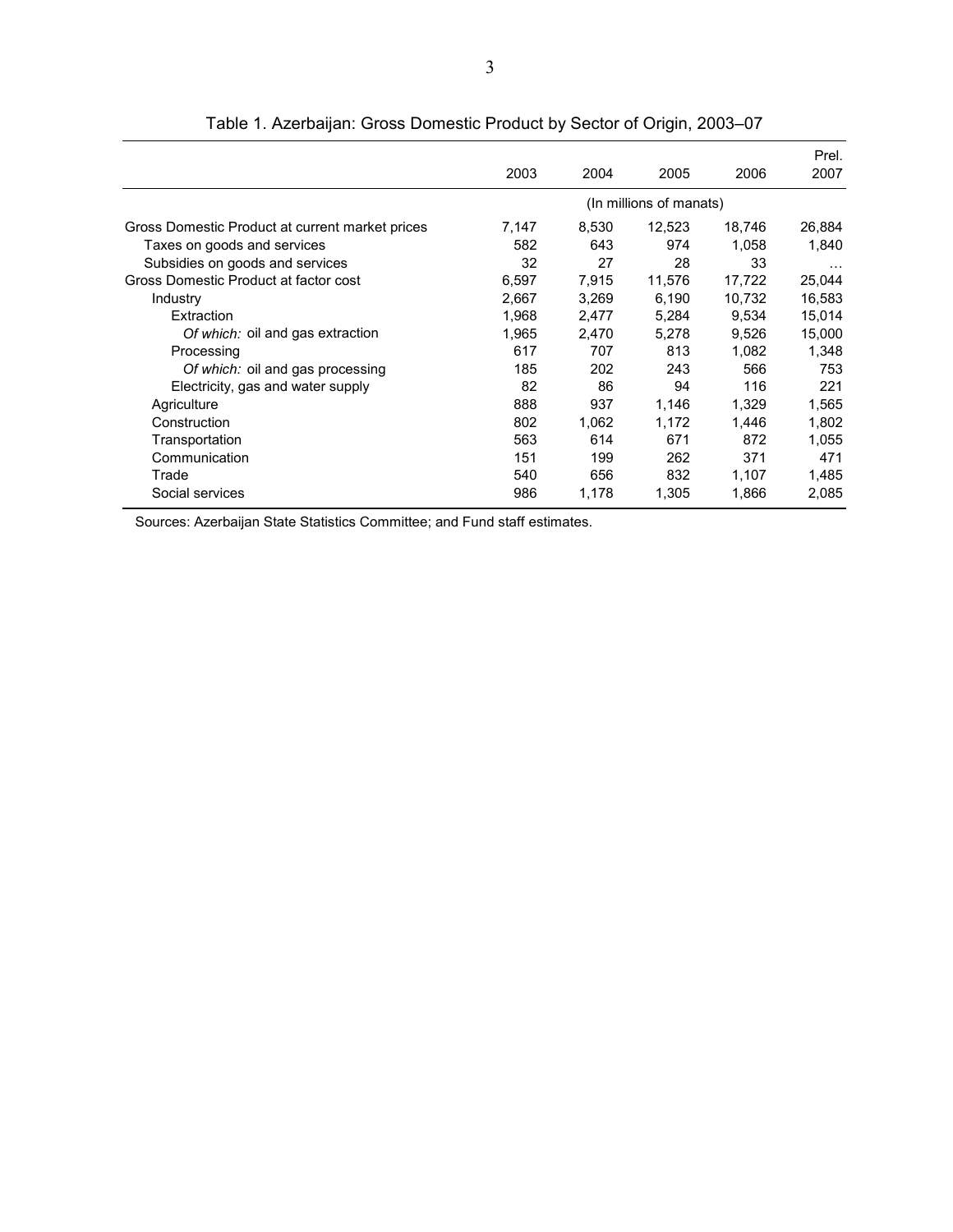|                                                 |          |          |                         |        | Prel.    |
|-------------------------------------------------|----------|----------|-------------------------|--------|----------|
|                                                 | 2003     | 2004     | 2005                    | 2006   | 2007     |
|                                                 |          |          | (In millions of manats) |        |          |
| Gross Domestic Product at current market prices | 7,147    | 8,530    | 12,523                  | 18,746 | 26,884   |
| Final consumption                               | 5,171    | 5,861    | 6,582                   | 8,443  | 11,156   |
| Households                                      | 4,286    | 4,760    | 5,277                   | 6,138  | 7,442    |
| Government                                      | 885      | 1,100    | 1,305                   | 2,306  | 3,714    |
| Gross fixed capital formation                   | 3,779    | 4,923    | 5,173                   | 5,568  | 5,523    |
| Private                                         | 3,552    | 4,627    | 4,633                   | 3,930  | 3,590    |
| Public                                          | 227      | 295      | 539                     | 1,638  | 1,933    |
| Change in inventories                           | 21       | 24       | 27                      | 30     | $-30$    |
| Net exports                                     | $-1,682$ | $-2,041$ | 1,257                   | 5,211  | 11,236   |
| Exports of goods and nonfactor services         | 3,002    | 4,162    | 7,877                   | 12,489 | 19,296   |
| Imports of goods and nonfactor services         | 4,684    | 6,203    | 6,621                   | 7,279  | 8,060    |
| Statistical discrepancy                         | $-142$   | $-236$   | $-516$                  | $-505$ | $-1,000$ |
|                                                 |          |          | (In percent of GDP)     |        |          |
| <b>Gross Domestic Product</b>                   | 100.0    | 100.0    | 100.0                   | 100.0  | 100.0    |
| Final consumption                               | 72.4     | 68.7     | 52.6                    | 45.0   | 41.5     |
| Households                                      | 60.0     | 55.8     | 42.1                    | 32.7   | 27.7     |
| Government                                      | 12.4     | 12.9     | 10.4                    | 12.3   | 13.8     |
| Gross fixed capital formation                   | 52.9     | 57.7     | 41.3                    | 29.7   | 20.5     |
| Private                                         | 49.7     | 54.2     | 37.0                    | 21.0   | 13.4     |
| Public                                          | 3.2      | 3.5      | 4.3                     | 8.7    | 7.2      |
| Change in inventories                           | 0.3      | 0.3      | 0.2                     | 0.2    | $-0.1$   |
| Net exports                                     | $-23.5$  | $-23.9$  | 10.0                    | 27.8   | 41.8     |
| Exports of goods and nonfactor services         | 42.0     | 48.8     | 62.9                    | 66.6   | 71.8     |
| Imports of goods and nonfactor services         | 65.5     | 72.7     | 52.9                    | 38.8   | 30.0     |
| Statistical discrepancy                         | $-2.0$   | $-2.8$   | $-4.1$                  | $-2.7$ | $-3.7$   |

Table 2. Azerbaijan: Gross Domestic Product by Final Use, 2003–07

Sources: Azerbaijan State Statistics Committee; Azerbaijan National Bank; and Fund staff estimates.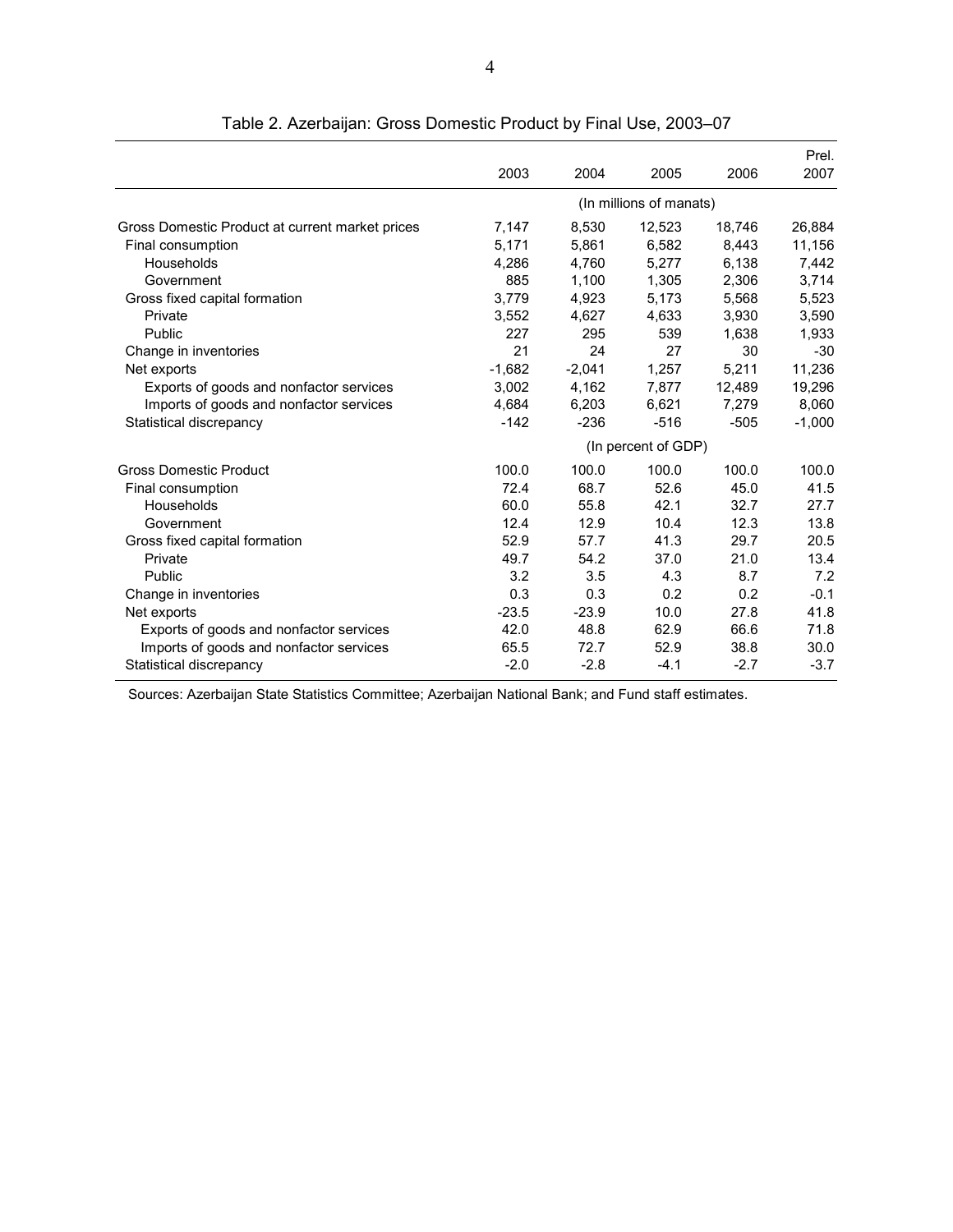|                                  |        |        |                         |          | Prel.    |
|----------------------------------|--------|--------|-------------------------|----------|----------|
|                                  | 2003   | 2004   | 2005                    | 2006     | 2007     |
|                                  |        |        | (In millions of manats) |          |          |
| GDP at current market prices     | 7,147  | 8,530  | 12,523                  | 18,746   | 26,884   |
| Net factor income from abroad    | $-434$ | $-689$ | $-1,556$                | $-2,399$ | $-4,360$ |
| Gross national product           | 6,713  | 7,841  | 10,967                  | 16,347   | 22,524   |
| Net unrequited transfers         | 132    | 185    | 457                     | 507      | 858      |
| Gross disposable national income | 6,845  | 8,027  | 11,424                  | 16,854   | 23,382   |
| Statistical discrepancy          | $-142$ | $-236$ | $-516$                  | $-505$   | $-1,000$ |
| Total consumption                | 5,171  | 5,861  | 6,582                   | 8,443    | 11,156   |
| Private                          | 4,286  | 4,760  | 5,277                   | 6,138    | 7,442    |
| General government               | 885    | 1,100  | 1,305                   | 2,306    | 3,714    |
| Gross national savings 1/        | 1,816  | 2,402  | 5,358                   | 8,916    | 13,226   |
| Private                          | 1,443  | 1,963  | 4,479                   | 7,260    | 9,818    |
| General government               | 372    | 438    | 879                     | 1,656    | 3,408    |
| Gross domestic savings 2/        | 2,118  | 2,906  | 6,457                   | 10,808   | 16,728   |
|                                  |        |        | (In percent of GDP)     |          |          |
| GDP at current market prices     | 100.0  | 100.0  | 100.0                   | 100.0    | 100.0    |
| Net factor income from abroad    | $-6.1$ | $-8.1$ | $-12.4$                 | $-12.8$  | $-16.2$  |
| Gross national product           | 93.9   | 91.9   | 87.6                    | 87.2     | 83.8     |
| Net unrequited transfers         | 1.8    | 2.2    | 3.7                     | 2.7      | 3.2      |
| Gross disposable national income | 95.8   | 94.1   | 91.2                    | 89.9     | 87.0     |
| Statistical discrepancy          | $-2.0$ | $-2.8$ | $-4.1$                  | $-2.7$   | $-3.7$   |
| Total consumption                | 72.4   | 68.7   | 52.6                    | 45.0     | 41.5     |
| Private                          | 60.0   | 55.8   | 42.1                    | 32.7     | 27.7     |
| Government                       | 12.4   | 12.9   | 10.4                    | 12.3     | 13.8     |
| Gross national savings 1/        | 25.4   | 28.2   | 42.8                    | 47.6     | 49.2     |
| Private                          | 20.2   | 23.0   | 35.8                    | 38.7     | 36.5     |
| Government                       | 5.2    | 5.1    | 7.0                     | 8.8      | 12.7     |
| Gross domestic savings 2/        | 29.6   | 34.1   | 51.6                    | 57.7     | 62.2     |

Table 3. Azerbaijan: Income, Savings, and Net Financial Balances, 2003–07

Sources: Azerbaijan State Statistics Committee; and Fund staff estimates.

1/ Gross disposable national income minus total consumption and statistical discrepancy.

2/ GDP at market prices minus total consumption and statistical discrepancy.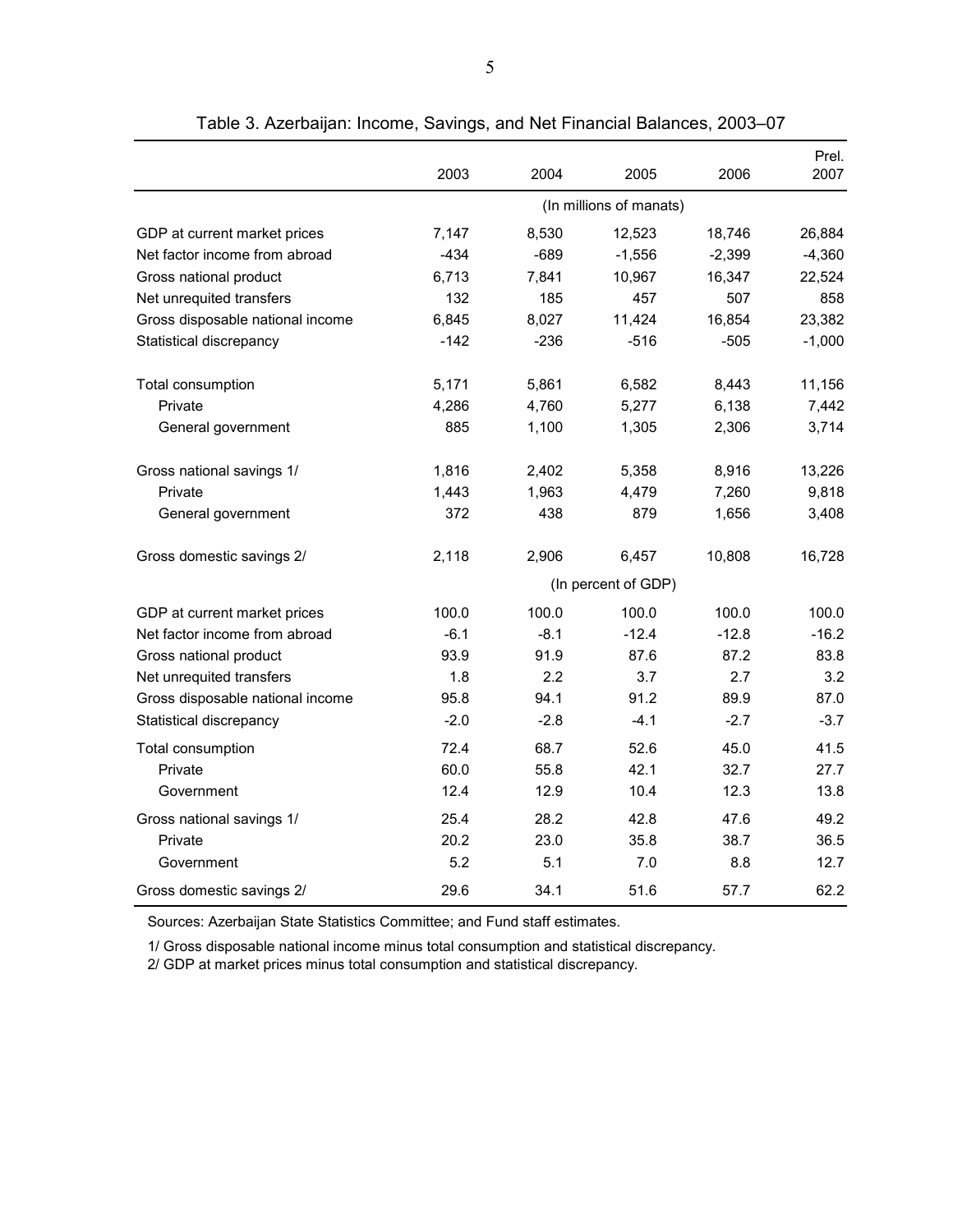|         | Offshore crude oil |                                   |           |           |                 |
|---------|--------------------|-----------------------------------|-----------|-----------|-----------------|
|         |                    | Of which:                         | Onshore   | Total     | Total           |
|         | Total              | $AIOC$ <sup><math>1/</math></sup> | crude oil | crude oil | gas             |
|         |                    | (In millions of tons)             |           |           | (In billions of |
|         |                    |                                   |           |           | cubic meters)   |
| 1981    | 9.4                | 0.0                               | 4.7       | 14.1      | 14.6            |
| 1982    | 8.2                | 0.0                               | 4.7       | 12.9      | 14.9            |
| 1983    | 8.4                | 0.0                               | 4.3       | 12.7      | 14.5            |
| 1984    | 8.4                | 0.0                               | 4.1       | 12.5      | 14.4            |
| 1985    | 9.2                | 0.0                               | 3.9       | 13.1      | 14.1            |
| 1986    | 9.4                | 0.0                               | 3.9       | 13.3      | 13.6            |
| 1987    | 10.1               | 0.0                               | 3.7       | 13.8      | 12.5            |
| 1988    | 10.3               | 0.0                               | 3.4       | 13.7      | 11.8            |
| 1989    | 10.2               | 0.0                               | 3.0       | 13.2      | 11.1            |
| 1990    | 9.9                | 0.0                               | 2.6       | 12.5      | 9.9             |
| 1991    | 9.5                | 0.0                               | 2.2       | 11.7      | 8.6             |
| 1992    | 9.1                | 0.0                               | 2.0       | 11.1      | 7.9             |
| 1993    | 8.3                | 0.0                               | 2.0       | 10.3      | 6.8             |
| 1994    | 7.8                | 0.0                               | 1.8       | 9.6       | 6.4             |
| 1995    | 7.6                | 0.0                               | 1.6       | 9.2       | 6.6             |
| 1996    | 7.5                | 0.0                               | 1.6       | 9.1       | 6.3             |
| 1997    | 7.5                | 0.5                               | 1.6       | 9.1       | 6.0             |
| 1998    | 9.8                | 2.4                               | 1.6       | 11.4      | 5.6             |
| 1999    | 12.3               | 4.8                               | 1.5       | 13.8      | 6.0             |
| 2000    | 12.5               | 5.0                               | 1.5       | 14.0      | 5.6             |
| 2001    | 13.3               | 5.9                               | 1.6       | 14.9      | 5.5             |
| 2002    | 13.8               | 6.4                               | 1.5       | 15.3      | 5.1             |
| 2003    | 13.8               | 6.5                               | 1.6       | 15.4      | 5.1             |
| 2004    | 13.8               | 6.6                               | 1.7       | 15.5      | 5.0             |
| 2005    | 20.5               | 13.2                              | 1.7       | 22.2      | 5.7             |
| 2006    | 30.5               | 23.3                              | 1.8       | 32.3      | 6.1             |
| 2007 2/ | 39.9               | 32.9                              | 1.7       | 41.6      | 11.0            |

Table 4. Azerbaijan: Crude Oil and Gas Production, 1981–2007

1/ Azerbaijan International Operating Company.

2/ Preliminary commodity production.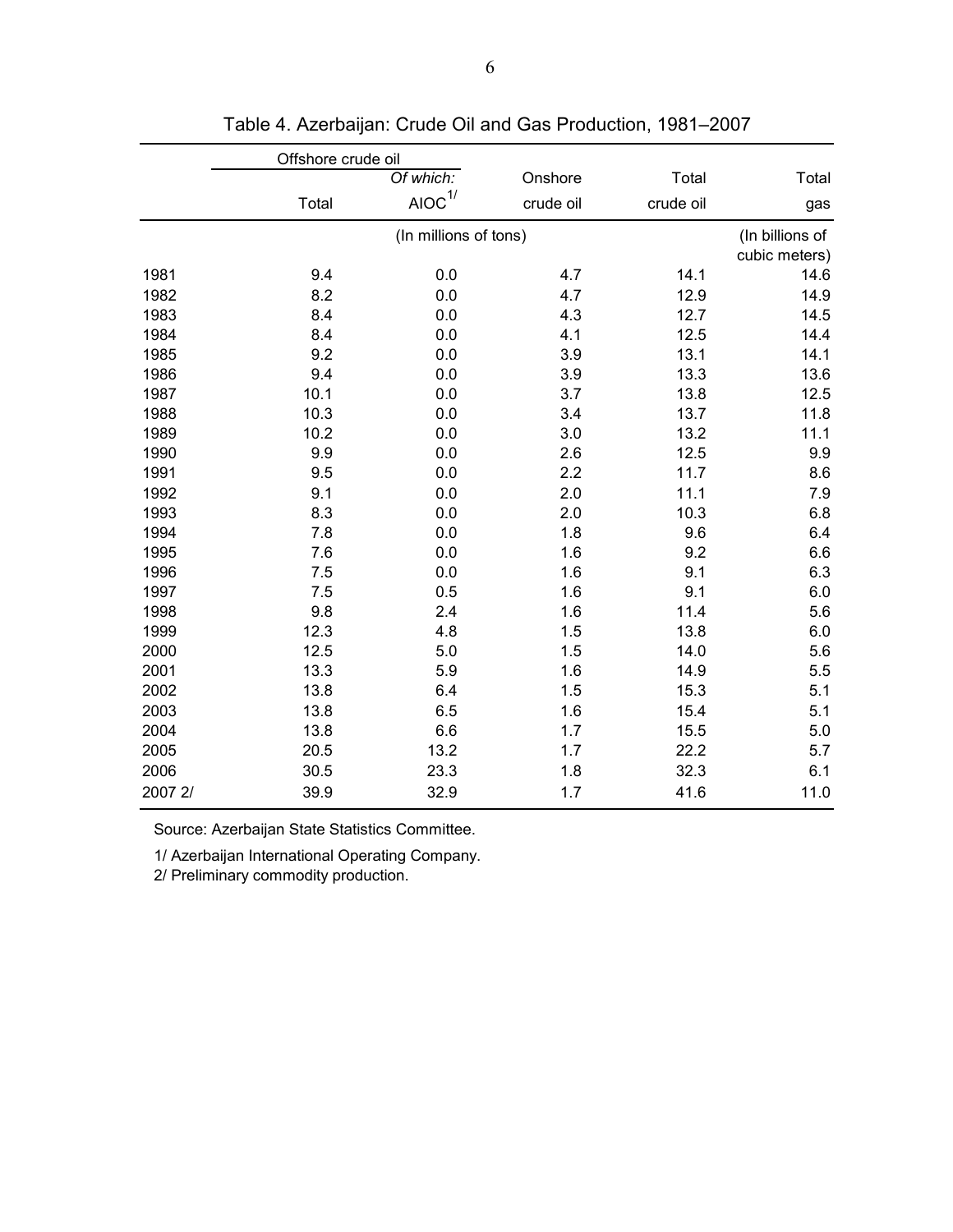|                               |       |      |                                       |         | Prel.   |
|-------------------------------|-------|------|---------------------------------------|---------|---------|
|                               | 2003  | 2004 | 2005                                  | 2006    | 2007    |
|                               |       |      | (Index of real output; $1992 = 100$ ) |         |         |
| Total industry                | 58.1  | 61.4 | 82.0                                  | 112.0   | 138.9   |
| Energy                        | 88.5  | 90.6 | 123.6                                 | 174.3   | 220.7   |
| Electricity                   | 89.6  | 91.0 | 95.8                                  | 102.4   | 98.1    |
| Oil and gas                   | 94.4  | 96.8 | 134.6                                 | 191.4   | 245.9   |
| Metallurgy                    | 26.0  | 39.4 | 60.1                                  | 69.2    | 49.5    |
| Machine building              | 25.3  | 40.4 | 39.2                                  | 46.5    | 73.8    |
| Chemical and petro-chemical   | 32.7  | 40.9 | 40.5                                  | 45.1    | 32.6    |
| <b>Construction materials</b> | 35.8  | 54.8 | 65.1                                  | 65.8    | 76.9    |
| Light industry                | 9.7   | 10.2 | 16.4                                  | 13.5    | 10.9    |
| Of which: textiles            | 9.6   | 10.2 | 14.3                                  | 13.2    | 16.8    |
| Agro processing               | 19.1  | 19.1 | 19.9                                  | 20.7    | 22.4    |
|                               |       |      | (Annual percentage changes)           |         |         |
| <b>Total industry</b>         | 6.0   | 5.7  | 33.6                                  | 36.6    | 24.0    |
| Energy                        | 1.8   | 2.4  | 36.4                                  | 41.0    | 26.6    |
| Electricity                   | 14.1  | 1.6  | 5.3                                   | 6.9     | $-4.2$  |
| Oil and gas                   | 0.7   | 2.5  | 39.0                                  | 42.2    | 28.5    |
| Metallurgy                    | 79.3  | 51.5 | 52.5                                  | 15.1    | $-28.5$ |
| Machine building              | 110.8 | 59.7 | $-3.0$                                | 18.6    | 58.7    |
| Chemical and petro-chemical   | 9.4   | 25.1 | $-1.0$                                | 11.4    | $-27.7$ |
| <b>Construction materials</b> | 20.1  | 53.1 | 18.8                                  | 1.1     | 16.9    |
| Light industry                | 1.0   | 5.2  | 60.8                                  | $-17.7$ | $-19.3$ |
| Of which: textiles            | 17.1  | 6.3  | 40.2                                  | $-7.7$  | 27.3    |
| Agro processing               | 4.9   | 0.0  | 4.2                                   | 4.0     | 8.2     |

Table 5. Azerbaijan: Industrial Production Indicators, 2003–07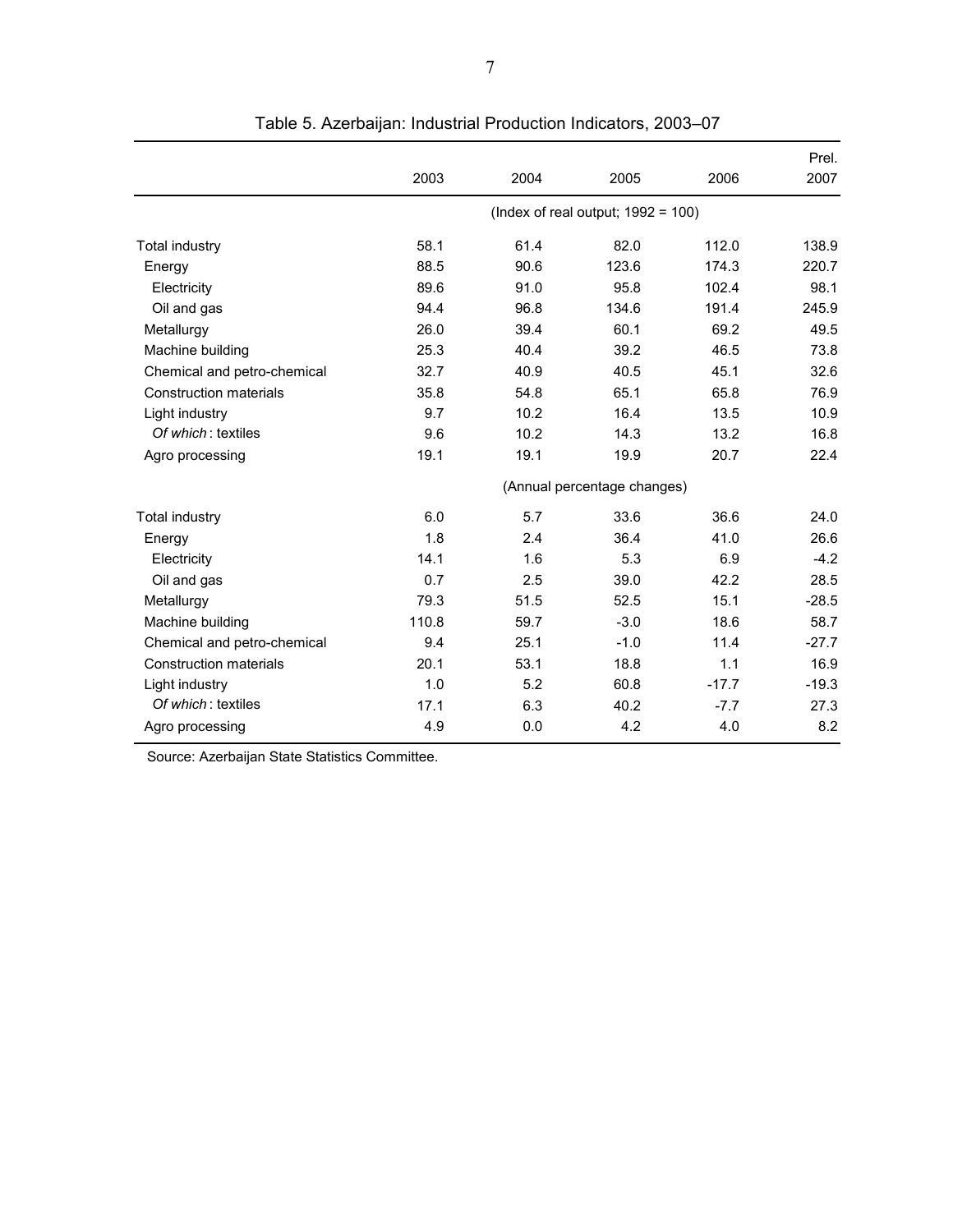|                                                     |             |              |                             |             | Prel.        |
|-----------------------------------------------------|-------------|--------------|-----------------------------|-------------|--------------|
|                                                     | 2003        | 2004         | 2005                        | 2006        | 2007         |
|                                                     |             |              | (Annual average, in manats) |             |              |
| National economy                                    | 77          | 99           | 118                         | 141         | 214          |
| Agriculture, hunting and forestry                   | 23          | 30           | 41                          | 52          | 87           |
| Fishing                                             | 14          | 34           | 46                          | 53          | 86           |
| Mining                                              | 289         | 451          | 505                         | 634         | 846          |
| Manufacturing                                       | 89          | 98           | 115                         | 140         | 212          |
| Electricity, gas and water supply                   | 73          | 88           | 122                         | 147         | 210          |
| Construction                                        | 154         | 218          | 238                         | 299         | 386          |
| Wholesale, retail trade and repair                  | 97          | 118          | 120                         | 129         | 174          |
| Hotels and restaurants                              | 102         | 113          | 158                         | 165         | 212          |
| Transport, storage and communications               | 88          | 113          | 137                         | 175         | 249          |
| <b>Financial intermediation</b>                     | 196         | 217          | 314                         | 418         | 688          |
| Real estate, renting and business activities        | 172         | 203          | 299                         | 368         | 474          |
| Public administration, defence, and social security | 63          | 87           | 134                         | 158         | 207          |
|                                                     |             |              |                             |             |              |
| Education                                           | 42          | 51           | 66                          | 80          | 143          |
| Health and social services                          | 22          | 30           | 45                          | 70          | 92           |
| Other community, social and personal services       | 36          | 43           | 77                          | 80          | 130          |
|                                                     |             |              | (Annual percentage changes) |             |              |
| National economy                                    | 22.7        | 28.4         | 18.6                        | 19.8        | 51.5         |
| Agriculture, hunting and forestry                   | 28.3        | 29.0         | 38.6                        | 25.9        | 67.9         |
| Fishing                                             | 18.2        | 137.8        | 35.9                        | 14.7        | 61.5         |
| Mining                                              | 12.0        | 56.2         | 11.9                        | 25.5        | 33.4         |
| Manufacturing                                       | 27.7        | 10.3         | 17.0                        | 21.7        | 51.5         |
| Electricity, gas and water supply                   | 12.8        | 19.8         | 39.1                        | 20.5        | 43.1         |
| Construction<br>Wholesale, retail trade and repair  | 41.7<br>5.3 | 41.3<br>21.6 | 9.1<br>2.1                  | 25.6<br>7.2 | 29.0<br>34.6 |
| Hotels and restaurants                              | 5.1         | 10.7         | 40.2                        | 4.5         | 28.4         |
| Transport, storage and communications               | 19.4        | 28.6         | 21.0                        | 27.7        | 42.1         |
| Financial intermediation                            | $-3.9$      | 10.9         | 44.5                        | 33.1        | 64.5         |
| Real estate, renting and business activities        | 29.6        | 18.4         | 47.2                        | 23.1        | 28.7         |
| Public administration, defence, and social security | 20.9        | 37.8         | 54.4                        | 17.9        | 30.7         |
| Education                                           | 25.1        | 21.3         | 28.7                        | 21.2        | 78.8         |
| Health and social services                          | 21.7        | 35.2         | 51.7                        | 55.9        | 31.7         |
| Other community, social and personal services       | 19.3        | 20.9         | 77.8                        | 3.9         | 62.1         |
| Memorandum items:                                   |             |              |                             |             |              |
| Average wage (in U.S. dollars)                      | 78.8        | 101.2        | 124.7                       | 157.9       | 249.3        |
| Agriculture/financial intermediation ratio          | 0.12        | 0.14         | 0.13                        | 0.12        | 0.13         |

Table 6. Azerbaijan: Average Monthly Wages by Sector, 2003–07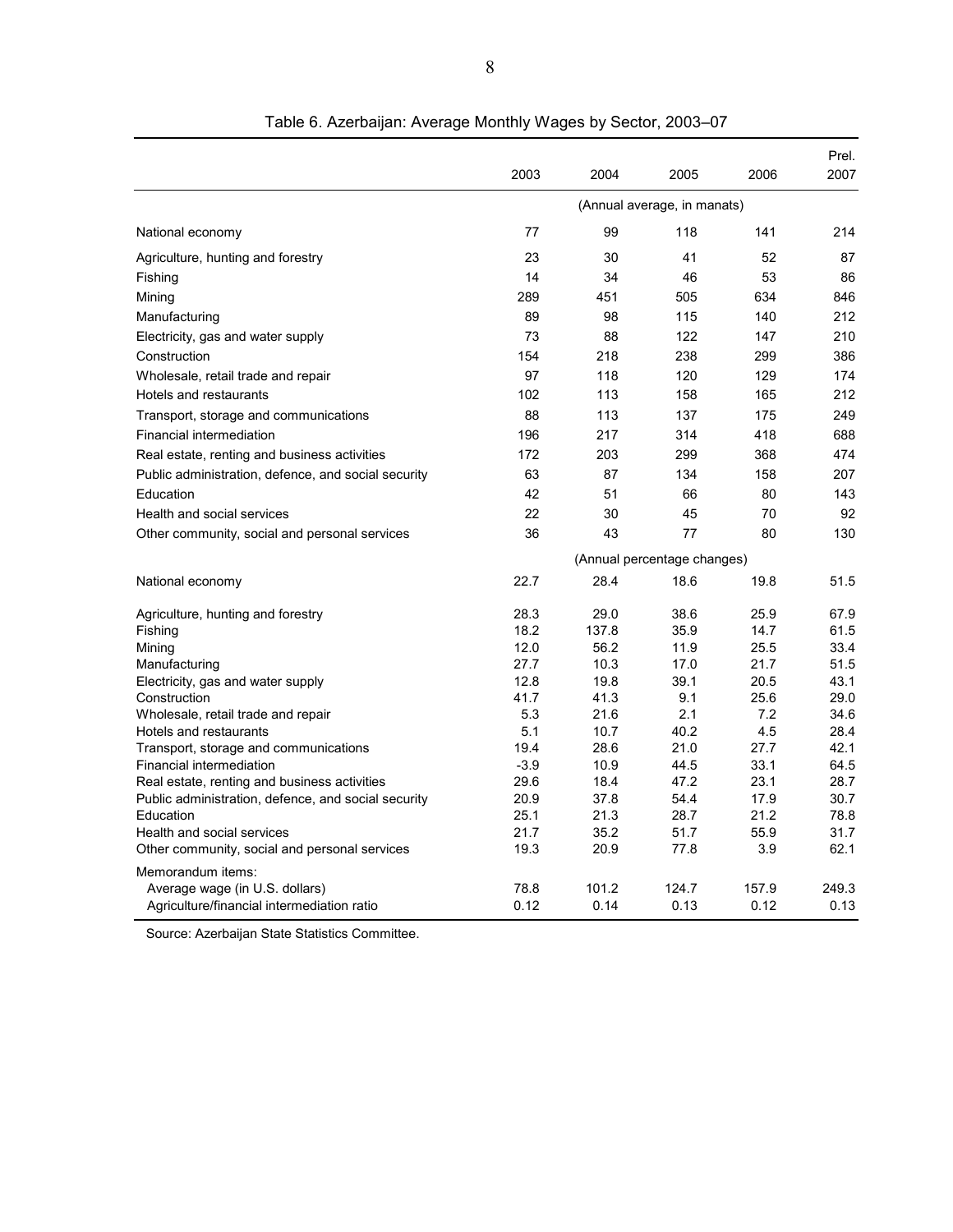|                                               | 2003   | 2004  | 2005                        | 2006  | 2007  |
|-----------------------------------------------|--------|-------|-----------------------------|-------|-------|
|                                               |        |       | (In thousands of persons)   |       |       |
| Population                                    | 8,266  | 8,347 | 8,436                       | 8,533 | 8,630 |
| Working age population 1/                     | 5,306  | 5,440 | 5,579                       | 5,710 | 5,775 |
| Labor force                                   | 4,148  | 4,157 | 4,167                       | 4,264 | 4,295 |
| Total employment 2/                           | 3,747  | 3,809 | 3,849                       | 3,973 | 4,014 |
| Industry                                      | 252    | 263   | 271                         | 280   | 284   |
| Government                                    | 265    | 270   | 271                         | 271   | 273   |
| Agriculture                                   | 1,500  | 1,506 | 1,514                       | 1,552 | 1,556 |
| Other                                         | 1,730  | 1.770 | 1,794                       | 1,870 | 1,901 |
| Total unemployed 3/                           | 401    | 349   | 318                         | 291   | 281   |
| Unemployment rate (in percent of labor force) | 9.7    | 8.4   | 7.6                         | 6.8   | 6.5   |
| Pensioners 4/                                 | 1,327  | 1,373 | 1,399                       | 1,227 | 1,249 |
|                                               |        |       | (Annual percentage changes) |       |       |
| Population                                    | 0.8    | 1.0   | 1.1                         | 1.1   | 1.1   |
| Working age population                        | 2.6    | 2.5   | 2.6                         | 2.3   | 1.1   |
| Labor force                                   | $-0.5$ | 0.2   | 0.2                         | 2.3   | 0.7   |
| Total employment                              | 0.6    | 1.6   | 1.1                         | 3.2   | 1.0   |

Table 7. Azerbaijan: Labor Market Indicators, 2003–07

Sources: Azerbaijan State Statistics Committee; and State Social Protection Fund.

1/ Men in the age of 15-61; Women in the age of 15-56.

 2/ For 2003 and 2006 numbers are based on Labor Force Survey conducted with the help of ILO and UNDP. For other years the data are the mix of the quarterly household surveys and data received from enterprises.

 3/ For 2003 and 2006 numbers are based on Labor Force Survey conducted with the help of ILO and UNDP. Data for 2004, 2005 and 2007 are extrapolated.

 4/ Starting on January 1, 2006 more than 160,000 people receive their social pension from the Ministry of Labor instead of the Social Protection Fund.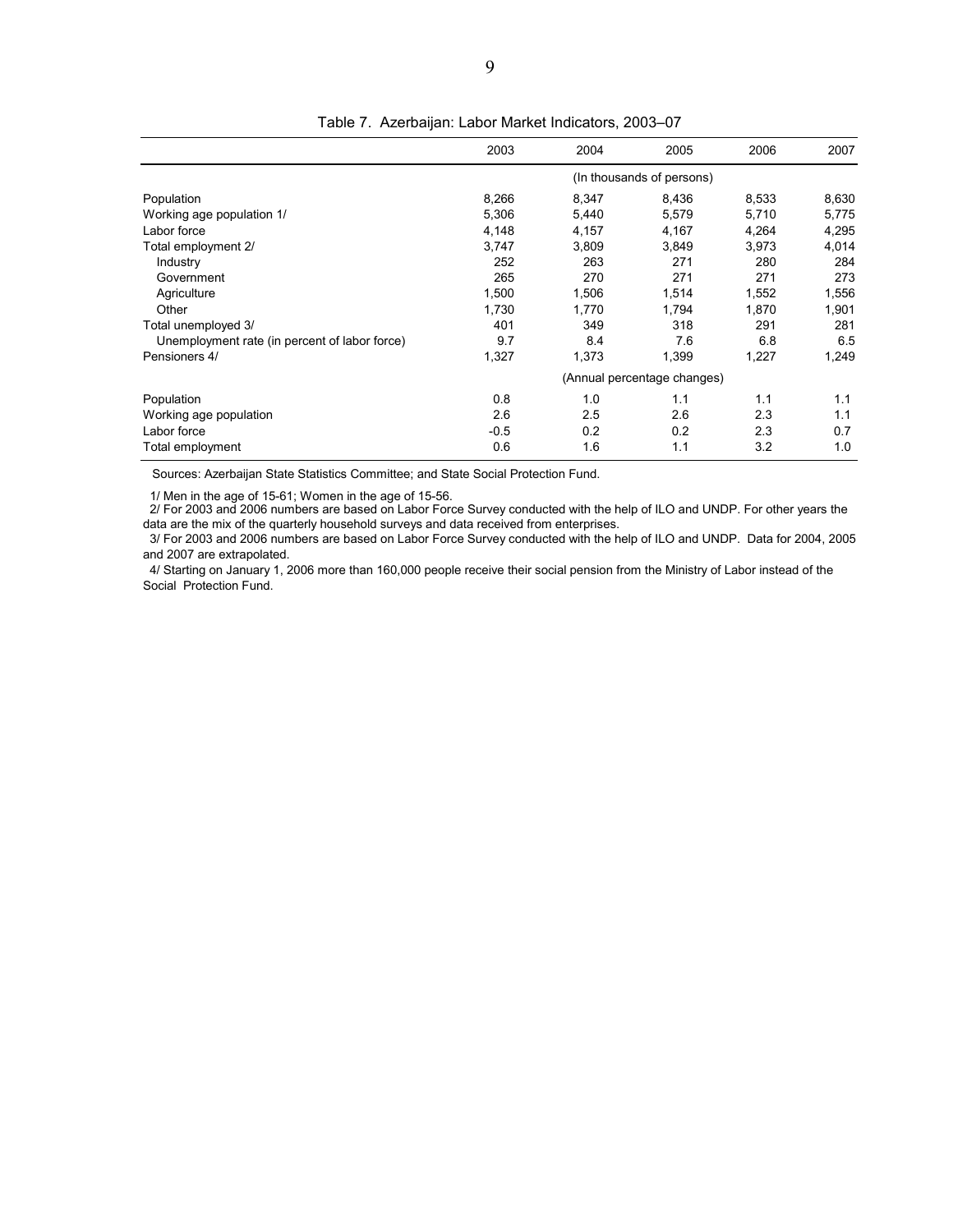|              |               | Percentage changes |           |         |        |         |  |
|--------------|---------------|--------------------|-----------|---------|--------|---------|--|
|              |               |                    | Quarterly |         | Annual |         |  |
|              | Index         | In the             | End of    | Average | End of | Average |  |
|              | Dec. 1994=100 | month              | Period    |         | Period |         |  |
| 2003 January | 195.4         | 0.3                |           |         | 3.0    | 2.9     |  |
| February     | 195.7         | 0.1                |           |         | 2.7    | 3.0     |  |
| March        | 195.7         | 0.0                | 0.5       | 1.1     | 2.3    | 3.0     |  |
| April        | 195.9         | 0.1                |           |         | 1.5    | 3.0     |  |
| May          | 196.7         | 0.4                |           |         | 1.4    | 2.8     |  |
| June         | 195.7         | $-0.5$             | 0.0       | 0.3     | 1.9    | 2.7     |  |
| July         | 193.8         | $-1.0$             |           |         | 1.4    | 2.5     |  |
| August       | 193.3         | $-0.3$             |           |         | 1.6    | 2.4     |  |
| September    | 195.4         | 1.1                | $-0.2$    | $-1.0$  | 2.3    | 2.3     |  |
| October      | 197.2         | 1.0                |           |         | 2.6    | 2.3     |  |
| November     | 198.7         | 0.7                |           |         | 2.6    | 2.2     |  |
| December     | 201.7         | 1.5                | 3.2       | 2.6     | 3.6    | 2.2     |  |
| 2004 January | 205.7         | 2.0                |           |         | 5.3    | 2.4     |  |
| February     | 206.0         | 0.1                |           |         | 5.3    | 2.7     |  |
| March        | 208.0         | 1.0                | 3.1       | 3.7     | 6.3    | 3.0     |  |
| April        | 209.4         | 0.7                |           |         | 6.8    | 3.4     |  |
| May          | 209.7         | 0.1                |           |         | 6.6    | 3.9     |  |
| June         | 206.5         | $-1.5$             | $-0.7$    | 0.9     | 5.5    | 4.2     |  |
| July         | 204.1         | $-1.2$             |           |         | 5.3    | 4.5     |  |
| August       | 203.6         | $-0.2$             |           |         | 5.3    | 4.8     |  |
| September    | 205.0         | 0.7                | $-0.7$    | $-2.1$  | 4.9    | 5.0     |  |
| October      | 213.9         | 4.4                |           |         | 8.5    | 5.5     |  |
| November     | 218.8         | 2.3                |           |         | 10.1   | 6.1     |  |
| December     | 222.8         | 1.8                | 8.7       | 7.0     | 10.4   | 6.7     |  |
| 2005 January | 225.9         | 1.4                |           |         | 9.8    | 7.1     |  |
| February     | 228.7         | 1.2                |           |         | 11.0   | 7.6     |  |
| March        | 234.0         | 2.3                | 5.0       | 5.1     | 12.5   | 8.1     |  |
| April        | 235.4         | 0.6                |           |         | 12.4   | 8.6     |  |
| May          | 233.7         | $-0.7$             |           |         | 11.5   | 9.0     |  |
| June         | 229.5         | $-1.8$             | $-1.9$    | 1.5     | 11.2   | 9.5     |  |
| July         | 225.8         | $-1.6$             |           |         | 10.7   | 9.9     |  |
| August       | 224.5         | $-0.6$             |           |         | 10.3   | 10.3    |  |
| September    | 226.4         | 0.8                | $-1.4$    | $-3.1$  | 10.5   | 10.7    |  |
| October      | 227.4         | 0.5                |           |         | 6.3    | 10.5    |  |
| November     | 230.0         | 1.1                |           |         | 5.2    | 10.1    |  |
| December     | 235.1         | 2.2                | 3.8       | 2.3     | 5.5    | 9.7     |  |
| 2006 January | 238.2         | 1.3                |           |         | 5.4    | 9.3     |  |
| February     | 242.8         | 1.9                |           |         | 6.2    | 8.9     |  |
| March        | 245.9         | 1.3                | 4.6       | 4.9     | 5.1    | 8.2     |  |
| April        | 247.7         | 0.7                |           |         | 5.2    | 7.6     |  |
| May          | 248.5         | 0.3                |           |         | 6.3    | 7.2     |  |
| June         | 248.2         | $-0.1$             | 1.0       | 2.4     | 8.1    | $7.0$   |  |
| July         | 247.5         | $-0.3$             |           |         | 9.6    | 6.9     |  |
| August       | 247.5         | 0.0                |           |         | 10.2   | 6.9     |  |
| September    | 249.7         | 0.9                | 0.6       | 0.0     | 10.3   | 7.0     |  |
| October      | 253.0         | 1.3                |           |         | 11.2   | 7.4     |  |
| November     | 256.4         | 1.3                |           |         | 11.5   | 7.9     |  |
| December     | 261.9         | 2.1                | 4.9       | 3.6     | 11.4   | 8.4     |  |
| 2007 January | 278.7         | 6.4                |           |         | 17.0   | 9.4     |  |
| February     | 282.8         | 1.5                |           |         | 16.5   | 10.2    |  |
| March        | 286.2         | 1.2                | 9.3       | 9.9     | 16.4   | 11.2    |  |
| April        | 287.3         | 0.4                |           |         | 16.0   | 12.1    |  |
|              | 286.3         | $-0.3$             |           |         | 15.2   | 12.9    |  |
| May          |               |                    |           |         |        |         |  |
| June         | 284.7         | $-0.5$             | $-0.5$    | 1.2     | 14.7   | 13.4    |  |
| July         | 285.1         | 0.1                |           |         | 15.2   | 13.9    |  |
| August       | 287.4         | 0.8                |           |         | 16.1   | 14.3    |  |
| September    | 290.5         | 1.1                | 2.0       | 0.6     | 16.3   | 14.8    |  |
| October      | 295.9         | 1.9                |           |         | 17.0   | 15.3    |  |
| November     | 305.3         | 3.2                |           |         | 19.1   | 15.9    |  |
| December     | 313.0         | 2.5                | 7.8       | 5.9     | 19.5   | 16.6    |  |

Table 8. Azerbaijan: Consumer Price Index, 2003–07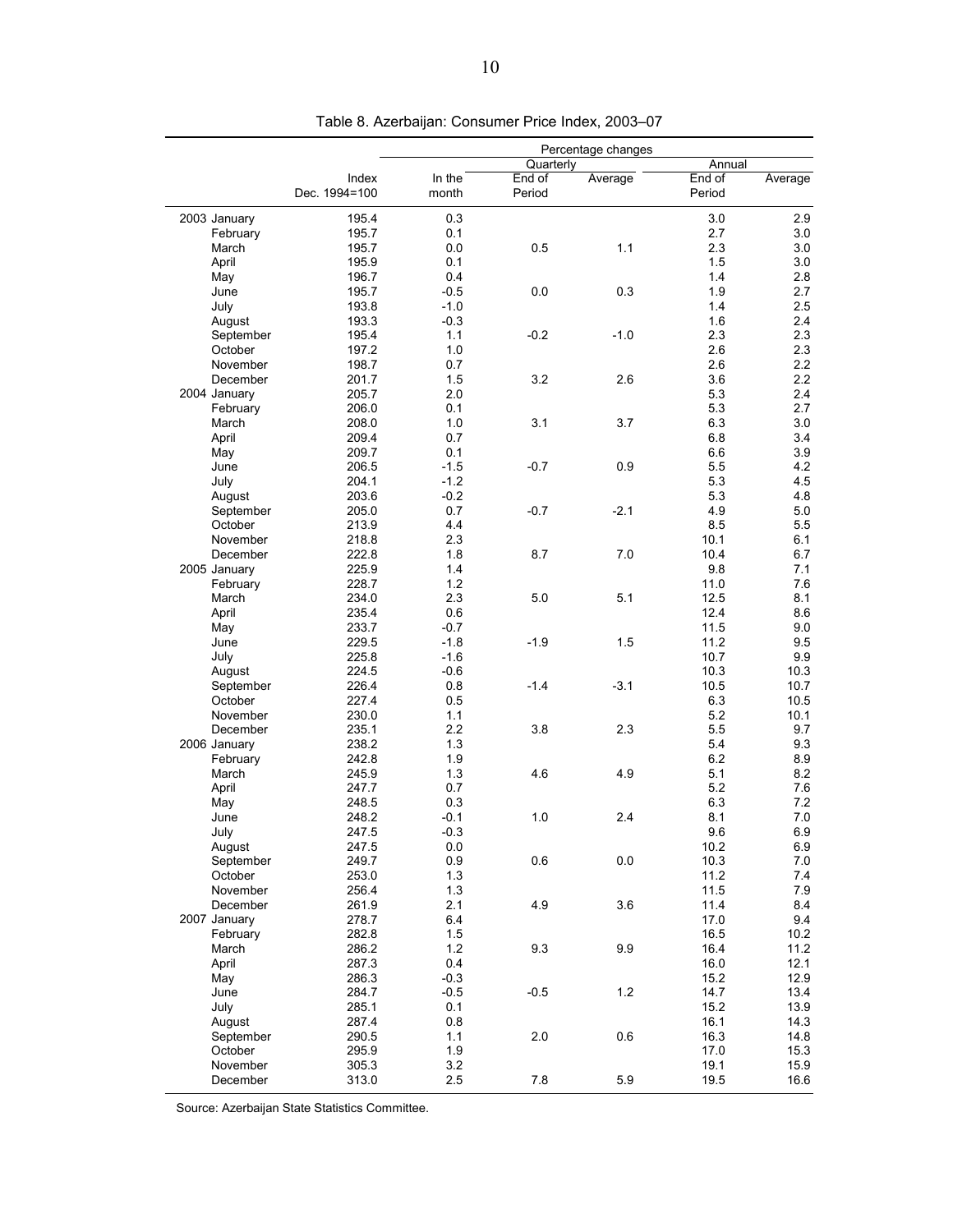| Percentage<br>Index<br>Index<br>Percentage<br>Index<br>Percentage<br>Percentage<br>Dec. 94=100<br>Dec. 94=100<br>Dec. 94=100<br>Dec. 94=100<br>change<br>change<br>change<br>change<br>0.3<br>195.4<br>0.5<br>188.4<br>0.0<br>235.4<br>0.0<br>188.0<br>2003 January<br>0.1<br>0.0<br>195.7<br>0.2<br>188.8<br>0.0<br>235.3<br>188.0<br>February<br>0.0<br>195.7<br>0.1<br>235.1<br>March<br>189.1<br>$-0.1$<br>0.0<br>188.0<br>0.1<br>195.9<br>0.2<br>189.4<br>235.1<br>0.0<br>188.0<br>April<br>0.0<br>0.4<br>0.6<br>190.4<br>May<br>196.7<br>0.1<br>235.3<br>0.1<br>188.2<br>$-0.7$<br>June<br>$-0.5$<br>195.7<br>189.0<br>$-0.1$<br>235.0<br>$-0.2$<br>187.9<br>193.8<br>235.2<br>July<br>$-1.0$<br>$-1.6$<br>186.1<br>0.1<br>0.1<br>188.1<br>193.3<br>185.3<br>$-0.3$<br>$-0.4$<br>235.1<br>$-0.1$<br>188.0<br>August<br>-0.1<br>195.4<br>September<br>1.1<br>1.7<br>188.5<br>0.0<br>235.1<br>0.0<br>188.0<br>1.0<br>197.2<br>191.1<br>235.6<br>October<br>1.4<br>0.2<br>0.4<br>188.7<br>0.7<br>193.0<br>November<br>198.7<br>1.0<br>0.3<br>236.4<br>0.6<br>189.7<br>2.4<br>236.5<br>December<br>1.5<br>201.7<br>197.6<br>0.0<br>0.1<br>189.9<br>2.0<br>205.7<br>3.2<br>203.9<br>$-0.1$<br>236.3<br>$-0.1$<br>2004 January<br>189.7<br>0.2<br>204.3<br>0.1<br>206.0<br>236.2<br>$-0.1$<br>February<br>0.0<br>189.5<br>207.6<br>March<br>1.0<br>208.0<br>1.6<br>$-0.1$<br>236.0<br>$-0.2$<br>189.1<br>0.7<br>209.4<br>1.0<br>209.6<br>236.2<br>April<br>0.1<br>0.2<br>189.6<br>209.7<br>0.2<br>210.0<br>236.3<br>May<br>0.1<br>0.1<br>0.1<br>189.7<br>June<br>$-1.5$<br>206.5<br>$-2.3$<br>205.1<br>$-0.1$<br>236.2<br>$-0.1$<br>189.5<br>$-1.2$<br>201.3<br>236.2<br>July<br>204.1<br>$-1.8$<br>0.0<br>0.0<br>189.5<br>$-0.2$<br>203.6<br>$-0.4$<br>200.5<br>236.2<br>0.0<br>0.0<br>189.6<br>August<br>202.7<br>September<br>0.7<br>205.0<br>1.1<br>0.0<br>236.1<br>0.1<br>189.7 | Index Percentage<br>change<br>0.1<br>$-0.1$<br>$-0.2$<br>0.0<br>0.0<br>0.0<br>0.0<br>0.0<br>0.0<br>0.0<br>0.0<br>0.0<br>0.0<br>0.1 | Index                                                                                           |
|--------------------------------------------------------------------------------------------------------------------------------------------------------------------------------------------------------------------------------------------------------------------------------------------------------------------------------------------------------------------------------------------------------------------------------------------------------------------------------------------------------------------------------------------------------------------------------------------------------------------------------------------------------------------------------------------------------------------------------------------------------------------------------------------------------------------------------------------------------------------------------------------------------------------------------------------------------------------------------------------------------------------------------------------------------------------------------------------------------------------------------------------------------------------------------------------------------------------------------------------------------------------------------------------------------------------------------------------------------------------------------------------------------------------------------------------------------------------------------------------------------------------------------------------------------------------------------------------------------------------------------------------------------------------------------------------------------------------------------------------------------------------------------------------------------------------------------------------------------------------------------------|------------------------------------------------------------------------------------------------------------------------------------|-------------------------------------------------------------------------------------------------|
|                                                                                                                                                                                                                                                                                                                                                                                                                                                                                                                                                                                                                                                                                                                                                                                                                                                                                                                                                                                                                                                                                                                                                                                                                                                                                                                                                                                                                                                                                                                                                                                                                                                                                                                                                                                                                                                                                      |                                                                                                                                    | Dec. 94=100<br>393.9<br>393.8                                                                   |
|                                                                                                                                                                                                                                                                                                                                                                                                                                                                                                                                                                                                                                                                                                                                                                                                                                                                                                                                                                                                                                                                                                                                                                                                                                                                                                                                                                                                                                                                                                                                                                                                                                                                                                                                                                                                                                                                                      |                                                                                                                                    | 395.0<br>394.7<br>394.0<br>394.0<br>394.0<br>394.0<br>394.0<br>394.0<br>393.9<br>393.9<br>393.8 |
|                                                                                                                                                                                                                                                                                                                                                                                                                                                                                                                                                                                                                                                                                                                                                                                                                                                                                                                                                                                                                                                                                                                                                                                                                                                                                                                                                                                                                                                                                                                                                                                                                                                                                                                                                                                                                                                                                      |                                                                                                                                    |                                                                                                 |
|                                                                                                                                                                                                                                                                                                                                                                                                                                                                                                                                                                                                                                                                                                                                                                                                                                                                                                                                                                                                                                                                                                                                                                                                                                                                                                                                                                                                                                                                                                                                                                                                                                                                                                                                                                                                                                                                                      |                                                                                                                                    |                                                                                                 |
|                                                                                                                                                                                                                                                                                                                                                                                                                                                                                                                                                                                                                                                                                                                                                                                                                                                                                                                                                                                                                                                                                                                                                                                                                                                                                                                                                                                                                                                                                                                                                                                                                                                                                                                                                                                                                                                                                      |                                                                                                                                    |                                                                                                 |
|                                                                                                                                                                                                                                                                                                                                                                                                                                                                                                                                                                                                                                                                                                                                                                                                                                                                                                                                                                                                                                                                                                                                                                                                                                                                                                                                                                                                                                                                                                                                                                                                                                                                                                                                                                                                                                                                                      |                                                                                                                                    |                                                                                                 |
|                                                                                                                                                                                                                                                                                                                                                                                                                                                                                                                                                                                                                                                                                                                                                                                                                                                                                                                                                                                                                                                                                                                                                                                                                                                                                                                                                                                                                                                                                                                                                                                                                                                                                                                                                                                                                                                                                      |                                                                                                                                    |                                                                                                 |
|                                                                                                                                                                                                                                                                                                                                                                                                                                                                                                                                                                                                                                                                                                                                                                                                                                                                                                                                                                                                                                                                                                                                                                                                                                                                                                                                                                                                                                                                                                                                                                                                                                                                                                                                                                                                                                                                                      |                                                                                                                                    |                                                                                                 |
|                                                                                                                                                                                                                                                                                                                                                                                                                                                                                                                                                                                                                                                                                                                                                                                                                                                                                                                                                                                                                                                                                                                                                                                                                                                                                                                                                                                                                                                                                                                                                                                                                                                                                                                                                                                                                                                                                      |                                                                                                                                    |                                                                                                 |
|                                                                                                                                                                                                                                                                                                                                                                                                                                                                                                                                                                                                                                                                                                                                                                                                                                                                                                                                                                                                                                                                                                                                                                                                                                                                                                                                                                                                                                                                                                                                                                                                                                                                                                                                                                                                                                                                                      |                                                                                                                                    |                                                                                                 |
|                                                                                                                                                                                                                                                                                                                                                                                                                                                                                                                                                                                                                                                                                                                                                                                                                                                                                                                                                                                                                                                                                                                                                                                                                                                                                                                                                                                                                                                                                                                                                                                                                                                                                                                                                                                                                                                                                      |                                                                                                                                    |                                                                                                 |
|                                                                                                                                                                                                                                                                                                                                                                                                                                                                                                                                                                                                                                                                                                                                                                                                                                                                                                                                                                                                                                                                                                                                                                                                                                                                                                                                                                                                                                                                                                                                                                                                                                                                                                                                                                                                                                                                                      |                                                                                                                                    |                                                                                                 |
|                                                                                                                                                                                                                                                                                                                                                                                                                                                                                                                                                                                                                                                                                                                                                                                                                                                                                                                                                                                                                                                                                                                                                                                                                                                                                                                                                                                                                                                                                                                                                                                                                                                                                                                                                                                                                                                                                      |                                                                                                                                    |                                                                                                 |
|                                                                                                                                                                                                                                                                                                                                                                                                                                                                                                                                                                                                                                                                                                                                                                                                                                                                                                                                                                                                                                                                                                                                                                                                                                                                                                                                                                                                                                                                                                                                                                                                                                                                                                                                                                                                                                                                                      |                                                                                                                                    |                                                                                                 |
|                                                                                                                                                                                                                                                                                                                                                                                                                                                                                                                                                                                                                                                                                                                                                                                                                                                                                                                                                                                                                                                                                                                                                                                                                                                                                                                                                                                                                                                                                                                                                                                                                                                                                                                                                                                                                                                                                      |                                                                                                                                    |                                                                                                 |
|                                                                                                                                                                                                                                                                                                                                                                                                                                                                                                                                                                                                                                                                                                                                                                                                                                                                                                                                                                                                                                                                                                                                                                                                                                                                                                                                                                                                                                                                                                                                                                                                                                                                                                                                                                                                                                                                                      |                                                                                                                                    | 394.0                                                                                           |
|                                                                                                                                                                                                                                                                                                                                                                                                                                                                                                                                                                                                                                                                                                                                                                                                                                                                                                                                                                                                                                                                                                                                                                                                                                                                                                                                                                                                                                                                                                                                                                                                                                                                                                                                                                                                                                                                                      | 0.0                                                                                                                                | 394.0                                                                                           |
|                                                                                                                                                                                                                                                                                                                                                                                                                                                                                                                                                                                                                                                                                                                                                                                                                                                                                                                                                                                                                                                                                                                                                                                                                                                                                                                                                                                                                                                                                                                                                                                                                                                                                                                                                                                                                                                                                      | $-0.1$                                                                                                                             | 393.7                                                                                           |
|                                                                                                                                                                                                                                                                                                                                                                                                                                                                                                                                                                                                                                                                                                                                                                                                                                                                                                                                                                                                                                                                                                                                                                                                                                                                                                                                                                                                                                                                                                                                                                                                                                                                                                                                                                                                                                                                                      | 0.0                                                                                                                                | 393.7                                                                                           |
|                                                                                                                                                                                                                                                                                                                                                                                                                                                                                                                                                                                                                                                                                                                                                                                                                                                                                                                                                                                                                                                                                                                                                                                                                                                                                                                                                                                                                                                                                                                                                                                                                                                                                                                                                                                                                                                                                      | 0.0                                                                                                                                | 393.7                                                                                           |
|                                                                                                                                                                                                                                                                                                                                                                                                                                                                                                                                                                                                                                                                                                                                                                                                                                                                                                                                                                                                                                                                                                                                                                                                                                                                                                                                                                                                                                                                                                                                                                                                                                                                                                                                                                                                                                                                                      | 0.0                                                                                                                                | 393.7                                                                                           |
|                                                                                                                                                                                                                                                                                                                                                                                                                                                                                                                                                                                                                                                                                                                                                                                                                                                                                                                                                                                                                                                                                                                                                                                                                                                                                                                                                                                                                                                                                                                                                                                                                                                                                                                                                                                                                                                                                      | 0.0                                                                                                                                | 393.7                                                                                           |
|                                                                                                                                                                                                                                                                                                                                                                                                                                                                                                                                                                                                                                                                                                                                                                                                                                                                                                                                                                                                                                                                                                                                                                                                                                                                                                                                                                                                                                                                                                                                                                                                                                                                                                                                                                                                                                                                                      | $-0.2$                                                                                                                             | 393.1                                                                                           |
| 6.5<br>October<br>4.4<br>213.9<br>216.0<br>0.7<br>237.7<br>1.1<br>191.9                                                                                                                                                                                                                                                                                                                                                                                                                                                                                                                                                                                                                                                                                                                                                                                                                                                                                                                                                                                                                                                                                                                                                                                                                                                                                                                                                                                                                                                                                                                                                                                                                                                                                                                                                                                                              | 0.0                                                                                                                                | 393.0                                                                                           |
| 2.3<br>218.8<br>$1.2$<br>218.5<br>4.2<br>247.8<br>3.3<br>November<br>198.1                                                                                                                                                                                                                                                                                                                                                                                                                                                                                                                                                                                                                                                                                                                                                                                                                                                                                                                                                                                                                                                                                                                                                                                                                                                                                                                                                                                                                                                                                                                                                                                                                                                                                                                                                                                                           | 5.7                                                                                                                                | 415.3                                                                                           |
| 2.8<br>December<br>1.8<br>222.8<br>224.6<br>248.1<br>0.0<br>198.1<br>0.1                                                                                                                                                                                                                                                                                                                                                                                                                                                                                                                                                                                                                                                                                                                                                                                                                                                                                                                                                                                                                                                                                                                                                                                                                                                                                                                                                                                                                                                                                                                                                                                                                                                                                                                                                                                                             | 0.3                                                                                                                                | 416.4                                                                                           |
|                                                                                                                                                                                                                                                                                                                                                                                                                                                                                                                                                                                                                                                                                                                                                                                                                                                                                                                                                                                                                                                                                                                                                                                                                                                                                                                                                                                                                                                                                                                                                                                                                                                                                                                                                                                                                                                                                      |                                                                                                                                    |                                                                                                 |
| 2.1<br>0.6<br>0.5<br>1.4<br>225.9<br>229.3<br>249.5<br>199.1<br>2005 January                                                                                                                                                                                                                                                                                                                                                                                                                                                                                                                                                                                                                                                                                                                                                                                                                                                                                                                                                                                                                                                                                                                                                                                                                                                                                                                                                                                                                                                                                                                                                                                                                                                                                                                                                                                                         | 0.7                                                                                                                                | 419.3                                                                                           |
| 1.2<br>228.7<br>2.1<br>234.2<br>0.2<br>250.0<br>199.9<br>February<br>0.4                                                                                                                                                                                                                                                                                                                                                                                                                                                                                                                                                                                                                                                                                                                                                                                                                                                                                                                                                                                                                                                                                                                                                                                                                                                                                                                                                                                                                                                                                                                                                                                                                                                                                                                                                                                                             | 0.0                                                                                                                                | 419.3                                                                                           |
| 2.3<br>2.4<br>239.8<br>March<br>234.0<br>2.1<br>255.3<br>0.3<br>200.5                                                                                                                                                                                                                                                                                                                                                                                                                                                                                                                                                                                                                                                                                                                                                                                                                                                                                                                                                                                                                                                                                                                                                                                                                                                                                                                                                                                                                                                                                                                                                                                                                                                                                                                                                                                                                | 4.3                                                                                                                                | 437.3                                                                                           |
| 1.0<br>242.2<br>255.5<br>0.2<br>April<br>0.6<br>235.4<br>0.1<br>200.9                                                                                                                                                                                                                                                                                                                                                                                                                                                                                                                                                                                                                                                                                                                                                                                                                                                                                                                                                                                                                                                                                                                                                                                                                                                                                                                                                                                                                                                                                                                                                                                                                                                                                                                                                                                                                | 0.1                                                                                                                                | 437.8                                                                                           |
| May<br>$-0.7$<br>233.7<br>$-1.4$<br>238.8<br>0.0<br>255.5<br>0.2<br>201.3                                                                                                                                                                                                                                                                                                                                                                                                                                                                                                                                                                                                                                                                                                                                                                                                                                                                                                                                                                                                                                                                                                                                                                                                                                                                                                                                                                                                                                                                                                                                                                                                                                                                                                                                                                                                            | $-0.3$                                                                                                                             | 436.5                                                                                           |
| 230.4<br>June<br>$-1.8$<br>229.5<br>$-3.5$<br>0.2<br>256.1<br>$-0.1$<br>201.1                                                                                                                                                                                                                                                                                                                                                                                                                                                                                                                                                                                                                                                                                                                                                                                                                                                                                                                                                                                                                                                                                                                                                                                                                                                                                                                                                                                                                                                                                                                                                                                                                                                                                                                                                                                                        | 0.7                                                                                                                                | 439.5                                                                                           |
| $-1.6$<br>225.8<br>$-3.1$<br>223.3<br>256.3<br>201.5<br>July<br>0.1<br>0.2                                                                                                                                                                                                                                                                                                                                                                                                                                                                                                                                                                                                                                                                                                                                                                                                                                                                                                                                                                                                                                                                                                                                                                                                                                                                                                                                                                                                                                                                                                                                                                                                                                                                                                                                                                                                           | 0.0                                                                                                                                | 439.5                                                                                           |
| $-0.6$<br>224.5<br>$-1.1$<br>220.8<br>0.0<br>256.3<br>$-0.1$<br>201.3<br>August                                                                                                                                                                                                                                                                                                                                                                                                                                                                                                                                                                                                                                                                                                                                                                                                                                                                                                                                                                                                                                                                                                                                                                                                                                                                                                                                                                                                                                                                                                                                                                                                                                                                                                                                                                                                      | 0.0                                                                                                                                | 439.5                                                                                           |
| 223.9<br>0.2<br>September<br>0.8<br>226.4<br>1.4<br>256.8<br>0.3<br>201.9                                                                                                                                                                                                                                                                                                                                                                                                                                                                                                                                                                                                                                                                                                                                                                                                                                                                                                                                                                                                                                                                                                                                                                                                                                                                                                                                                                                                                                                                                                                                                                                                                                                                                                                                                                                                            | 0.1                                                                                                                                | 440.0                                                                                           |
| October<br>227.4<br>0.7<br>225.5<br>0.2<br>257.3<br>202.5<br>0.5<br>0.3                                                                                                                                                                                                                                                                                                                                                                                                                                                                                                                                                                                                                                                                                                                                                                                                                                                                                                                                                                                                                                                                                                                                                                                                                                                                                                                                                                                                                                                                                                                                                                                                                                                                                                                                                                                                              | 0.0                                                                                                                                | 440.0                                                                                           |
| 1.9<br>229.8<br>November<br>1.1<br>230.0<br>0.3<br>258.1<br>0.4<br>203.3                                                                                                                                                                                                                                                                                                                                                                                                                                                                                                                                                                                                                                                                                                                                                                                                                                                                                                                                                                                                                                                                                                                                                                                                                                                                                                                                                                                                                                                                                                                                                                                                                                                                                                                                                                                                             | 0.0                                                                                                                                | 440.0                                                                                           |
| 3.9<br>238.7<br>December<br>2.2<br>235.1<br>0.3<br>258.9<br>0.4<br>204.1                                                                                                                                                                                                                                                                                                                                                                                                                                                                                                                                                                                                                                                                                                                                                                                                                                                                                                                                                                                                                                                                                                                                                                                                                                                                                                                                                                                                                                                                                                                                                                                                                                                                                                                                                                                                             | 0.0                                                                                                                                | 440.0                                                                                           |
| 238.2<br>242.3<br>1.3<br>1.5<br>1.1<br>261.7<br>2.0<br>208.2<br>2006 January                                                                                                                                                                                                                                                                                                                                                                                                                                                                                                                                                                                                                                                                                                                                                                                                                                                                                                                                                                                                                                                                                                                                                                                                                                                                                                                                                                                                                                                                                                                                                                                                                                                                                                                                                                                                         | 0.0                                                                                                                                | 440.0                                                                                           |
| 1.9<br>242.8<br>3.5<br>250.8<br>262.0<br>0.2<br>208.6<br>February<br>0.1                                                                                                                                                                                                                                                                                                                                                                                                                                                                                                                                                                                                                                                                                                                                                                                                                                                                                                                                                                                                                                                                                                                                                                                                                                                                                                                                                                                                                                                                                                                                                                                                                                                                                                                                                                                                             | 0.0                                                                                                                                | 440.0                                                                                           |
| 1.3<br>245.9<br>1.9<br>255.6<br>0.5<br>263.3<br>March<br>0.1<br>208.8                                                                                                                                                                                                                                                                                                                                                                                                                                                                                                                                                                                                                                                                                                                                                                                                                                                                                                                                                                                                                                                                                                                                                                                                                                                                                                                                                                                                                                                                                                                                                                                                                                                                                                                                                                                                                | 1.1                                                                                                                                | 444.8                                                                                           |
| 0.7<br>258.4<br>April<br>247.7<br>1.1<br>0.3<br>264.1<br>0.5<br>209.8                                                                                                                                                                                                                                                                                                                                                                                                                                                                                                                                                                                                                                                                                                                                                                                                                                                                                                                                                                                                                                                                                                                                                                                                                                                                                                                                                                                                                                                                                                                                                                                                                                                                                                                                                                                                                | 0.0                                                                                                                                | 444.8                                                                                           |
| 0.4<br>259.4<br>264.9<br>0.3<br>May<br>0.3<br>248.5<br>0.3<br>210.5                                                                                                                                                                                                                                                                                                                                                                                                                                                                                                                                                                                                                                                                                                                                                                                                                                                                                                                                                                                                                                                                                                                                                                                                                                                                                                                                                                                                                                                                                                                                                                                                                                                                                                                                                                                                                  | 0.2                                                                                                                                | 445.7                                                                                           |
| $-0.3$<br>258.6<br>0.2<br>June<br>$-0.1$<br>248.2<br>0.2<br>265.4<br>210.9                                                                                                                                                                                                                                                                                                                                                                                                                                                                                                                                                                                                                                                                                                                                                                                                                                                                                                                                                                                                                                                                                                                                                                                                                                                                                                                                                                                                                                                                                                                                                                                                                                                                                                                                                                                                           | 0.1                                                                                                                                | 446.1                                                                                           |
|                                                                                                                                                                                                                                                                                                                                                                                                                                                                                                                                                                                                                                                                                                                                                                                                                                                                                                                                                                                                                                                                                                                                                                                                                                                                                                                                                                                                                                                                                                                                                                                                                                                                                                                                                                                                                                                                                      |                                                                                                                                    |                                                                                                 |
| $-0.6$<br>July<br>$-0.3$<br>247.5<br>257.1<br>0.0<br>265.4<br>0.1<br>211.1                                                                                                                                                                                                                                                                                                                                                                                                                                                                                                                                                                                                                                                                                                                                                                                                                                                                                                                                                                                                                                                                                                                                                                                                                                                                                                                                                                                                                                                                                                                                                                                                                                                                                                                                                                                                           | 0.0                                                                                                                                | 446.1<br>446.6                                                                                  |
| 256.8<br>0.0<br>247.5<br>$-0.1$<br>0.1<br>265.7<br>0.0<br>211.1<br>August                                                                                                                                                                                                                                                                                                                                                                                                                                                                                                                                                                                                                                                                                                                                                                                                                                                                                                                                                                                                                                                                                                                                                                                                                                                                                                                                                                                                                                                                                                                                                                                                                                                                                                                                                                                                            | 0.1                                                                                                                                |                                                                                                 |
| 0.9<br>260.1<br>September<br>249.7<br>1.3<br>0.5<br>267.0<br>0.3<br>211.7                                                                                                                                                                                                                                                                                                                                                                                                                                                                                                                                                                                                                                                                                                                                                                                                                                                                                                                                                                                                                                                                                                                                                                                                                                                                                                                                                                                                                                                                                                                                                                                                                                                                                                                                                                                                            | 0.7                                                                                                                                | 449.7                                                                                           |
| October<br>1.3<br>253.0<br>1.6<br>264.3<br>1.0<br>269.7<br>1.6<br>215.1                                                                                                                                                                                                                                                                                                                                                                                                                                                                                                                                                                                                                                                                                                                                                                                                                                                                                                                                                                                                                                                                                                                                                                                                                                                                                                                                                                                                                                                                                                                                                                                                                                                                                                                                                                                                              | 0.2                                                                                                                                | 450.6                                                                                           |
| 256.4<br>2.1<br>269.9<br>0.5<br>271.0<br>November<br>1.3<br>0.8<br>216.9<br>2.1<br>261.9<br>2.8<br>277.4<br>274.8<br>219.2<br>December<br>1.4<br>1.1                                                                                                                                                                                                                                                                                                                                                                                                                                                                                                                                                                                                                                                                                                                                                                                                                                                                                                                                                                                                                                                                                                                                                                                                                                                                                                                                                                                                                                                                                                                                                                                                                                                                                                                                 | 0.0<br>1.8                                                                                                                         | 450.6<br>458.7                                                                                  |
|                                                                                                                                                                                                                                                                                                                                                                                                                                                                                                                                                                                                                                                                                                                                                                                                                                                                                                                                                                                                                                                                                                                                                                                                                                                                                                                                                                                                                                                                                                                                                                                                                                                                                                                                                                                                                                                                                      |                                                                                                                                    |                                                                                                 |
| 6.4<br>278.7<br>3.9<br>288.3<br>9.3<br>300.4<br>3.2<br>226.1<br>2007 January                                                                                                                                                                                                                                                                                                                                                                                                                                                                                                                                                                                                                                                                                                                                                                                                                                                                                                                                                                                                                                                                                                                                                                                                                                                                                                                                                                                                                                                                                                                                                                                                                                                                                                                                                                                                         | 17.1                                                                                                                               | 537.3                                                                                           |
| 293.1<br>229.0<br>1.5<br>282.8<br>1.7<br>1.3<br>304.2<br>1.3<br>February                                                                                                                                                                                                                                                                                                                                                                                                                                                                                                                                                                                                                                                                                                                                                                                                                                                                                                                                                                                                                                                                                                                                                                                                                                                                                                                                                                                                                                                                                                                                                                                                                                                                                                                                                                                                             | 1.3                                                                                                                                | 544.2                                                                                           |
| 230.4<br>1.2<br>286.2<br>298.3<br>0.5<br>305.7<br>0.6<br>March<br>1.8                                                                                                                                                                                                                                                                                                                                                                                                                                                                                                                                                                                                                                                                                                                                                                                                                                                                                                                                                                                                                                                                                                                                                                                                                                                                                                                                                                                                                                                                                                                                                                                                                                                                                                                                                                                                                | 0.3                                                                                                                                | 546.1                                                                                           |
| 287.3<br>306.6<br>0.4<br>0.5<br>299.7<br>0.3<br>0.4<br>231.3<br>April                                                                                                                                                                                                                                                                                                                                                                                                                                                                                                                                                                                                                                                                                                                                                                                                                                                                                                                                                                                                                                                                                                                                                                                                                                                                                                                                                                                                                                                                                                                                                                                                                                                                                                                                                                                                                | 0.1                                                                                                                                | 546.8                                                                                           |
| $-0.3$<br>286.3<br>$-0.8$<br>297.3<br>0.4<br>307.7<br>0.5<br>232.4<br>May                                                                                                                                                                                                                                                                                                                                                                                                                                                                                                                                                                                                                                                                                                                                                                                                                                                                                                                                                                                                                                                                                                                                                                                                                                                                                                                                                                                                                                                                                                                                                                                                                                                                                                                                                                                                            | 0.2                                                                                                                                | 548.0                                                                                           |
| $-0.5$<br>284.7<br>$-2.2$<br>290.8<br>312.3<br>0.1<br>232.7<br>June<br>1.5                                                                                                                                                                                                                                                                                                                                                                                                                                                                                                                                                                                                                                                                                                                                                                                                                                                                                                                                                                                                                                                                                                                                                                                                                                                                                                                                                                                                                                                                                                                                                                                                                                                                                                                                                                                                           | 3.0                                                                                                                                | 564.6                                                                                           |
| 285.1<br>312.8<br>233.4<br>0.1<br>0.1<br>291.2<br>0.2<br>0.3<br>July                                                                                                                                                                                                                                                                                                                                                                                                                                                                                                                                                                                                                                                                                                                                                                                                                                                                                                                                                                                                                                                                                                                                                                                                                                                                                                                                                                                                                                                                                                                                                                                                                                                                                                                                                                                                                 | 0.0                                                                                                                                | 564.6                                                                                           |
| 0.8<br>287.4<br>1.3<br>295.0<br>0.2<br>313.4<br>0.4<br>234.3<br>August                                                                                                                                                                                                                                                                                                                                                                                                                                                                                                                                                                                                                                                                                                                                                                                                                                                                                                                                                                                                                                                                                                                                                                                                                                                                                                                                                                                                                                                                                                                                                                                                                                                                                                                                                                                                               | 0.0                                                                                                                                | 564.5                                                                                           |
| September<br>290.5<br>299.4<br>0.5<br>315.2<br>0.4<br>235.3<br>1.1<br>1.5                                                                                                                                                                                                                                                                                                                                                                                                                                                                                                                                                                                                                                                                                                                                                                                                                                                                                                                                                                                                                                                                                                                                                                                                                                                                                                                                                                                                                                                                                                                                                                                                                                                                                                                                                                                                            | 0.7                                                                                                                                | 568.3                                                                                           |
| 295.9<br>2.9<br>236.8<br>October<br>1.9<br>308.3<br>0.5<br>316.7<br>0.6                                                                                                                                                                                                                                                                                                                                                                                                                                                                                                                                                                                                                                                                                                                                                                                                                                                                                                                                                                                                                                                                                                                                                                                                                                                                                                                                                                                                                                                                                                                                                                                                                                                                                                                                                                                                              | 0.3                                                                                                                                | 570.2                                                                                           |
| November<br>3.2<br>305.3<br>4.3<br>321.6<br>322.1<br>2.4<br>242.5<br>1.7                                                                                                                                                                                                                                                                                                                                                                                                                                                                                                                                                                                                                                                                                                                                                                                                                                                                                                                                                                                                                                                                                                                                                                                                                                                                                                                                                                                                                                                                                                                                                                                                                                                                                                                                                                                                             | 0.9                                                                                                                                |                                                                                                 |
| December<br>2.5<br>313.0<br>3.6<br>333.1<br>1.3<br>326.1<br>0.9<br>244.6                                                                                                                                                                                                                                                                                                                                                                                                                                                                                                                                                                                                                                                                                                                                                                                                                                                                                                                                                                                                                                                                                                                                                                                                                                                                                                                                                                                                                                                                                                                                                                                                                                                                                                                                                                                                             |                                                                                                                                    | 575.4                                                                                           |

Table 9. Azerbaijan: Breakdown of Consumer Price Index, 2003–07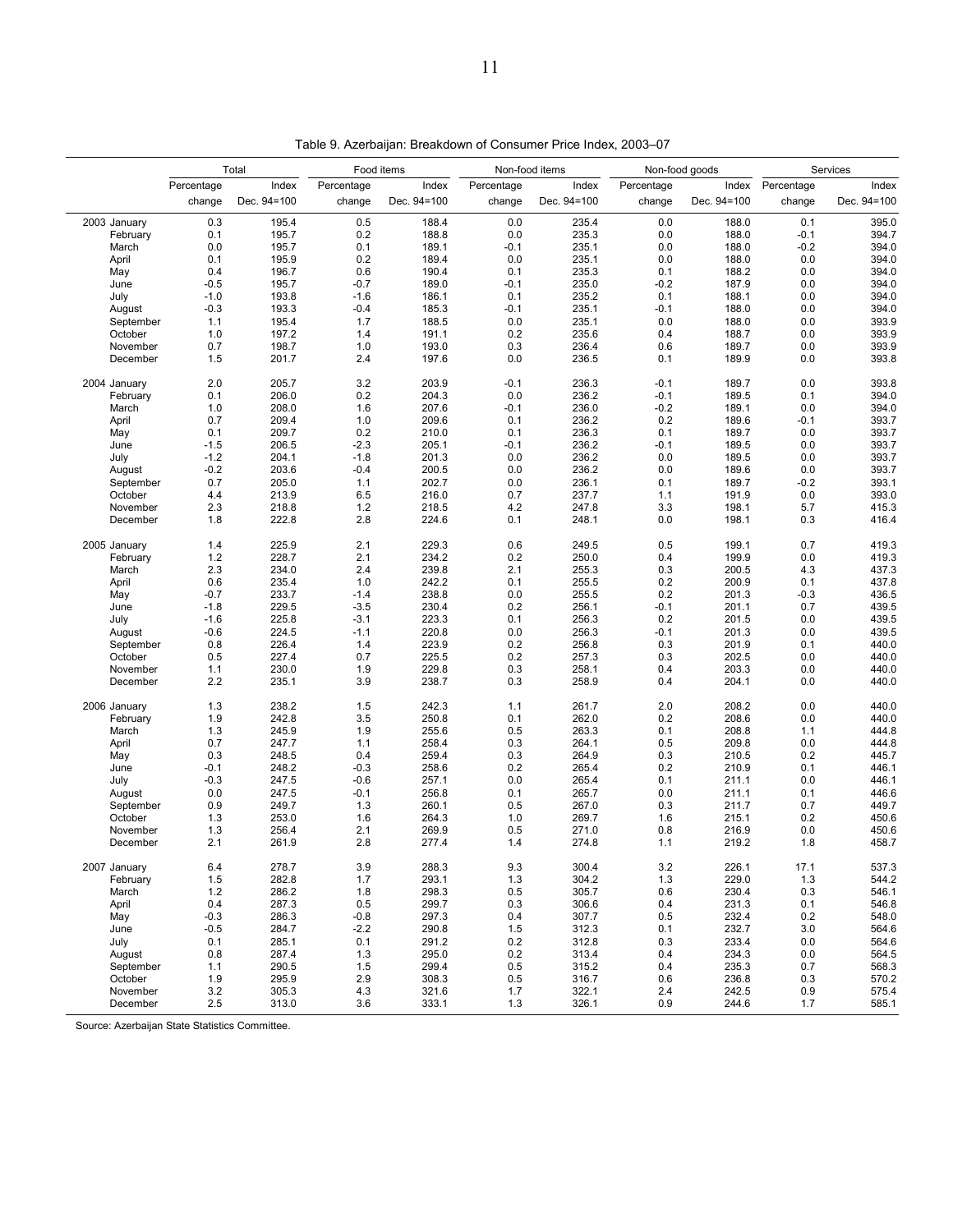| <b>Users</b>                   | 2003  | 2004  | 2005  | 2006  | 2007  |
|--------------------------------|-------|-------|-------|-------|-------|
| Household 1/                   | 0.019 | 0.019 | 0.019 | 0.019 | 0.051 |
| Industry and construction      | 0.026 | 0.026 | 0.026 | 0.026 | 0.060 |
| <b>Budgetary organizations</b> | 0.026 | 0.026 | 0.026 | 0.026 | 0.060 |
| Azersu water company           | 0.026 | 0.026 | 0.026 | 0.026 | 0.060 |
| Agriculture                    | 0.026 | 0.026 | 0.026 | 0.026 | 0.060 |
| Electrified transport          | 0.026 | 0.026 | 0.026 | 0.026 | 0.060 |
| Non-industrial consumption     | 0.026 | 0.026 | 0.026 | 0.026 | 0.060 |
| Trade and services             | 0.050 | 0.050 | 0.050 | 0.050 | 0.060 |

### (In manats per kilowatt-hour) Table 10. Azerbaijan: Prices of Electricity, 2003–07

Source: Ministry of Energy and Industry.

1/ Excluding VAT.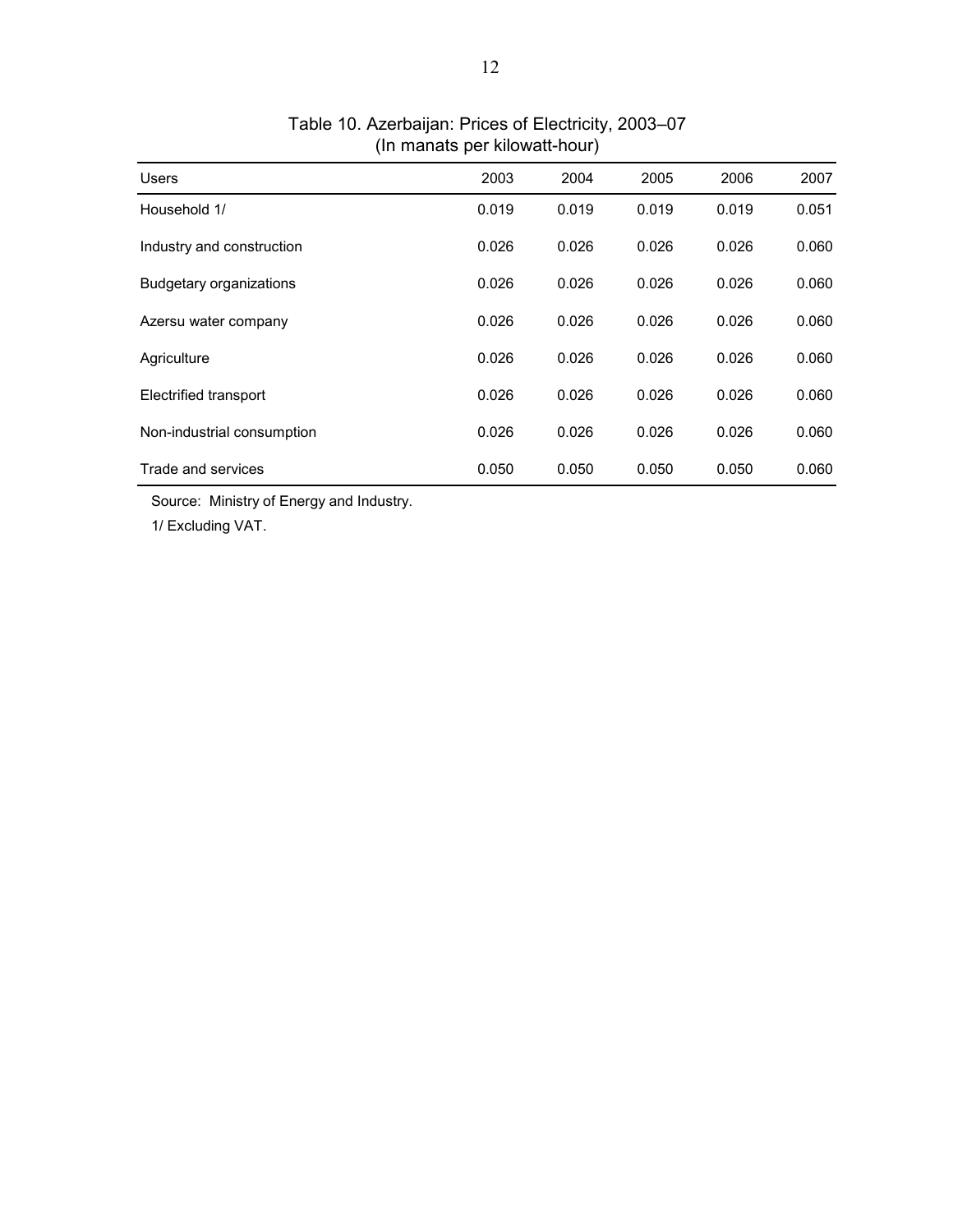| <b>Users</b> | 2003 | $2004^{1/2}$ | $2005^{2/}$ | 2006 | $2007^{3/}$ |
|--------------|------|--------------|-------------|------|-------------|
| Household    | 7.1  | 16.2         | 47.2        | 47.2 | 47.2        |
| Communal     | 21.3 | 47.2         | 47.2        | 47.2 | 100.0       |
| Industry     | 47.2 | 47.2         | 47.2        | 47.2 | 100.0       |
| Azerenergy   | 38.9 | 47.2         | 47.2        | 47.2 | 100.0       |

# (In manats per thousand cubic meters) Table 11. Azerbaijan: Prices of Gas, 2003–07

Source: Ministry of Energy and Industry.

1/ From November 1, 2004.

2/ From March 1, 2005.

3/ From January 7, 2007.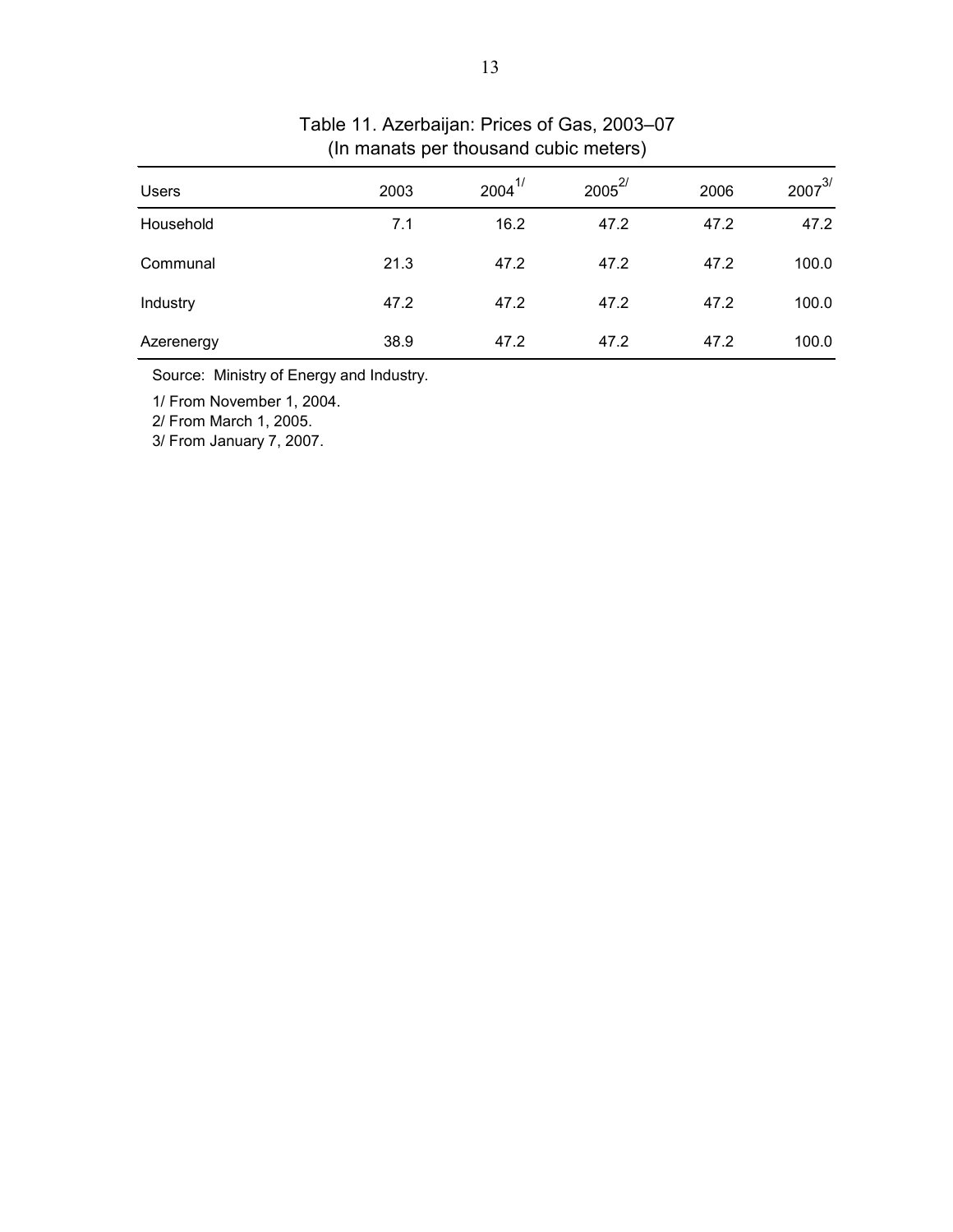|                                             | 2003   | 2004        | 2005           | 2006   | 2007   |
|---------------------------------------------|--------|-------------|----------------|--------|--------|
| Total revenue and grants                    | 1,912  | 2,288       | 3,143          | 5,253  | 7,949  |
| Total revenue                               | 1,906  | 2,288       | 3,132          | 5,248  | 7,949  |
| Tax revenue                                 | 1,099  | 1,317       | 1,902          | 3,341  | 5,634  |
| Income taxes                                | 329    | 445         | 673            | 1,768  | 3,046  |
| Individual income tax                       | 150    | 222         | 317            | 407    | 589    |
| Enterprise profits tax                      | 178    | 223         | 355            | 1,361  | 2,458  |
| Social security contributions               | 149    | 182         | 198            | 294    | 551    |
| Value added tax (VAT)                       | 410    | 453         | 600            | 738    | 1,179  |
| Excise taxes                                | 67     | 72          | 141            | 187    | 403    |
| Taxes on international trade                | 93     | 101         | 205            | 239    | 287    |
| Other taxes                                 | 52     | 64          | 85             | 115    | 167    |
| Nontax revenue                              | 413    | 592         | 938            | 1,499  | 2,152  |
| Of which: Oil Fund revenues                 | 242    | 303         | 596            | 984    | 2,152  |
| Tax credits for SOCAR energy subsidies      | 394    | 379         | 292            | 408    | 163    |
| Total grants (current)                      | 6      | 0           | 11             | 5      | 0      |
| Total expenditure                           | 2,038  | 2,207       | 2,839          | 5,135  | 7,356  |
| Current expenditure                         | 1,610  | 1,858       | 2,281          | 3,442  | 4,595  |
| Primary current expenditure                 | 1,199  | 1,459       | 1,973          | 3,021  | 4,402  |
| Wages and salaries                          | 316    | 423         | 580            | 745    | 1,086  |
| Goods and services                          | 402    | 496         | 716            | 1,285  | 1,854  |
| Transfers to households                     | 438    | 503         | 640            | 884    | 1,297  |
| Of which: social protection                 | 371    | 404         | 495            | 566    | 1,038  |
| Subsidies                                   | 32     | 27          | 28             | 41     | 161    |
| Oil Fund operating expenditures             | 1      | 1           | $\overline{2}$ | 1      | 4      |
| Other                                       | 9      | 9           | $\overline{7}$ | 66     | 0      |
| SOCAR energy-related subsidies              | 394    | 379         | 292            | 408    | 163    |
| Interest                                    | 16     | 19          | 16             | 13     | 30     |
| domestic                                    | 4      | 1           | $\mathbf 1$    | 3      | 5      |
| external                                    | 12     | 18          | 15             | 11     | 24     |
| Current balance                             | 302    | 431         | 862            | 1,811  | 3,354  |
| Investment expenditure and net lending      | 428    | 349         | 558            | 1,693  | 2,761  |
| Domestically-financed                       | 304    | 244         | 438            | 1,427  | 2,613  |
| Foreign-financed                            | 124    | 105         | 120            | 266    | 148    |
| Statistical discrepancy                     | -70    | -8          | $-17$          | 155    | $-54$  |
| Consolidated government balance, cash basis | -56    | 90          | 321            | $-37$  | 646    |
| Excluding foreign project loans             | 68     | 195         | 441            | 229    | 795    |
| Financing                                   | 56     | $-90$       | $-321$         | 37     | $-646$ |
| Domestic (net)                              | $-151$ | $-212$      | $-436$         | $-223$ | $-830$ |
| <b>Banking system</b>                       | $-28$  | $-96$       | $-40$          | 106    | 12     |
| Central bank                                | $-14$  | 8           | $-73$          | 77     | 68     |
| Commercial banks                            | $-14$  | $-103$      | 32             | 29     | -55    |
| Of which: treasury bills                    | 9      | $-33$       | 16             | 6      | 26     |
| Oil Fund                                    | $-128$ | $-157$      | $-339$         | $-353$ | $-971$ |
| Nonbank sector                              | -15    | 13          | 12             | 42     | 65     |
| Privatizations and other sale of assets     | 20     | 31          | 20             | 0      | 50     |
| Other                                       | 0      | $-3$        | $-88$          | -18    | 14     |
| External (net)                              | 207    | 122         | 115            | 260    | 183    |
| Loans                                       | 225    | 138         | 135            | 276    | 213    |
| Project loans                               | 133    | 117         | 134            | 274    | 155    |
| Oil bonuses                                 | 58     | 21          | 1              | 2      | 58     |
| World Bank SAC                              | 34     | $\mathsf 0$ | 0              | 0      | 0      |
| Amortization due                            | $-18$  | $-16$       | $-20$          | $-15$  | $-29$  |

Table 12. Azerbaijan: Consolidated Central Government Operations, 2003–07 (In millions of manats)

Sources: Ministry of Finance, State Oil Fund, Social Protection Fund; and Fund staff estimates.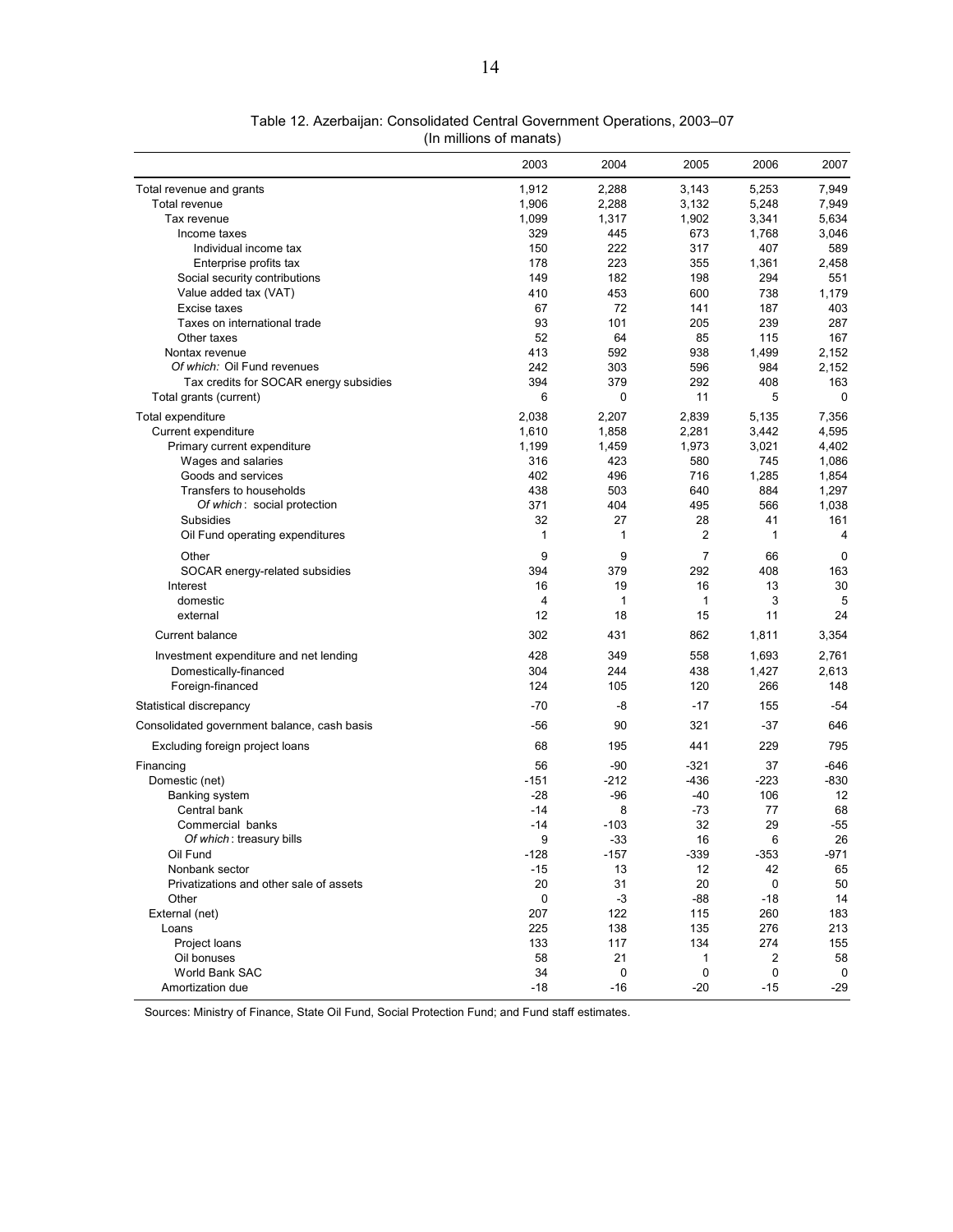|                                             |                     |       |                         |       | Prel. |  |  |
|---------------------------------------------|---------------------|-------|-------------------------|-------|-------|--|--|
|                                             | 2003                | 2004  | 2005                    | 2006  | 2007  |  |  |
|                                             |                     |       | (In millions of manats) |       |       |  |  |
| General government services 1/              | 98                  | 133   | 168                     | 403   | 469   |  |  |
| Defense                                     | 136                 | 181   | 288                     | 641   | 811   |  |  |
| Public order and justice                    | 121                 | 162   | 206                     | 279   | 431   |  |  |
| Education                                   | 234                 | 308   | 373                     | 479   | 723   |  |  |
| Health                                      | 55                  | 79    | 115                     | 162   | 257   |  |  |
| Social security                             | 214                 | 238   | 305                     | 341   | 595   |  |  |
| Housing and community affairs               | 29                  | 30    | 40                      | 61    | 92    |  |  |
| Recreation and culture                      | 32                  | 40    | 51                      | 67    | 95    |  |  |
| Agriculture                                 | 54                  | 63    | 96                      | 132   | 248   |  |  |
| Public works, transport, and communications | 79                  | 167   | 260                     | 966   | 2,000 |  |  |
| Other economic services and expenditures    | 124                 | 165   | 171                     | 193   | 256   |  |  |
| Total expenditure (including investment)    | 1,175               | 1,567 | 2,073                   | 3,724 | 5,976 |  |  |
|                                             | (In percent of GDP) |       |                         |       |       |  |  |
| General government services 1/              | 1.4                 | 1.6   | 1.3                     | 2.2   | 1.7   |  |  |
| Defense                                     | 1.9                 | 2.1   | 2.3                     | 3.4   | 3.0   |  |  |
| Public order and justice                    | 1.7                 | 1.9   | 1.6                     | 1.5   | 1.6   |  |  |
| Education                                   | 3.3                 | 3.6   | 3.0                     | 2.6   | 2.7   |  |  |
| Health                                      | 0.8                 | 0.9   | 0.9                     | 0.9   | 1.0   |  |  |
| Social security                             | 3.0                 | 2.8   | 2.4                     | 1.8   | 2.2   |  |  |
| Housing and community affairs               | 0.4                 | 0.4   | 0.3                     | 0.3   | 0.3   |  |  |
| Recreation and culture                      | 0.4                 | 0.5   | 0.4                     | 0.4   | 0.4   |  |  |
| Agriculture                                 | 0.8                 | 0.7   | 0.8                     | 0.7   | 0.9   |  |  |
| Public works, transport, and communications | 1.1                 | 2.0   | 2.1                     | 5.2   | 7.4   |  |  |
| Other economic services and expenditures    | 1.7                 | 1.9   | 1.4                     | 1.0   | 1.0   |  |  |
| Total expenditure (including investment)    | 16.4                | 18.4  | 16.6                    | 19.9  | 22.2  |  |  |

Table 13. Azerbaijan: Functional Classification of State Budget Expenditure, 2003–07

Sources: Ministry of Finance; and Fund staff estimates.

1/ Includes the Presidency, Cabinet of Ministers, and Parliament.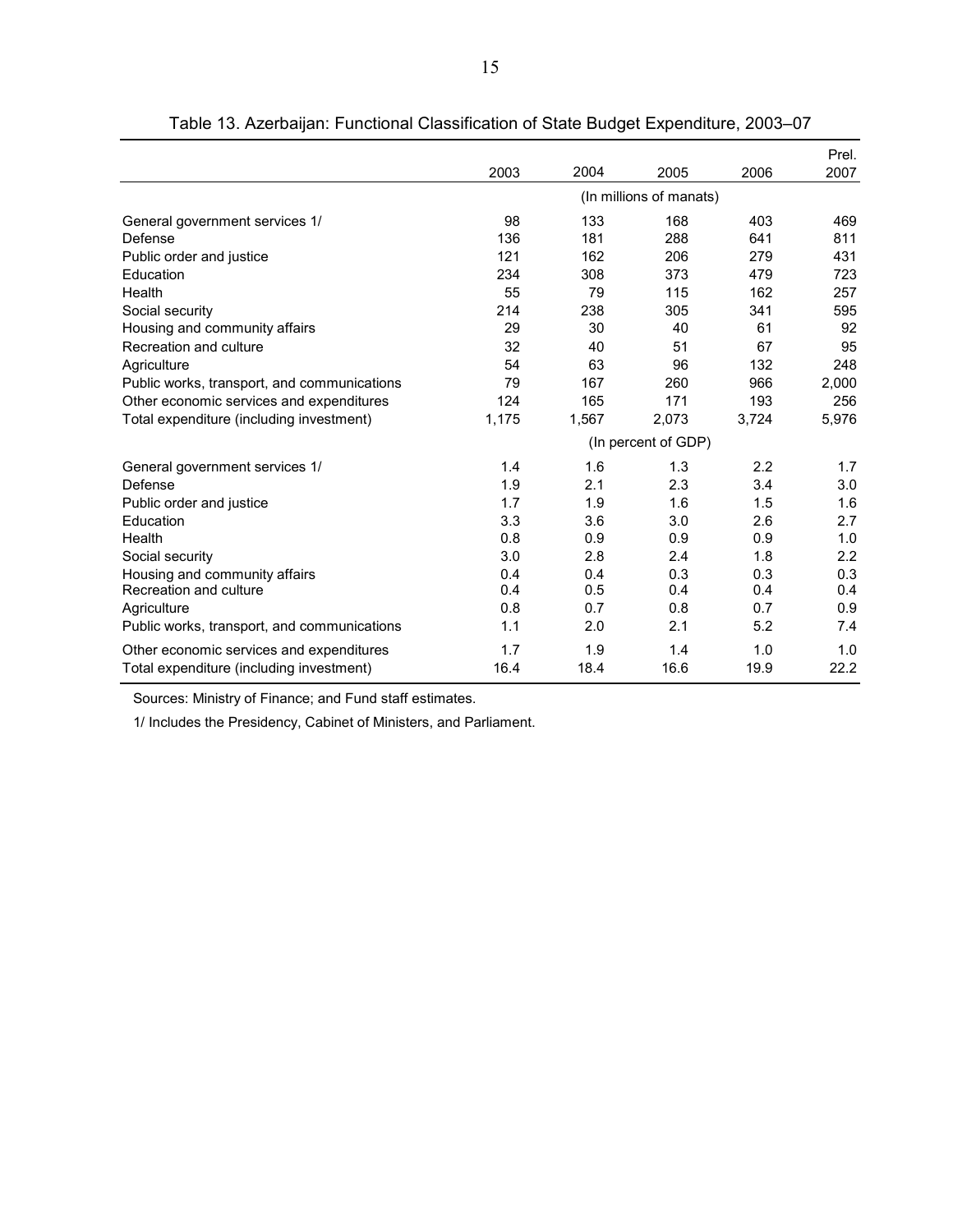|                                                           | 2003    | 2004   | 2005   | 2006    | 2007    |
|-----------------------------------------------------------|---------|--------|--------|---------|---------|
| Total revenue and grants 1/                               | 26.8    | 26.8   | 25.1   | 28.0    | 29.6    |
| Total revenue                                             | 26.7    | 26.8   | 25.0   | 28.0    | 29.6    |
| Of which: tax revenue                                     | 15.4    | 15.4   | 15.2   | 17.8    | 21.0    |
| nontax revenue                                            | 5.8     | 6.9    | 7.5    | 8.0     | 8.0     |
| tax credits for SOCAR energy subsidies                    | 5.5     | 4.4    | 2.3    | 2.2     | 0.6     |
| Of which: oil revenue 1/                                  | 11.3    | 10.1   | 9.8    | 14.2    | 15.8    |
| non-oil revenue                                           | 15.4    | 16.7   | 15.3   | 13.8    | 13.8    |
| Non-oil revenue (in percent of non-oil GDP)               | 22.1    | 24.3   | 27.5   | 29.9    | 33.3    |
| Total grants (current)                                    | 0.1     | 0.0    | 0.1    | 0.0     | 0.0     |
| Total expenditure 1/                                      | 28.5    | 25.9   | 22.7   | 27.4    | 27.4    |
| Primary expenditure                                       | 22.8    | 21.2   | 20.2   | 25.1    | 26.6    |
| Primary current expenditure                               | 16.8    | 17.1   | 15.8   | 16.1    | 16.4    |
| Wage bill                                                 | 4.4     | 5.0    | 4.6    | 4.0     | 4.0     |
| Goods and services                                        | 5.6     | 5.8    | 5.7    | 6.9     | 6.9     |
| <b>Transfers</b>                                          | 6.1     | 5.9    | 5.1    | 4.7     | 4.8     |
| Other                                                     | 0.6     | 0.4    | 0.3    | 0.6     | 0.6     |
| Domestically financed investment                          | 4.3     | 2.9    | 3.5    | 7.6     | 9.7     |
| Of which: Oil Fund                                        | 1.7     | 1.7    | 1.5    | 3.7     | 2.7     |
| Foreign-financed investment expenditure                   | 1.7     | 1.2    | 1.0    | 1.4     | 0.6     |
| SOCAR energy-related subsidies                            | 5.5     | 4.4    | 2.3    | 2.2     | 0.6     |
| Interest on public debt                                   | 0.2     | 0.2    | 0.1    | 0.1     | 0.1     |
| Wages/primary current expenditure (in percent)            | 26.3    | 29.0   | 29.4   | 24.7    | 24.7    |
| Transfers/primary current expenditure (in percent)        | 36.6    | 34.5   | 32.4   | 29.3    | 29.5    |
| Wages/non-oil revenue (in percent)                        | 28.8    | 29.7   | 30.4   | 28.8    | 29.3    |
| Transfers/non-oil revenue (in percent)                    | 39.9    | 35.3   | 33.5   | 34.2    | 35.0    |
| Investment expenditure 2/                                 | 4.4     | 3.9    | 4.1    | 8.6     | 10.3    |
| Current balance                                           | 4.2     | 5.0    | 6.9    | 9.7     | 12.5    |
| Primary balance 3/                                        | $-0.6$  | 1.3    | 2.7    | $-0.1$  | 2.5     |
| Primary balance, excluding oil revenue 3/                 | $-11.9$ | $-8.9$ | $-7.1$ | $-14.4$ | $-13.3$ |
| Primary balance, excluding foreign-financed investment 3/ | 1.2     | 2.5    | 3.7    | 1.3     | 3.1     |
| Consolidated government balance, cash basis 3/            | $-0.8$  | 1.0    | 2.6    | $-0.2$  | 2.4     |
| Excluding foreign-financed investment                     | 0.9     | 2.3    | 3.5    | 1.2     | 3.0     |
| <b>Excluding grants</b>                                   | $-0.9$  | 1.0    | 2.5    | $-0.2$  | 2.4     |
| Non-oil balance                                           | $-12.1$ | $-9.1$ | $-7.2$ | $-14.4$ | $-13.4$ |

#### Table 14. Azerbaijan: Selected Fiscal Indicators, 2003–07 (In percent of GDP, unless otherwise specified)

Sources: Ministry of Finance, State Oil Fund, Social Protection Fund; and Fund staff estimates.

1/ Includes SOCAR energy-related tax credits, and subsidies to Azerenergy and Azerigas.

2/ Excludes government investment in the Baku-Tbilisi-Ceyhan oil pipeline.

3/ Includes statistical discrepancy.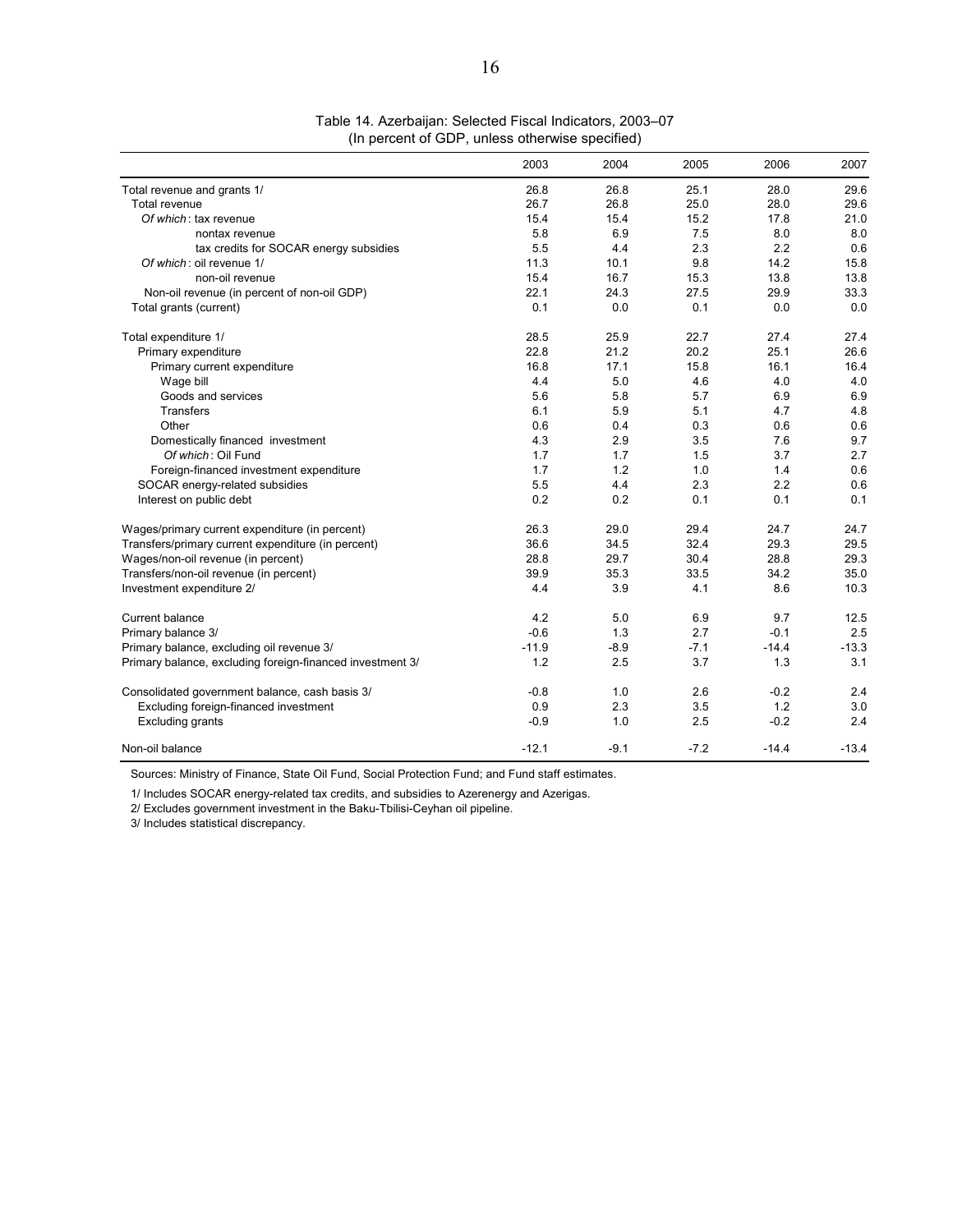|                                                   |                |                |                         |                | Prel.          |
|---------------------------------------------------|----------------|----------------|-------------------------|----------------|----------------|
|                                                   | 2003           | 2004           | 2005                    | 2006           | 2007           |
|                                                   |                |                | (In millions of manats) |                |                |
| <b>Total revenues</b>                             | 378            | 418            | 503                     | 592            | 1,080          |
| Total payroll tax                                 | 223            | 279            | 316                     | 423            | 800            |
| Of which: paid by nonbudgetary agencies           | 153            | 192            | 201                     | 277            | 508            |
| Transfer from state budget                        | 154            | 137            | 186                     | 167            | 279            |
| Others                                            | 1              | $\overline{2}$ | 1                       | $\overline{2}$ | $\overline{2}$ |
| Total expenditures                                | 371            | 404            | 495                     | 566            | 1,005          |
| Pensions                                          | 209            | 238            | 237                     | 513            | 927            |
| Old age pensioners                                | 194            | 219            | 216                     | 471            | 813            |
| Working pensioners                                | 15             | 19             | 21                      | 41             | 114            |
| Child allowances                                  | 1              | $\overline{2}$ | 7                       | 1              | $\overline{2}$ |
| <b>Maternity leave</b>                            | 2              | 3              | 5                       | 6              | 10             |
| Sanatorium vouchers                               | 4              | 4              | 5                       | 6              | 8              |
| Sick leave                                        | 9              | 12             | 6                       | 6              | 9              |
| <b>Funeral allowances</b>                         | $\overline{2}$ | $\overline{2}$ | 3                       | 4              | $\overline{7}$ |
| Compensation for elimination of communal services | 27             | 28             | 45                      | 0              | 0              |
| Other compensations and allowances                | 111            | 110            | 170                     | 0              | $\mathbf 0$    |
| Children under 16                                 | 32             | 0              | 0                       | 0              | 0              |
| Pensioners                                        | 78             | 108            | 168                     | 0              | 0              |
| War veterans                                      | 2              | $\overline{2}$ | 2                       | 0              | 0              |
| Others                                            | 5              | 4              | 17                      | 31             | 43             |
|                                                   |                |                |                         |                |                |
| Balance                                           | $\overline{7}$ | 14             | 8                       | 26             | 75             |
|                                                   |                |                | (In percent of GDP)     |                |                |
| Total revenues                                    | 5.3            | 4.9            | 4.0                     | 3.2            | 4.0            |
| Total payroll tax                                 | 3.1            | 3.3            | 2.5                     | 2.3            | 3.0            |
| Of which: paid by nonbudgetary agencies           | 2.1            | 2.3            | 1.6                     | 1.5            | 1.9            |
| <b>Transfer from State Budget</b>                 | 2.1            | 1.6            | 1.5                     | 0.9            | 1.0            |
| <b>Others</b>                                     | 0.0            | 0.0            | 0.0                     | 0.0            | 0.0            |
| Total expenditures                                | 5.2            | 4.7            | 4.0                     | 3.0            | 3.7            |
| Pensions                                          | 2.9            | 2.8            | 1.9                     | 2.7            | 3.4            |
| Old age pensioners                                | 2.7            | 2.6            | 1.7                     | 2.5            | 3.0            |
| Working pensioners                                | 0.2            | 0.2            | 0.2                     | 0.2            | 0.4            |
| Child allowances                                  | 0.0            | 0.0            | 0.1                     | 0.0            | 0.0            |
| Maternity leave<br>Sanatorium vouchers            | 0.0<br>0.1     | 0.0<br>0.1     | 0.0<br>0.0              | 0.0<br>0.0     | 0.0<br>0.0     |
| Sick leave                                        | 0.1            | 0.1            | 0.0                     | 0.0            | 0.0            |
| <b>Funeral allowances</b>                         | 0.0            | 0.0            | 0.0                     | 0.0            | 0.0            |
| Compensation for elimination of communal services | 0.4            | 0.3            | 0.4                     | 0.0            | 0.0            |
| Other compensations and allowances                | 1.6            | 1.3            | 1.4                     | 0.0            | 0.0            |
| Children under 16                                 | 0.4            | 0.0            | 0.0                     | 0.0            | 0.0            |
| Pensioners                                        | 1.1            | 1.3            | 1.3                     | 0.0            | 0.0            |
| War veterans                                      | 0.0            | 0.0            | 0.0                     | 0.0            | 0.0            |
| Others                                            | 0.1            | 0.0            | 0.1                     | 0.2            | 0.2            |
| Balance                                           | 0.1            | 0.2            | 0.1                     | 0.1            | 0.3            |
| Memorandum item:                                  |                |                |                         |                |                |
| Nominal GDP (millions of manats)                  | 7,147          | 8,530          | 12,523                  | 18,746         | 26,884         |
| Number of pensioners (thousands) 1/               | 1,280          | 1,337          | 1,351                   | 1,188          | 1,210          |

Table 15. Azerbaijan: Social Protection Fund, 2003–07

Sources: Social Protection Fund; and Fund staff estimates.

 1/ Starting on January 1, 2006 more than 160,000 people receive their social pension from the Ministry of Labor instead of the Social Protection Fund.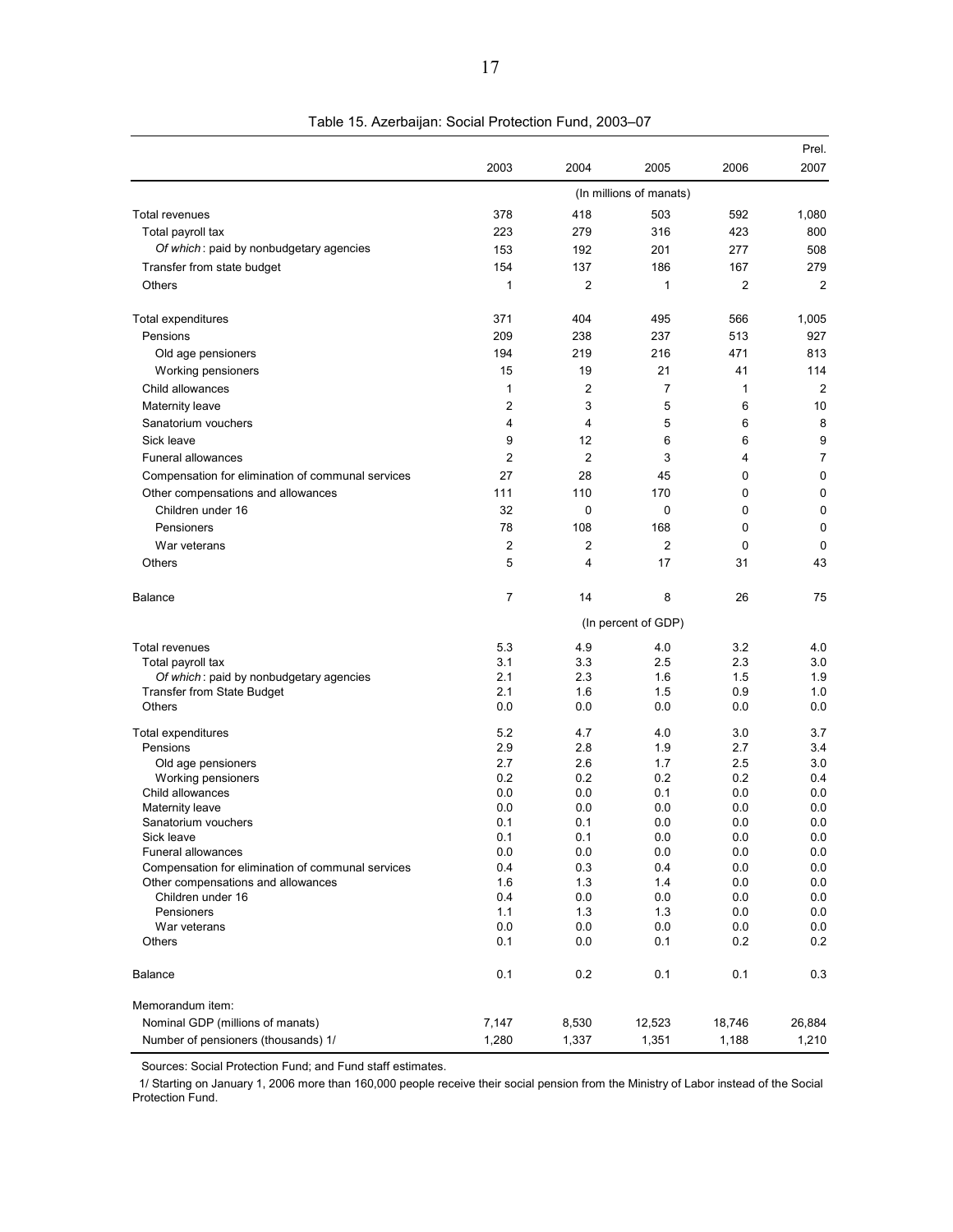|                                        | 2003        | 2004        | 2005   | 2006   | 2007   |
|----------------------------------------|-------------|-------------|--------|--------|--------|
| Net foreign assets                     | 535         | 850         | 930    | 2,071  | 3,527  |
| Net international reserves             | 535         | 850         | 931    | 2,061  | 3,524  |
| Gross international reserves           | 790         | 1,054       | 1,082  | 2,179  | 3,612  |
| Foreign liabilities                    | $-255$      | $-205$      | $-151$ | $-118$ | $-88$  |
| Other items, net                       | $\mathbf 0$ | $\mathbf 0$ | $-1$   | 9      | 3      |
| Net domestic assets                    | $-29$       | $-16$       | -44    | $-26$  | -87    |
| Domestic credit                        | 60          | 64          | -9     | 8      | $-60$  |
| Net claims on central government       | 12          | 20          | $-52$  | 25     | 93     |
| Of which: claims on central government | 131         | 142         | 140    | 138    | 137    |
| manat deposits of central government   | $-84$       | $-94$       | $-158$ | $-74$  | $-33$  |
| Claims on banks                        | 47          | 63          | 73     | 94     | 97     |
| Credits to the economy                 | 0           | 1           | 1      | 1      | 1      |
| ANB bills                              | $\mathbf 0$ | $-20$       | $-31$  | $-113$ | $-251$ |
| Other items, net                       | $-89$       | $-80$       | $-35$  | $-34$  | $-27$  |
| Reserve money                          | 506         | 834         | 886    | 2,045  | 3,441  |
| Manat reserve money                    | 463         | 640         | 688    | 1,600  | 3,221  |
| Currency outside ANB                   | 434         | 526         | 594    | 1,449  | 2,911  |
| Bank reserves and other deposits       | 29          | 114         | 94     | 150    | 310    |
| Reserves in foreign currency           | 43          | 194         | 198    | 445    | 220    |

### Table 16 . Azerbaijan: Summary Accounts of the National Bank, 2003-07 (In millions of manats)

Source: Azerbaijan National Bank.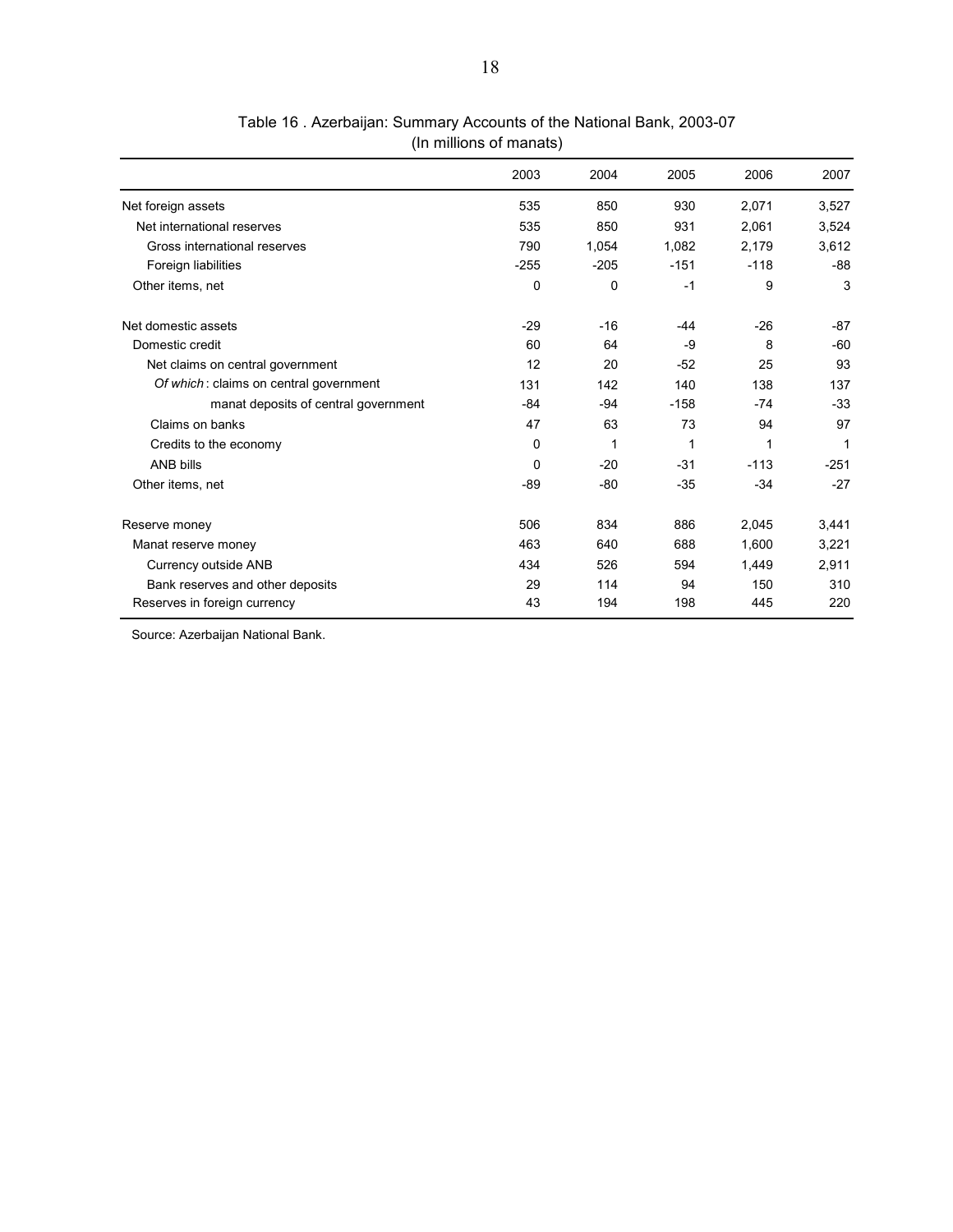|                                              | 2003   | 2004   | 2005   | 2006   | 2007     |
|----------------------------------------------|--------|--------|--------|--------|----------|
| Net foreign assets                           | 115    | 111    | 102    | $-116$ | $-656$   |
| Net foreign assets (hard currency)           | 114    | 114    | 109    | $-103$ | $-468$   |
| Assets                                       | 220    | 200    | 267    | 305    | 504      |
| Liabilities                                  | $-106$ | $-86$  | $-158$ | $-408$ | $-972$   |
| Claims on BRO countries 1/                   | 1      | $-3$   | $-6$   | $-13$  | $-188$   |
| Net domestic assets                          | 529    | 940    | 1,276  | 2,355  | 4,064    |
| Domestic credit                              | 643    | 895    | 1,427  | 2,373  | 4,598    |
| Claims on consolidated government (net)      | 54     | $-49$  | $-17$  | 11     | $-45$    |
| Of which: claims on central government (net) | 54     | $-49$  | $-17$  | 12     | $-44$    |
| Claims on central government                 | 67     | 13     | 22     | 39     | 111      |
| Deposits of central government               | $-13$  | $-62$  | $-39$  | $-27$  | $-155$   |
| Credit to the economy                        | 589    | 944    | 1,444  | 2,363  | 4,643    |
| Reserves                                     | 103    | 356    | 340    | 739    | 956      |
| Cash in national currency                    | 26     | 48     | 47     | 138    | 198      |
| Reserves at the ANB                          | 78     | 307    | 293    | 601    | 759      |
| Other items, net                             | $-217$ | $-311$ | $-491$ | $-757$ | $-1,490$ |
| Deposits in manat and foreign currency       | 611    | 1,025  | 1,287  | 2,108  | 3,183    |
| Deposits in manats                           | 110    | 206    | 244    | 811    | 1,688    |
| State enterprises                            | 46     | 84     | 63     | 205    | 288      |
| Private sector deposits                      | 65     | 121    | 181    | 606    | 1,400    |
| Foreign currency deposits (residents)        | 500    | 819    | 1,043  | 1,297  | 1,496    |
| Deposits excluded from broad money           | 33     | 25     | 91     | 130    | 225      |

| Table 17. Azerbaijan: Summary Accounts of the Commercial Banks, 2003–07 |  |
|-------------------------------------------------------------------------|--|
| (In millions of manats)                                                 |  |

Source: Azerbaijan National Bank.

1/ Baltics, Russia, and other countries of the former Soviet Union.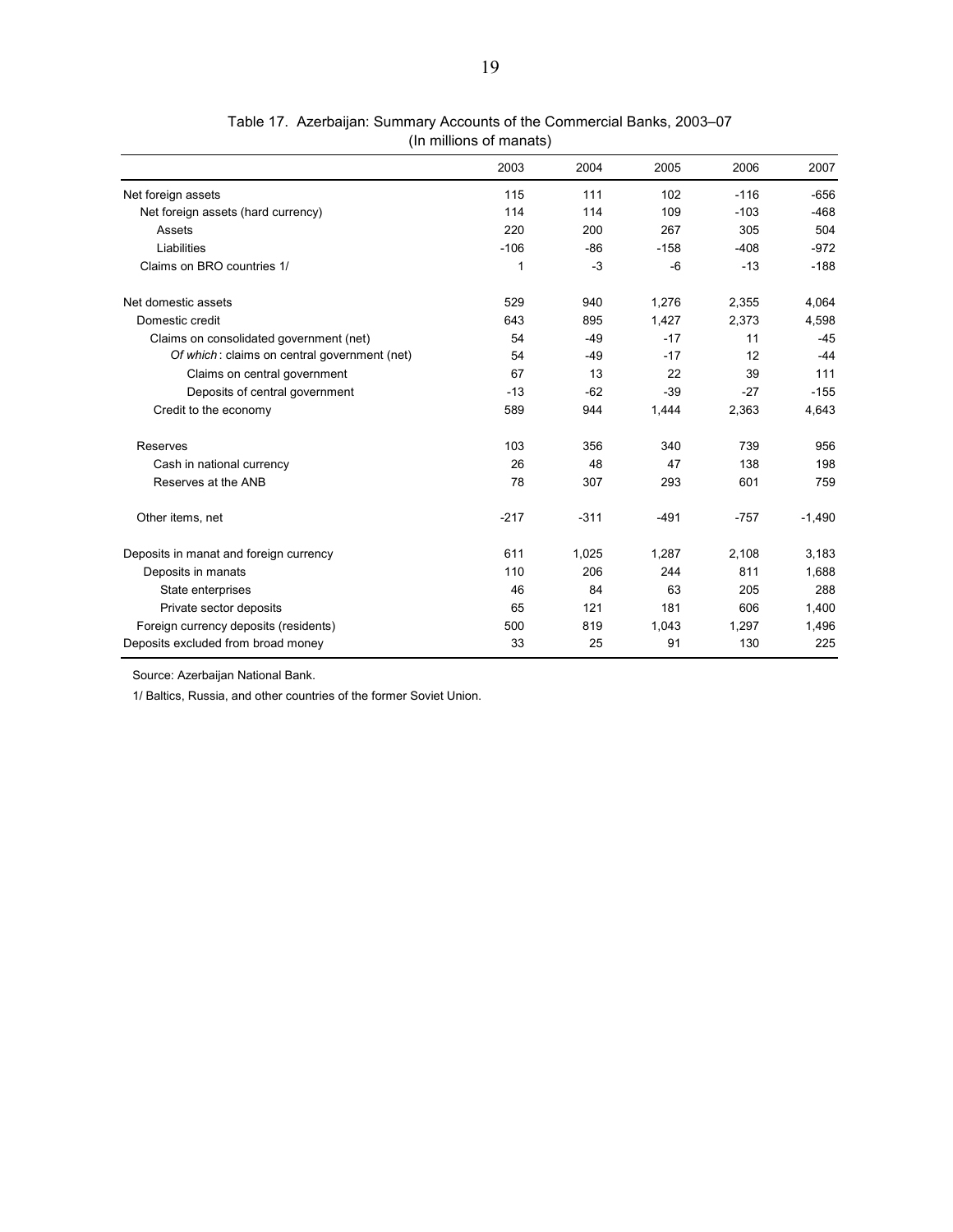|                                        | 2003   | 2004   | 2005   | 2006  | 2007     |
|----------------------------------------|--------|--------|--------|-------|----------|
|                                        |        |        |        |       |          |
| Net foreign assets                     | 650    | 961    | 1,033  | 1,954 | 2,872    |
| Net international reserves of the ANB  | 535    | 850    | 931    | 2.061 | 3.524    |
| Net foreign assets of commercial banks | 114    | 114    | 109    | -103  | -468     |
| Other                                  | 1      | -3     | -7     | -3    | -185     |
| Net domestic assets                    | 369    | 542    | 802    | 1.466 | 3,026    |
| Domestic credit                        | 656    | 916    | 1,376  | 2,400 | 4,692    |
| Net claims on central government       | 67     | -29    | -69    | 36    | 48       |
| Credit to the economy                  | 590    | 945    | 1,445  | 2,364 | 4,644    |
| Other items, net                       | $-287$ | $-373$ | $-574$ | -935  | $-1,667$ |
| Broad money                            | 1,019  | 1,503  | 1,835  | 3,420 | 5,897    |
| Manat broad money                      | 518    | 684    | 791    | 2,123 | 4,402    |
| Currency outside banks                 | 408    | 478    | 547    | 1.311 | 2,714    |
| Manat deposits                         | 110    | 206    | 244    | 812   | 1,688    |
| Foreign currency deposits              | 500    | 819    | 1,043  | 1,297 | 1,496    |

## Table 18. Azerbaijan: Monetary Survey, 2003–07 (In millions of manats)

Source: Azerbaijan National Bank.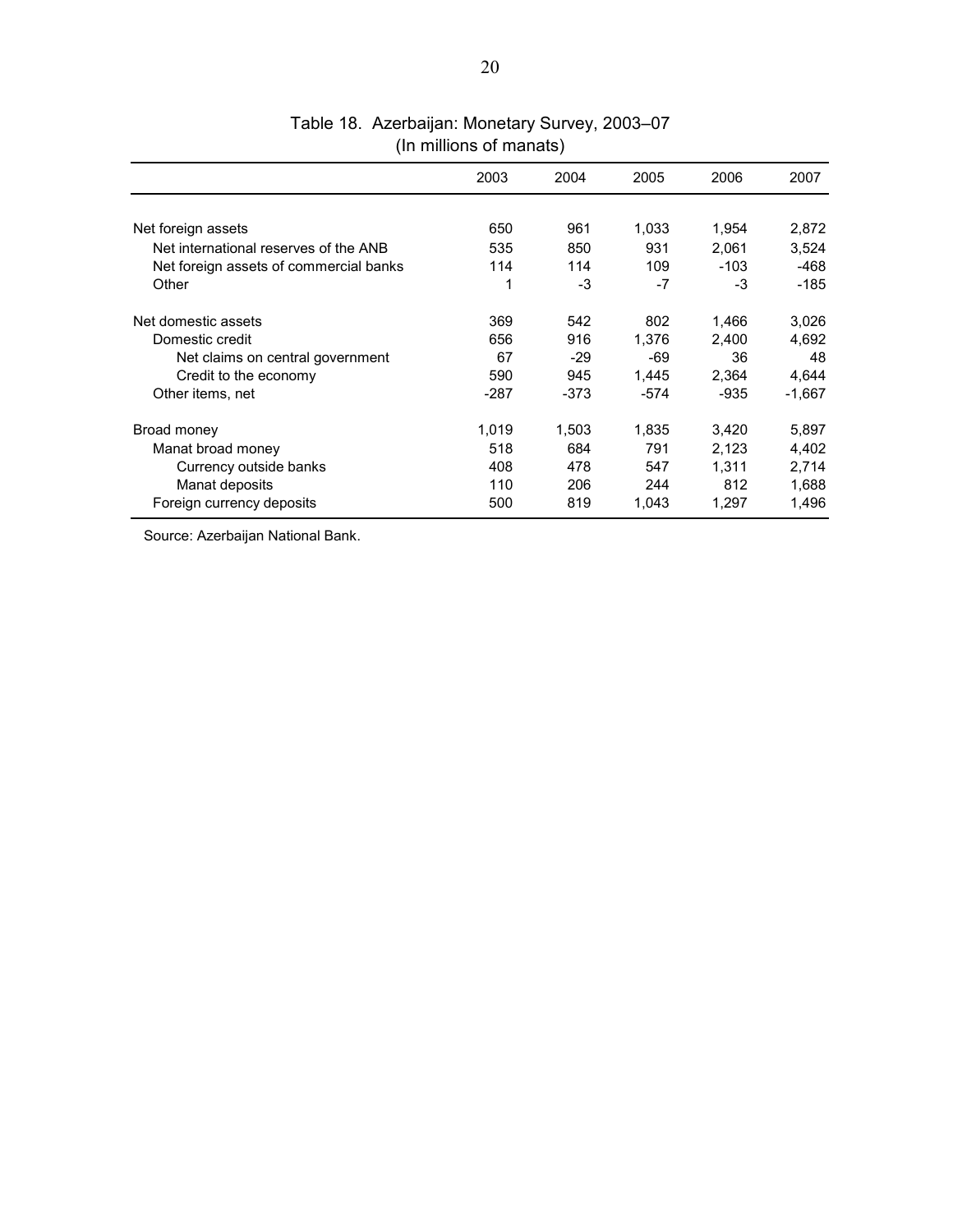|                                                     |              |          |                                   | 2003                    | 2004<br>2005     |            | 2006     |                  |                   |                | 2007                |            |               |          |                                                       |          |          |          |          |                            |          |          |
|-----------------------------------------------------|--------------|----------|-----------------------------------|-------------------------|------------------|------------|----------|------------------|-------------------|----------------|---------------------|------------|---------------|----------|-------------------------------------------------------|----------|----------|----------|----------|----------------------------|----------|----------|
|                                                     |              |          |                                   |                         |                  |            | March    | June             | September         | December       | January<br>February |            | March         |          | April<br>May<br>July<br>August<br>August<br>September |          |          |          |          | October                    | November | December |
|                                                     | Refinancing  |          | Interest rate<br>(percent)        | 0 0 0<br>N N 0<br>N N   |                  |            | 0.6      |                  | 0.5<br>0.0        | 9.5            | 9.5                 | 0.5<br>0.6 |               |          | 200000000<br>200000000                                |          |          |          |          |                            |          | 13.0     |
|                                                     |              |          | volume                            | 47.316                  | 62.925<br>72.196 |            |          | 77.580<br>81.230 | 86.277<br>92.857  |                | 94.697              | 89.359     | 96.775        |          | 99.600<br>103.130<br>100.582                          |          | 90.660   | 91.880   |          | 92.880<br>92.140<br>90.650 |          | 95.270   |
|                                                     | Lombard      |          | Interest rate volume<br>(percent) | 10.0                    | 10.0             | 12.0       | 12.0     |                  | 12.5<br>12.5      | 12.5           | 12.5                | 12.5       | 12.5          | 15.0     |                                                       |          | 0000     |          | 16.0     | 16.0                       |          | 16.0     |
|                                                     | Ï            |          |                                   | 0.420<br>2.648<br>1.000 |                  |            |          |                  |                   |                |                     |            |               |          |                                                       |          |          |          |          |                            |          |          |
|                                                     | Overnight    |          | Interest rate<br>(percent)        | 10.0                    | 10.0             | 12.0       | 12.0     | 12.0             | 12.5              | 12.5           | 12.5                | 12.5       | 12.5          | 15.0     | 15.0                                                  | 16.0     | 16.0     | 16.0     | 16.0     | 16.0                       | 16.0     | 16.0     |
|                                                     |              |          | volume                            | 0.460                   | 0.200            | $\vdots$   | $\vdots$ | İ                | İ                 | $\vdots$       | İ                   | $\vdots$   | İ             | İ        | $\vdots$                                              | $\vdots$ | ÷        | $\vdots$ | İ        | İ                          | İ        | $\vdots$ |
| (In millions of manats, unless otherwise specified) |              | $1-day$  | Interest rate<br>(percent)        | $\vdots$                | I                | 9.2        | Ì        | 4.0              | 4.0               | 4.0            | $\frac{0}{4}$       | 4.0        | 4.0           | 5.0      | 5.0                                                   | 5.0      | 5.0      | 5.0      | 5.0      | İ                          | 5.0      | 5.0      |
|                                                     |              |          | volume                            | İ                       | $\vdots$         | 4.728      | $\vdots$ | 0.700            |                   | 0.537          | 10.674              | 7.561      | 35.706        | 60.138   | 101.885                                               | 61.663   | 276.581  | 287.960  | 224.360  | 355.600                    | 339.700  | 406.690  |
|                                                     | Repo         | 3-day    | Interest rate<br>(percent)        | $\vdots$                |                  | <b>P.O</b> | I        | °2               | $\overline{2}$    | $\overline{2}$ | ΣC                  | 7.0        |               |          |                                                       |          |          |          |          |                            |          |          |
|                                                     |              |          | volume                            | $\vdots$                |                  | 0.201      |          | 0.052            | İ                 | ÷              | İ                   | İ          | $\vdots$      |          |                                                       |          |          |          |          |                            |          |          |
|                                                     |              | T-day    | Interest rate<br>(percent)        | ÷                       | İ                | 9.2        | 4.0      | $\frac{0}{8}$    | $\overline{8}$ .0 | $\frac{0}{8}$  | $\frac{0}{8}$       | 8.0        | $\frac{0}{8}$ |          |                                                       |          |          |          |          |                            |          |          |
|                                                     |              |          | volume                            | $\vdots$                |                  | 0.978      | 0.301    | 13.610           | Ì                 | $\vdots$       | 3.013               | İ          | $\vdots$      |          |                                                       |          |          |          |          |                            |          |          |
|                                                     | Reverse Repo | $Y$ -day | Interest rate<br>(percent)        | ÷                       | İ                | $\vdots$   | 13.0     | 13.0             | 16.0              | 16.0           | 16.0                | 16.0       | 16.0          | 19.0     | 19.0                                                  | 19.0     | 19.0     | 19.0     | 19.0     | 19.0                       | 19.0     | 19.0     |
|                                                     |              |          | volume                            | $\vdots$                | $\vdots$         | $\vdots$   | 5.901    | 0.803            | 13.531            | 9.025          | 10.247              | 16.167     | 11.039        | $\vdots$ | $\vdots$                                              | $\vdots$ | $\vdots$ | $\vdots$ | $\vdots$ | $\vdots$                   | ÷        | $\vdots$ |

Table 19. Azerbaijan: Volumes and Interest Rates in National Bank's Money Market Operations, 2003-07 Table 19. Azerbaijan: Volumes and Interest Rates in National Bank's Money Market Operations, 2003–07

> Source: Azerbaijan National Bank. Source: Azerbaijan National Bank.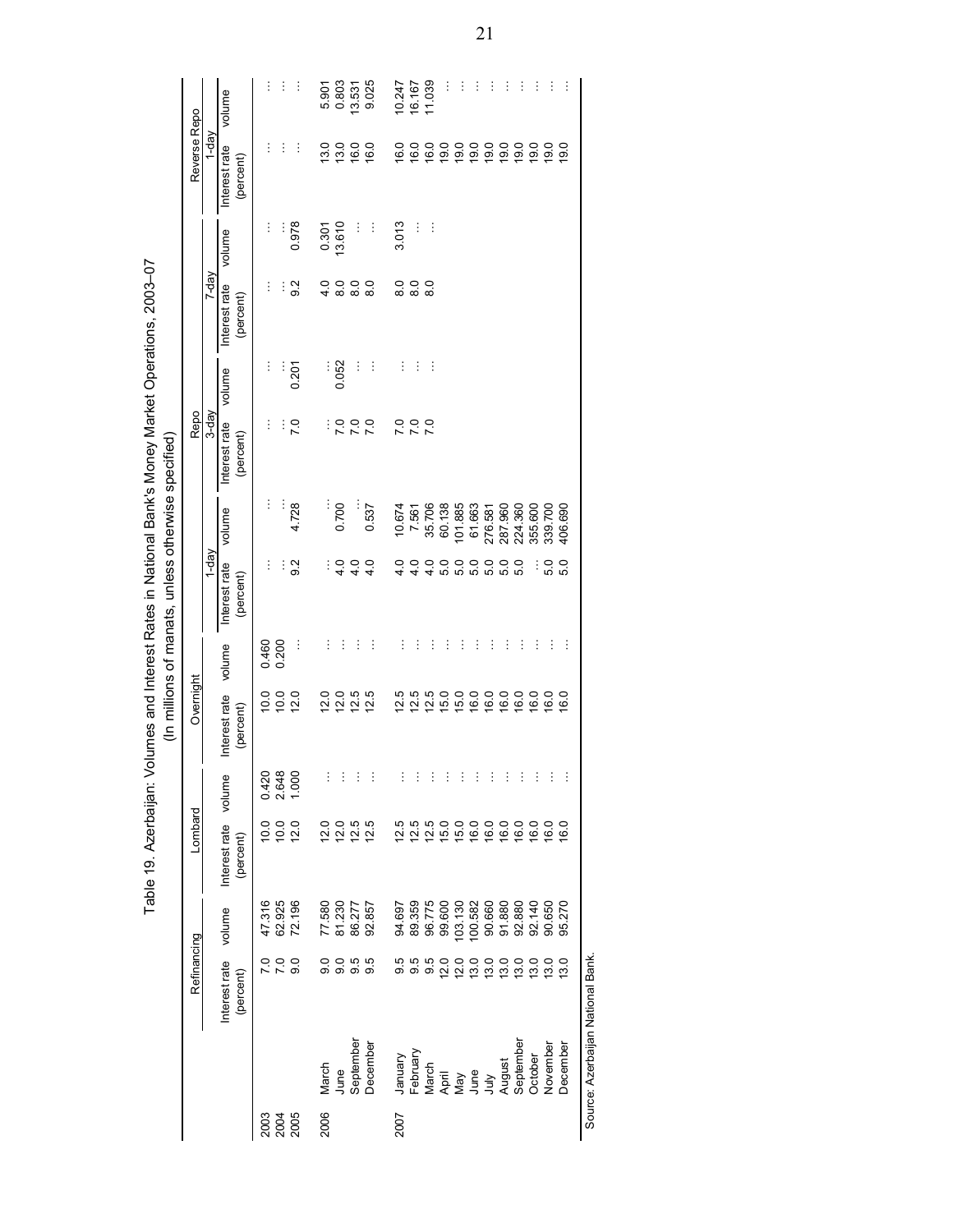|      |      |        | Period average Percentage change | End of period Percentage change |         |  |  |  |
|------|------|--------|----------------------------------|---------------------------------|---------|--|--|--|
|      |      |        |                                  |                                 |         |  |  |  |
| 2003 | QI   | 0.9800 | 0.1                              | 0.9810                          | 0.2     |  |  |  |
|      | QII  | 0.9826 | 0.3                              | 0.9838                          | 0.3     |  |  |  |
|      | QIII | 0.9830 | 0.0                              | 0.9824                          | $-0.1$  |  |  |  |
|      | QIV  | 0.9828 | 0.0                              | 0.9846                          | 0.2     |  |  |  |
|      | Year | 0.9822 | 1.0                              | 0.9846                          | 0.6     |  |  |  |
| 2004 | QI   | 0.9862 | 0.3                              | 0.9850                          | 0.0     |  |  |  |
|      | QII  | 0.9826 | $-0.4$                           | 0.9810                          | $-0.4$  |  |  |  |
|      | QIII | 0.9811 | $-0.2$                           | 0.9816                          | 0.1     |  |  |  |
|      | QIV  | 0.9808 | 0.0                              | 0.9806                          | $-0.1$  |  |  |  |
|      | Year | 0.9826 | 0.0                              | 0.9806                          | $-0.4$  |  |  |  |
| 2005 | QI   | 0.9782 | $-0.3$                           | 0.9704                          | $-1.0$  |  |  |  |
|      | QII  | 0.9548 | $-2.4$                           | 0.9414                          | $-3.0$  |  |  |  |
|      | QIII | 0.9300 | $-2.6$                           | 0.9186                          | $-2.4$  |  |  |  |
|      | QIV  | 0.9188 | $-1.2$                           | 0.9186                          | $0.0\,$ |  |  |  |
|      | Year | 0.9454 | $-3.8$                           | 0.9186                          | $-6.3$  |  |  |  |
|      |      |        |                                  |                                 |         |  |  |  |
| 2006 | QI   | 0.9141 | $-0.5$                           | 0.9090                          | $-1.0$  |  |  |  |
|      | QII  | 0.9015 | $-1.4$                           | 0.8956                          | $-1.5$  |  |  |  |
|      | QIII | 0.8852 | $-1.8$                           | 0.8760                          | $-2.2$  |  |  |  |
|      | QIV  | 0.8730 | $-1.4$                           | 0.8714                          | $-0.5$  |  |  |  |
|      | Year | 0.8950 | $-5.3$                           | 0.8714                          | $-5.1$  |  |  |  |
| 2007 | QI   | 0.8698 | $-0.4$                           | 0.8672                          | $-0.5$  |  |  |  |
|      | QII  | 0.8616 | $-0.9$                           | 0.8558                          | $-1.3$  |  |  |  |
|      | QIII | 0.8534 | $-1.0$                           | 0.8512                          | $-0.5$  |  |  |  |
|      | QIV  | 0.8482 | $-0.6$                           | 0.8453                          | $-0.7$  |  |  |  |
|      | Year | 0.8580 | $-4.1$                           | 0.8453                          | $-3.0$  |  |  |  |
|      |      |        |                                  |                                 |         |  |  |  |

# Table 20. Azerbaijan: Exchange Rates, 2003–07 (Manat per U.S. dollar)

Source: Azerbaijan National Bank.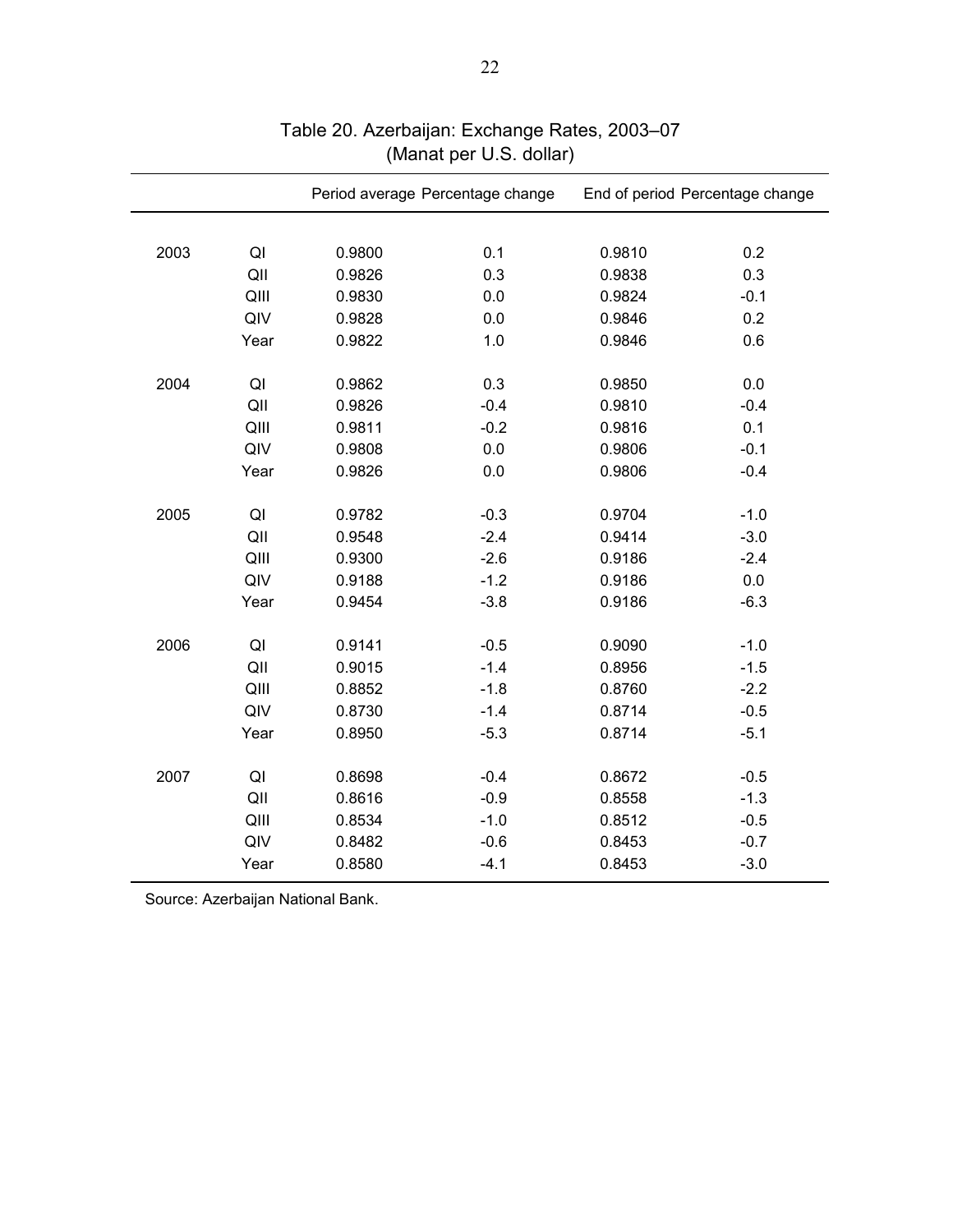|                                                                                                                                                                                                                                                                          | 2003                                                           | 2004                                                                 | 2005                                                               | 2006                                                                  | 2007<br>9 months                                                        |
|--------------------------------------------------------------------------------------------------------------------------------------------------------------------------------------------------------------------------------------------------------------------------|----------------------------------------------------------------|----------------------------------------------------------------------|--------------------------------------------------------------------|-----------------------------------------------------------------------|-------------------------------------------------------------------------|
| Exports, f.o.b.<br>Oil and oil products 1/<br>Other                                                                                                                                                                                                                      | 2,625<br>2,250<br>374                                          | 3,743<br>3,232<br>511                                                | 7,649<br>6,883<br>766                                              | 13,015<br>12,075<br>939                                               | 14,315<br>13,510<br>805                                                 |
| Imports, f.o.b.<br>Oil sector<br>Others                                                                                                                                                                                                                                  | $-2,723$<br>$-1,109$<br>$-1,614$                               | $-3.582$<br>$-1,624$<br>$-1,958$                                     | $-4,350$<br>$-1,927$<br>$-2,423$                                   | $-5,269$<br>$-1,752$<br>$-3,517$                                      | $-4,159$<br>-956<br>$-3,203$                                            |
| Trade balance                                                                                                                                                                                                                                                            | $-98$                                                          | 161                                                                  | 3,299                                                              | 7,745                                                                 | 10,155                                                                  |
| Services, net<br>Credit<br>Debit<br>Of which: oil sector                                                                                                                                                                                                                 | $-1,615$<br>432<br>$-2,047$<br>$-1,510$                        | $-2,238$<br>492<br>$-2,730$<br>$-1,909$                              | $-1,970$<br>683<br>$-2,653$<br>$-1,658$                            | $-1,923$<br>940<br>$-2,863$<br>$-1,602$                               | $-1,580$<br>879<br>$-2,458$<br>$-1,401$                                 |
| Income<br>Investment income, net<br>Of which: profit of oil consortium 2/<br>Compensation of employees, net                                                                                                                                                              | -442<br>$-390$<br>$-387$<br>$-52$                              | $-701$<br>$-605$<br>$-521$<br>$-95$                                  | $-1,646$<br>$-1,666$<br>$-1,422$<br>21                             | $-2,681$<br>$-2,684$<br>$-2,375$<br>3                                 | $-3,403$<br>$-3,361$<br>$-3,226$<br>-42                                 |
| Transfers, net<br>Private<br>Public                                                                                                                                                                                                                                      | 134<br>78<br>57                                                | 188<br>131<br>57                                                     | 484<br>369<br>115                                                  | 566<br>504<br>62                                                      | 723<br>646<br>76                                                        |
| Current account balance                                                                                                                                                                                                                                                  | $-2,021$                                                       | $-2,589$                                                             | 167                                                                | 3,708                                                                 | 5,896                                                                   |
| Capital account, net                                                                                                                                                                                                                                                     | $-23$                                                          | -4                                                                   | 41                                                                 | -4                                                                    | -4                                                                      |
| Direct investment, net<br>Abroad, net<br>Of which: oil sector, net<br>In reporting economy, net<br>Oil sector, net<br>Credit<br>Debit 1/                                                                                                                                 | 2,352<br>$-933$<br>$-931$<br>3,285<br>3,246<br>3,962<br>$-716$ | 2,351<br>$-1,205$<br>$-1,202$<br>3,556<br>3,461<br>4,615<br>$-1,154$ | 459<br>$-1,221$<br>$-1,217$<br>1,680<br>1,459<br>4,246<br>$-2,787$ | $-1,289$<br>$-705$<br>$-689$<br>$-584$<br>$-963$<br>4,101<br>$-5,064$ | $-3,101$<br>-213<br>$-196$<br>$-2,888$<br>$-3,158$<br>2,945<br>$-6,103$ |
| Others, net<br>Portfolio investment, net<br>Other investment<br>Assets, net                                                                                                                                                                                              | 39<br>0<br>51<br>-46                                           | 96<br>$-18$<br>754<br>$-233$                                         | 221<br>31<br>64<br>$-890$                                          | 379<br>$-12$<br>$-393$<br>$-1,006$                                    | 270<br>5<br>-338<br>$-1,719$                                            |
| Liabilities, net<br>General government<br>Government guaranteed<br>Others, net<br>Oil sector<br>Others                                                                                                                                                                   | 97<br>32<br>$-41$<br>106<br>0<br>106                           | 987<br>35<br>$-41$<br>993<br>1,095<br>$-101$                         | 954<br>38<br>74<br>842<br>768<br>74                                | 613<br>80<br>1<br>531<br>275<br>256                                   | 1,381<br>101<br>168<br>1,112<br>172<br>940                              |
| Financial account, net                                                                                                                                                                                                                                                   | 2,403                                                          | 3,087                                                                | 554                                                                | $-1,695$                                                              | $-3,434$                                                                |
| Capital and financial account balance                                                                                                                                                                                                                                    | 2,380                                                          | 3,083                                                                | 595                                                                | $-1,698$                                                              | $-3,437$                                                                |
| Errors and omissions                                                                                                                                                                                                                                                     | $-112$                                                         | -50                                                                  | $-126$                                                             | $-256$                                                                | -292                                                                    |
| Overall balance                                                                                                                                                                                                                                                          | 247                                                            | 444                                                                  | 636                                                                | 1,753                                                                 | 2,166                                                                   |
| Financing                                                                                                                                                                                                                                                                | -247                                                           | $-444$                                                               | $-636$                                                             | $-1,753$                                                              | $-2,166$                                                                |
| Change in net foreign assets of ANB (increase -)<br>Net credit from the Fund<br>Disbursements/purchases<br>Repayments/repurchases<br>Change in gross official international reserves (increase -)<br>Change in Oil Fund assets (increase -) 3/<br>Deposits of Government | $-124$<br>-42<br>37<br>$-79$<br>$-82$<br>$-123$                | $-317$<br>-60<br>0<br>-60<br>-257<br>$-127$                          | $-161$<br>-29<br>20<br>-48<br>$-132$<br>-476                       | $-1,342$<br>$-37$<br>0<br>$-37$<br>$-1,305$<br>$-411$                 | $-890$<br>-33<br>$-33$<br>$-857$<br>$-1,276$                            |

Table 21. Azerbaijan: Balance of Payments, 2003–07 (In millions of U.S. dollars, unless otherwise specified)

Source: Azerbaijan National Bank.

1/ Includes floating drilling rigs.

2/ Net of the profit tax.

3/ Includes the central government foreign exchange deposits managed by the Oil Fund.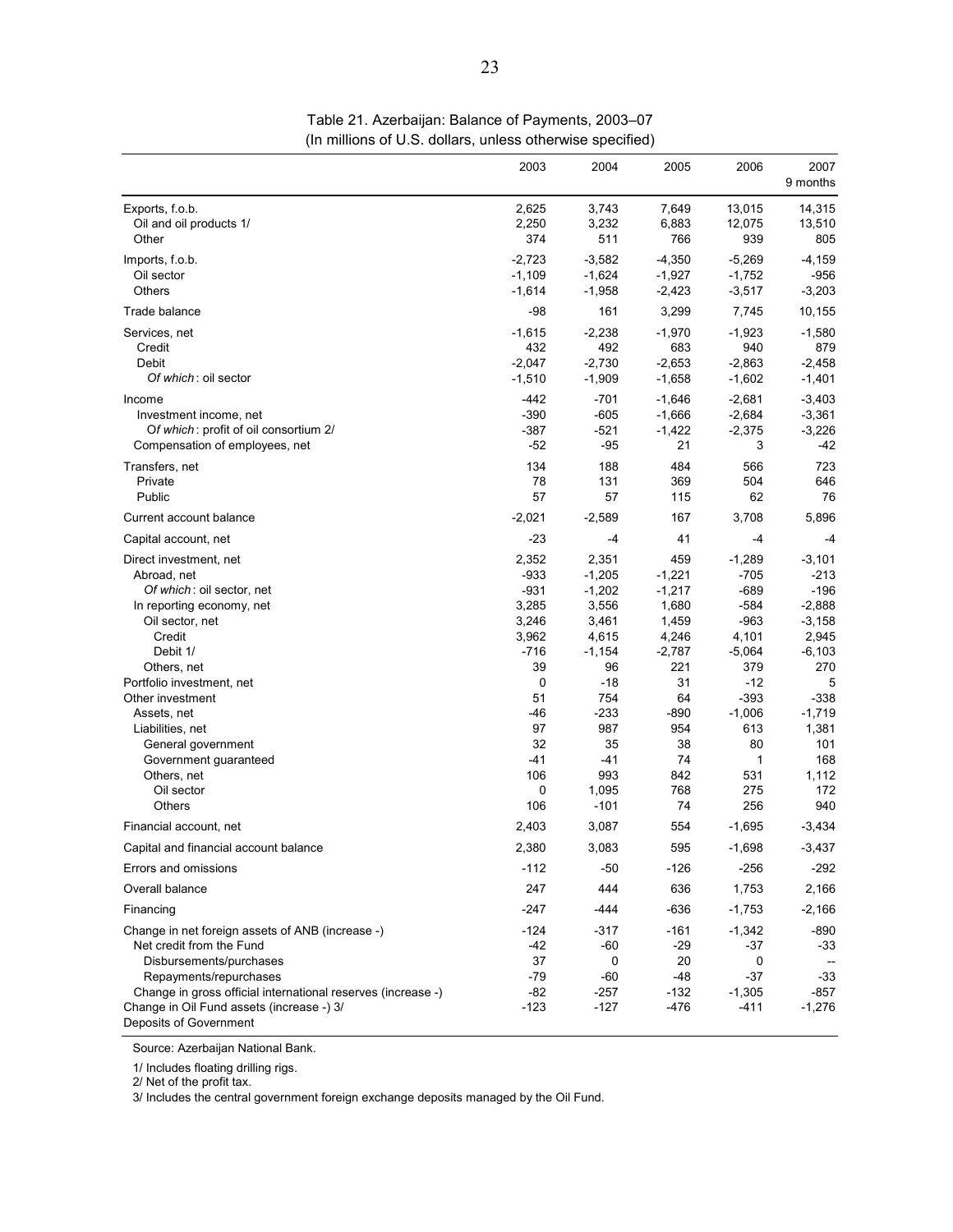|                                  | 2003  | 2004  | 2005  | 2006   | 2007<br>9 months |
|----------------------------------|-------|-------|-------|--------|------------------|
| Exports                          | 2,625 | 3,743 | 7,649 | 13,015 | 14,315           |
| Cotton                           | 33    | 36    | 40    | 39     | 19               |
| Oil and oil products             | 2,250 | 3,097 | 6,618 | 11,999 | 13,448           |
| Metals                           | 55    | 97    | 106   | 150    | 116              |
| Chemicals and petrochemicals 1/  | 85    | 144   | 204   | 294    | 110              |
| Machinery and equipment          | 47    | 186   | 305   | 151    | 184              |
| Of which: floating drilling rigs | 0     | 136   | 265   | 76     | 62               |
| Other                            | 155   | 183   | 376   | 382    | 438              |
| Imports                          | 2,723 | 3,582 | 4,350 | 5.269  | 4,159            |
| Food                             | 424   | 538   | 555   | 651    | 538              |
| Natural gas                      | 215   | 253   | 277   | 465    | 52               |
| Metals                           | 419   | 513   | 400   | 508    | 444              |
| Chemicals and petrochemicals 1/  | 86    | 120   | 165   | 203    | 185              |
| Machinery and equipment          | 859   | 1,116 | 1,578 | 1,841  | 1,469            |
| Other                            | 720   | 1,042 | 1,375 | 1,601  | 1,471            |

(In millions of U.S. dollars) Table 22. Azerbaijan: Registered Foreign Trade, 2003–07

Sources: Azerbaijan National Bank; and Azerbaijan State Statistics Committee. 1/ Including pharmaceutical products.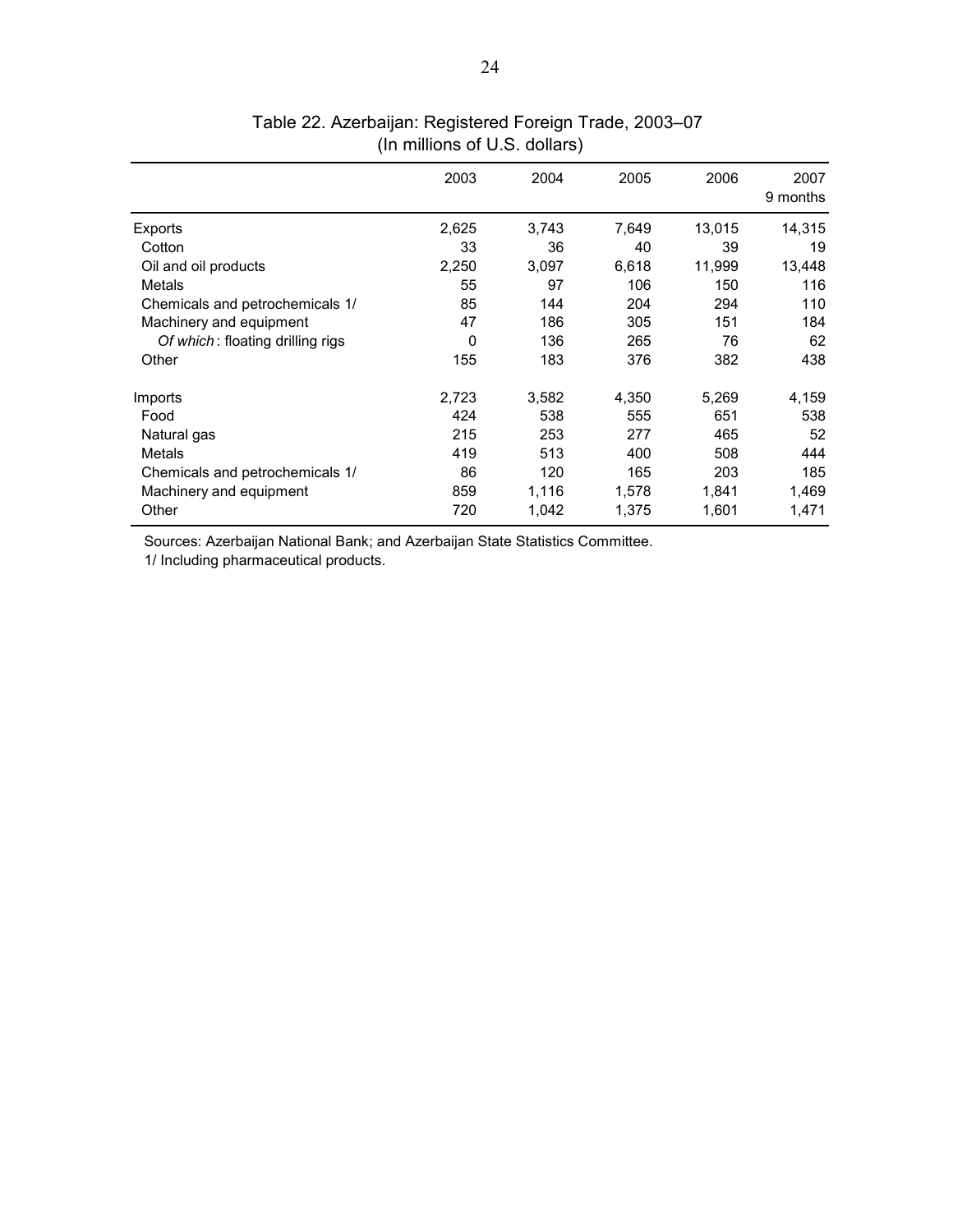|                                          | 2003     | 2004     | 2005           | 2006           | 2007<br>9 months |
|------------------------------------------|----------|----------|----------------|----------------|------------------|
| Services and Income                      | $-2,056$ | $-2,938$ | $-3,616$       | $-4,604$       | $-4,982$         |
| Credit                                   | 485      | 545      | 885            | 1,220          | 1,113            |
| Debit                                    | 2,541    | 3,483    | 4,501          | 5,824          | 6,095            |
| Services                                 | $-1,615$ | $-2,238$ | $-1,970$       | $-1,923$       | $-1,580$         |
| Credit                                   | 432      | 492      | 683            | 940            | 879              |
| Freight                                  | 145      | 112      | 144            | 209            | 219              |
| Other transportation                     | 54       | 94       | 95             | 199            | 196              |
| Travel                                   | 58       | 66       | 78             | 117            | 133              |
| Other                                    | 175      | 220      | 366            | 415            | 331              |
| Debit                                    | 2,047    | 2,730    | 2,653          | 2,863          | 2,458            |
| Freight                                  | 141      | 206      | 270            | 370            | 246              |
| Other transportation                     | 49       | 83       | 109            | 139            | 141              |
| Travel                                   | 111      | 129      | 164            | 201            | 174              |
| Government of Azerbaijan (net)           | 19       | 28       | 28             | 79             | 35               |
| Private services                         | 217      | 375      | 424            | 472            | 461              |
| Oil-gas services                         | 1,510    | 1,909    | 1,658          | 1,602          | 1,401            |
| Income                                   | $-442$   | $-701$   | $-1,646$       | $-2,681$       | $-3,403$         |
| Credit                                   | 53       | 53       | 202            | 280            | 234              |
| Investment income                        | 48       | 38       | 62             | 139            | 162              |
| Other                                    | 5        | 15       | 140            | 141            | 72               |
| Debit                                    | 495      | 753      | 1,847          | 2,961          | 3,637            |
| Investment income                        | 441      | 646      | 1,735          | 2,836          | 3,536            |
| Interest on public debt                  | 17       | 18       | 22             | 40             | 31               |
| <b>IMF</b>                               | 4        | 3        | $\overline{2}$ | $\overline{2}$ | $\mathbf{1}$     |
| Other                                    | 13       | 15       | 20             | 38             | 30               |
| Profit repatriation of oil consortium 1/ | 387      | 521      | 1,422          | 2,375          | 3,226            |
| Other investment                         | 37       | 107      | 291            | 421            | 279              |
| Compensation of employees                | 54       | 108      | 112            | 125            | 101              |
| Transfers (net)                          | 134      | 188      | 484            | 566            | 723              |
| Credit                                   | 225      | 263      | 626            | 748            | 951              |
| Debit                                    | 91       | 74       | 142            | 182            | 229              |
| Private                                  | 77       | 131      | 369            | 504            | 646              |
| Credit                                   | 162      | 199      | 504            | 679            | 869              |
| Remittances                              | 154      | 191      | 490            | 662            | 861              |
| Other                                    | 8        | 8        | 14             | 17             | 8                |
| Debit                                    | 85       | 68       | 135            | 175            | 223              |
| Public                                   | 57       | 57       | 115            | 62             | 76               |
| Credit                                   | 63       | 63       | 122            | 69             | 82               |
| Debit (including subscription fees)      | 6        | 6        | $\overline{7}$ | 7              | 6                |

Table 23. Azerbaijan: Balance of Services, Income and Transfers, 2003–07 (In millions of U.S. dollars)

Source: Azerbaijan National Bank.

1/ Net of the profit tax.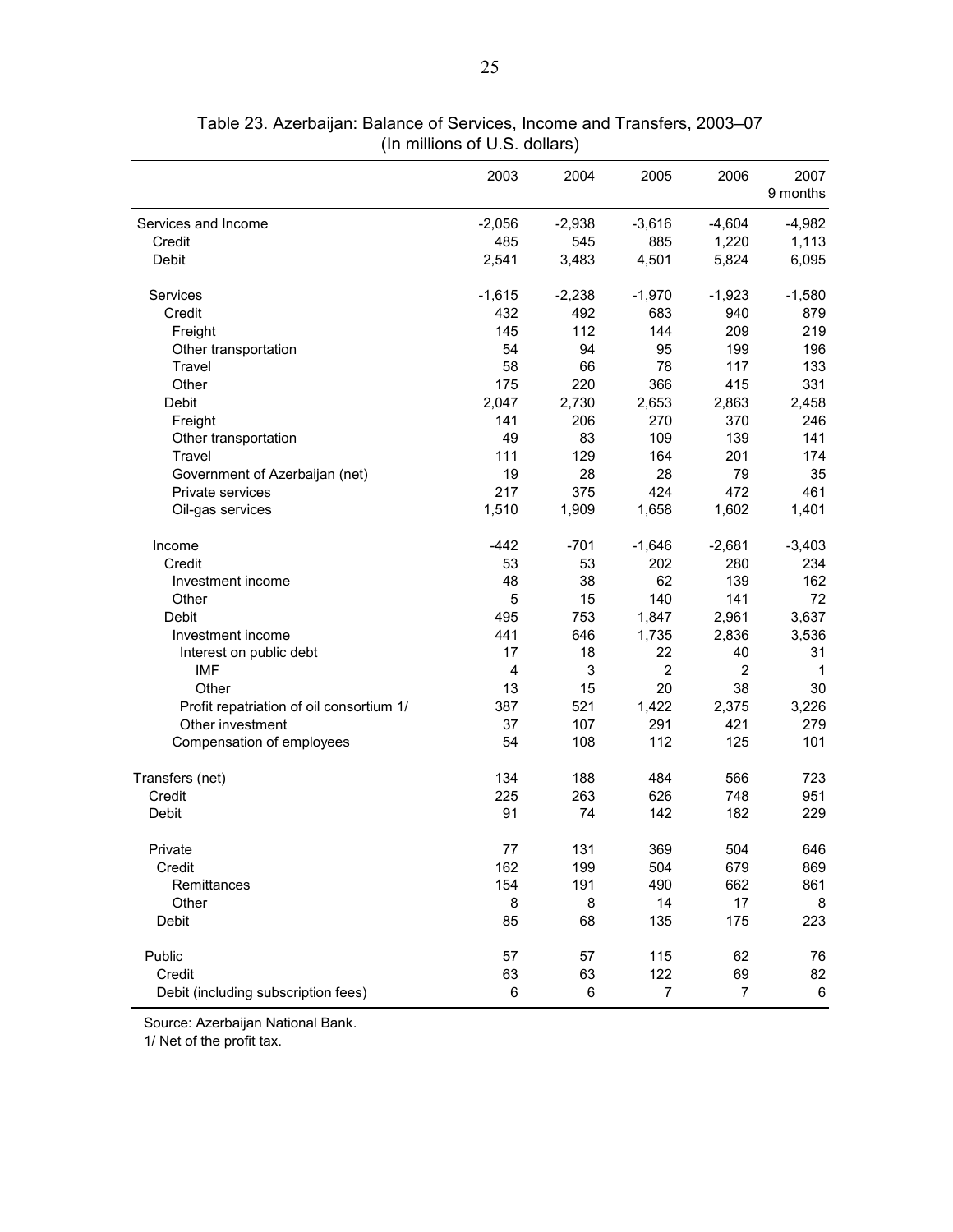|                                   | 2003       | 2004         | 2005                                   | 2006        | 2007                    |
|-----------------------------------|------------|--------------|----------------------------------------|-------------|-------------------------|
|                                   |            |              |                                        |             | 9 months                |
|                                   |            |              |                                        |             |                         |
| Exports                           | 2,625      | 3,743        | (In millions of U.S. dollars)<br>7,649 | 13,015      | 14,315                  |
| CIS                               | 334        | 614          | 912                                    | 947         | 880                     |
| Georgia                           | 112        | 189          | 209                                    | 288         | 322                     |
| Kazakhstan                        | 10         | 9            | 19                                     | 107         | 119                     |
| Russia                            | 148        | 210          | 289                                    | 354         | 363                     |
| Ukraine                           | 21         | 12           | 36                                     | 40          | 23                      |
| Other countries                   | 43         | 194          | 359                                    | 158         | 53                      |
| Non-CIS                           | 2,291      | 3,129        | 6,737                                  | 12,068      | 13,435                  |
| Iran<br>Turkey                    | 49<br>107  | 154<br>183   | 166<br>276                             | 298<br>575  | 355<br>785              |
| United Kingdom                    | 8          | 7            | 10                                     | 10          | 10                      |
| Other countries                   | 2,127      | 2,786        | 6,285                                  | 11185       | 12,285                  |
| Imports                           | 2,723      | 3,582        | 4,350                                  | 5,269       | 4,159                   |
| <b>CIS</b>                        | 867        |              |                                        |             | 1,215                   |
| Georgia                           | 9          | 1,191<br>12  | 1,383<br>25                            | 1,765<br>15 | 11                      |
| Kazakhstan                        | 128        | 228          | 91                                     | 114         | 110                     |
| Russia                            | 423        | 609          | 714                                    | 1215        | 685                     |
| Turkmenistan                      | 188        | 97           | 237                                    | 85          | 23                      |
| Ukraine                           | 107        | 154          | 195                                    | 287         | 308                     |
| Other countries                   | 11         | 91           | 121                                    | 49          | 78                      |
| Non-CIS                           | 1,856      | 2,391        | 2,967                                  | 3,504       | 2,944                   |
| Iran                              | 156        | 173          | 140                                    | 137         | 159                     |
| Turkey                            | 223        | 250          | 370                                    | 486         | 519                     |
| <b>United Arab Emirates</b>       | 38         | 43           | 52                                     | 67          | 75                      |
| United Kingdom                    | 241        | 367          | 362                                    | 454         | 299                     |
| Other countries                   | 1,197      | 1,558        | 2,043                                  | 2360        | 1,892                   |
|                                   |            |              | (In percent of total)                  |             |                         |
| Exports                           | 100.0      | 100.0        | 100.0                                  | 100.0       | 100.0                   |
| CIS                               | 12.7       | 16.4         | 11.9                                   | 7.3         | 6.1                     |
| Georgia<br>Kazakhstan             | 4.3<br>0.4 | 5.0<br>0.3   | 2.7<br>0.2                             | 2.2<br>0.8  | $2.2\phantom{0}$<br>0.8 |
| Russia                            | 5.6        | 5.6          | 3.8                                    | 2.7         | 2.5                     |
| Ukraine                           | 0.8        | 0.3          | 0.5                                    | 0.3         | 0.2                     |
| Other countries                   | 1.6        | 5.2          | 4.7                                    | 1.3         | 0.4                     |
| Non-CIS                           | 87.3       | 83.6         | 88.1                                   | 92.7        | 93.9                    |
| Iran                              | 1.9        | 4.1          | 2.2                                    | 2.3         | 2.5                     |
| Turkey                            | 4.1        | 4.9          | 3.6                                    | 4.4         | 5.5                     |
| United Kingdom                    | 0.3        | 0.2          | 0.1                                    | 0.1         | 0.1                     |
| Other countries                   | 81.0       | 74.4         | 82.2                                   | 85.9        | 85.8                    |
| Imports                           | 100.0      | 100.0        | 100.0                                  | 100.0       | 100.0                   |
| <b>CIS</b>                        | 31.8       | 33.3         | 31.8                                   | 33.5        | 29.2                    |
| Georgia                           | 0.3        | 0.3          | 0.6                                    | 0.3         | 0.3                     |
| Kazakhstan                        | 4.7        | 6.4          | 2.1                                    | 2.2         | 2.6                     |
| Russia                            | 15.6       | 17.0         | 16.4                                   | 23.1        | 16.5                    |
| Turkmenistan                      | 6.9        | 2.7          | 5.4                                    | 1.6         | 0.5                     |
| Ukraine                           | 3.9        | 4.3          | 4.5                                    | 5.4         | 7.4                     |
| Other countries                   | 0.4        | 2.6          | 2.8                                    | 0.9         | 1.9                     |
| Non-CIS                           | 68.2       | 66.7         | 68.2                                   | 66.5        | 70.8                    |
| Iran                              | 5.7        | 4.8          | 3.2                                    | 2.6         | 3.8                     |
| Turkey                            | 8.2        | 7.0          | 8.5                                    | 9.2         | 12.5                    |
| United Arab Emirates              | 1.4<br>8.9 | $1.2$        | 1.2                                    | 1.3         | 1.8                     |
| United Kingdom<br>Other countries | 44.0       | 10.2<br>43.5 | 8.3<br>47.0                            | 8.6<br>44.8 | 7.2<br>45.5             |
|                                   |            |              |                                        |             |                         |

Table 24. Azerbaijan: Direction of Registered Foreign Trade, 2003–07

Sources: Azerbaijan National Bank; Azerbaijan State Statistics Committee.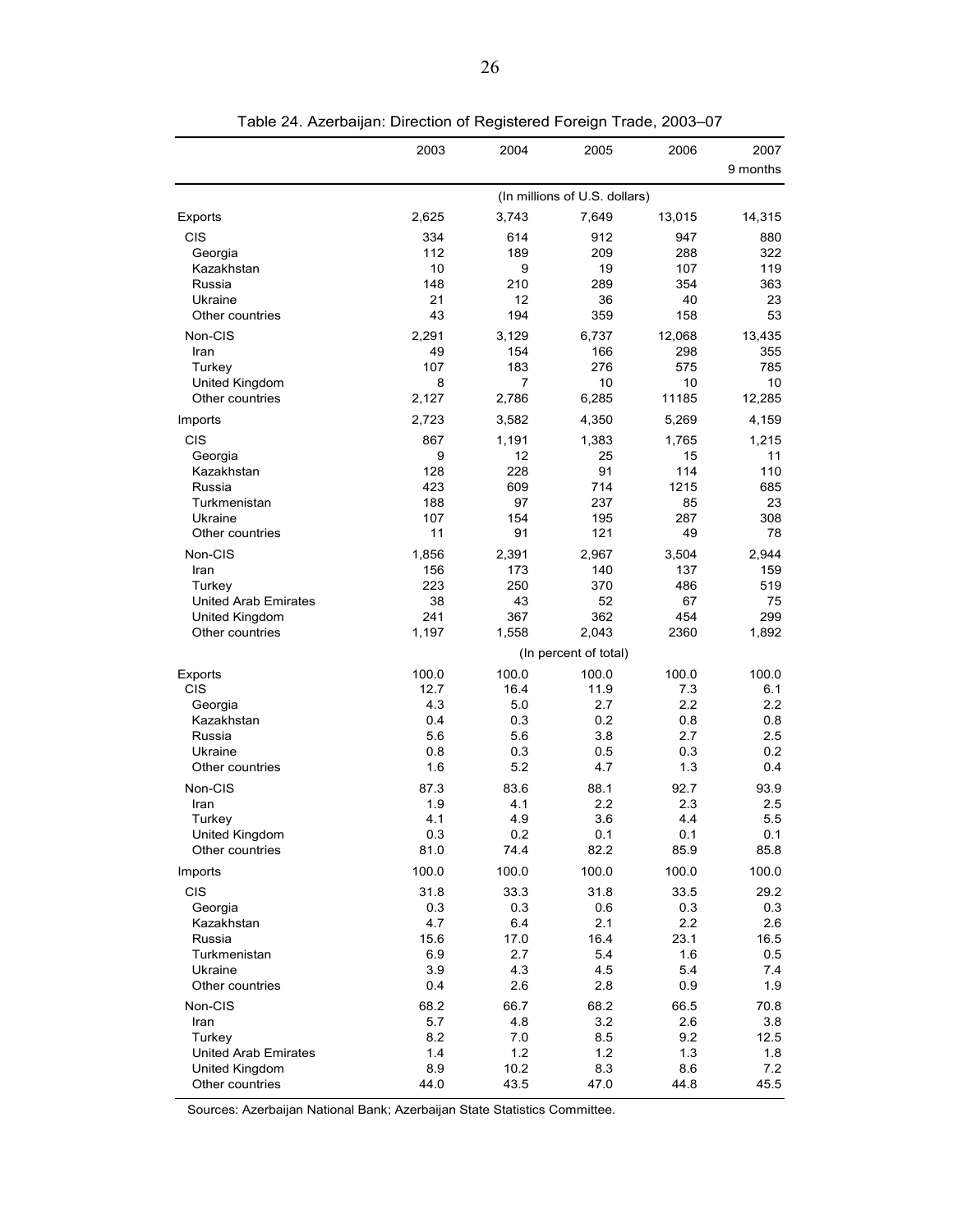|                            |                          |                  | <b>Actual Payments</b> |                        |
|----------------------------|--------------------------|------------------|------------------------|------------------------|
|                            | <b>Quantity Supplied</b> | Value            | Received               | <b>Collection Rate</b> |
|                            | (In bln. cbm)            | (In mln. manats) | (In mln. manats)       | (In percent)           |
| 2003 Total                 | 4.2                      | 65.2             | 35.7                   | 54.7                   |
| Population                 | 2.3                      | 16.2             | 8.5                    | 52.4                   |
| Budgetary organizations 1/ | 0.5                      | 9.8              | 2.6                    | 26.8                   |
| Industry                   | 0.8                      | 33.1             | 21.2                   | 63.9                   |
| <b>SOCAR</b>               | 0.2                      | 5.5              | 3.3                    | 59.5                   |
| Other consumers            | 0.4                      | 0.6              | 0.1                    | 18.4                   |
| 2004 Total                 | 4.1                      | 75.8             | 55.8                   | 73.7                   |
| Population                 | 2.2                      | 20.9             | 12.0                   | 57.4                   |
| Budgetary organizations 1/ | 0.2                      | 4.0              | 1.1                    | 28.6                   |
| Industry                   | 0.9                      | 37.7             | 37.6                   | 99.6                   |
| <b>SOCAR</b>               | 0.1                      | 4.4              | 2.6                    | 58.1                   |
| Other consumers            | 0.6                      | 8.8              | 2.6                    | 29.2                   |
| 2005 Total                 | 4.3                      | 173.4            | 84.8                   | 48.9                   |
| Population                 | 2.6                      | 104.7            | 23.9                   | 22.9                   |
| Budgetary organizations 1/ | 0.1                      | 4.9              | 4.0                    | 81.5                   |
| Industry                   | 1.0                      | 38.6             | 40.6                   | 105.0                  |
| <b>SOCAR</b>               | 0.1                      | 5.8              | 11.6                   | 198.7                  |
| Other consumers            | 0.5                      | 19.3             | 4.8                    | 24.6                   |
| 2006 Total                 | 4.3                      | 203.3            | 110.7                  | 54.5                   |
| Population                 | 2.4                      | 113.7            | 39.1                   | 34.4                   |
| Budgetary organizations 1/ | 0.1                      | 5.4              | 4.5                    | 82.8                   |
| Industry                   | 1.1                      | 52.7             | 52.3                   | 99.2                   |
| <b>SOCAR</b>               | 0.1                      | 5.0              | 8.5                    | 170.5                  |
| Other consumers            | 0.6                      | 26.5             | 6.3                    | 23.9                   |
| 2007 Total                 | 5.4                      | 317.1            | 177.8                  | 56.1                   |
| Population                 | 2.0                      | 96.7             | 57.0                   | 58.9                   |
| Budgetary organizations 1/ | 0.1                      | 11.0             | 8.9                    | 80.9                   |
| Industry                   | 1.3                      | 99.2             | 94.0                   | 94.8                   |
| <b>SOCAR</b>               | 0.1                      | 9.6              | 1.2                    | 12.5                   |
| Other consumers            | 1.9                      | 100.6            | 16.7                   | 16.6                   |

Table 25. Azerbaijan: Collection Rates of Azerigas for Gas Supplied to Various Consumers, 2003–07

Source: Azerigas.

1/ Includes organizations that are not part of the general government.